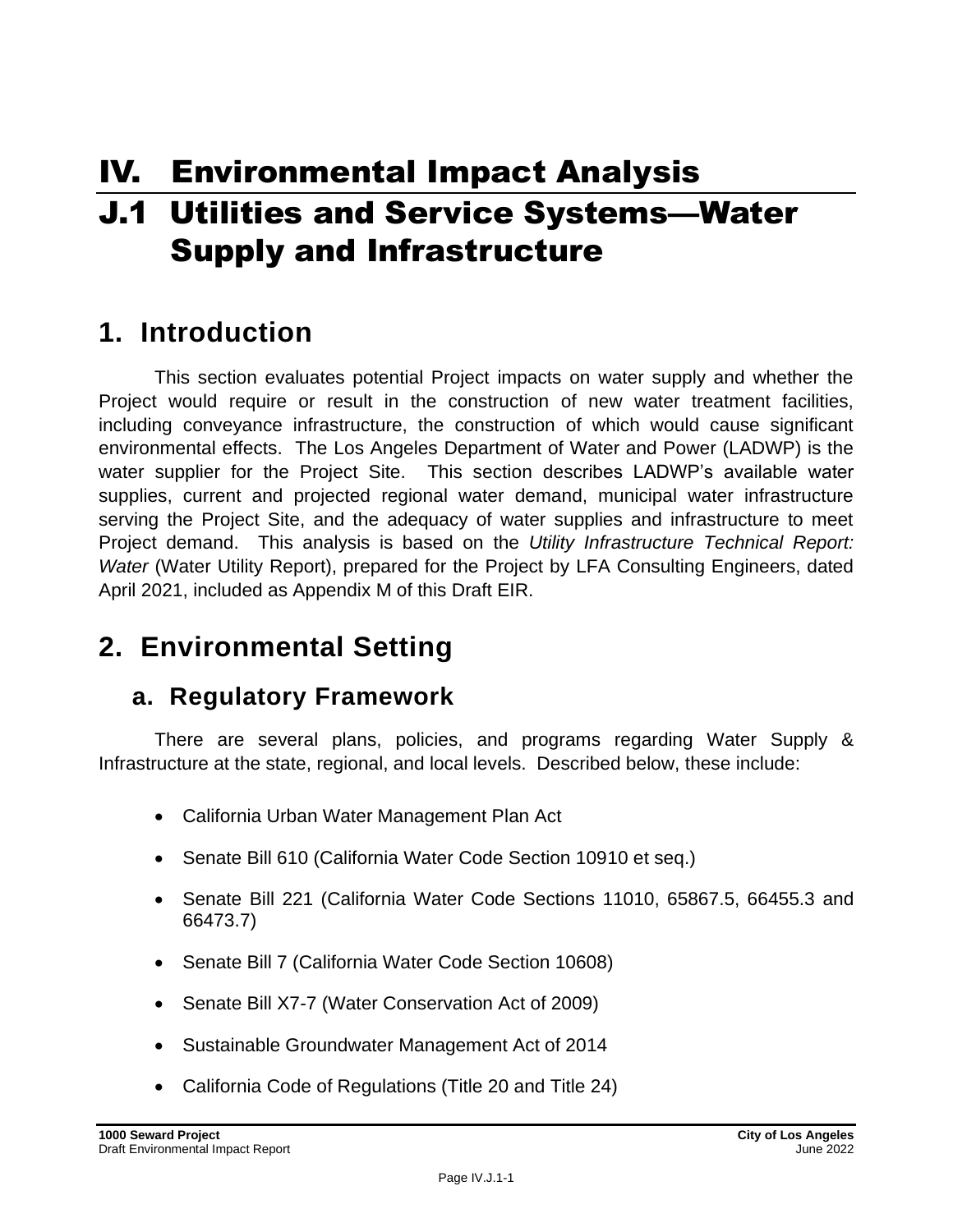- State of Drought Emergency Declaration and Executive Orders B-29-15, B-36-15, B-37-16, and B-40-17
- California Water Plan and the California Water Action Plan
- Metropolitan Water District's 2020 Urban Water Management Plan, Integrated Resources Plan, the Water Surplus and Drought Management Plan, and the Water Supply Allocation Plan
- Los Angeles Department of Water and Power's 2020 Urban Water Management Plan
- Green New Deal
- One Water LA 2040 Plan
- City of Los Angles General Plan, including
	- Framework Element; and
	- Community Plan
- Los Angeles Municipal Code (Ordinance Nos. 166,080, 181,288, 183,608, 184,250, 180,822, 181,480, 181,899, 183,833, 182,849, 184,692, and 184,248)
- Los Angeles Water Rate Ordinance
	- (1) State

#### *(a) California Urban Water Management Plan Act*

The California Urban Water Management Planning Act (Water Code, Section 10610, et seq.) addresses several state policies regarding water conservation and the development of water management plans to ensure the efficient use of available supplies. The California Urban Water Management Planning Act also requires Urban Water Suppliers to develop Urban Water Management Plans (UWMPs) every five years to identify short-term and long-term demand management measures to meet growing water demands during normal, dry, and multiple-dry years. Urban Water Suppliers are defined as water suppliers that either serve more than 3,000 customers or provide more than 3,000 acre feet per year (afy) of water to customers.

#### *(b) Senate Bill 610, Senate Bill 221, and Senate Bill 7*

Two of the state laws addressing the assessment of water supply necessary to serve large-scale development projects, Senate Bill (SB) 610 and SB 221, became effective January 1, 2002. SB 610, codified in Water Code Sections 10910–10915,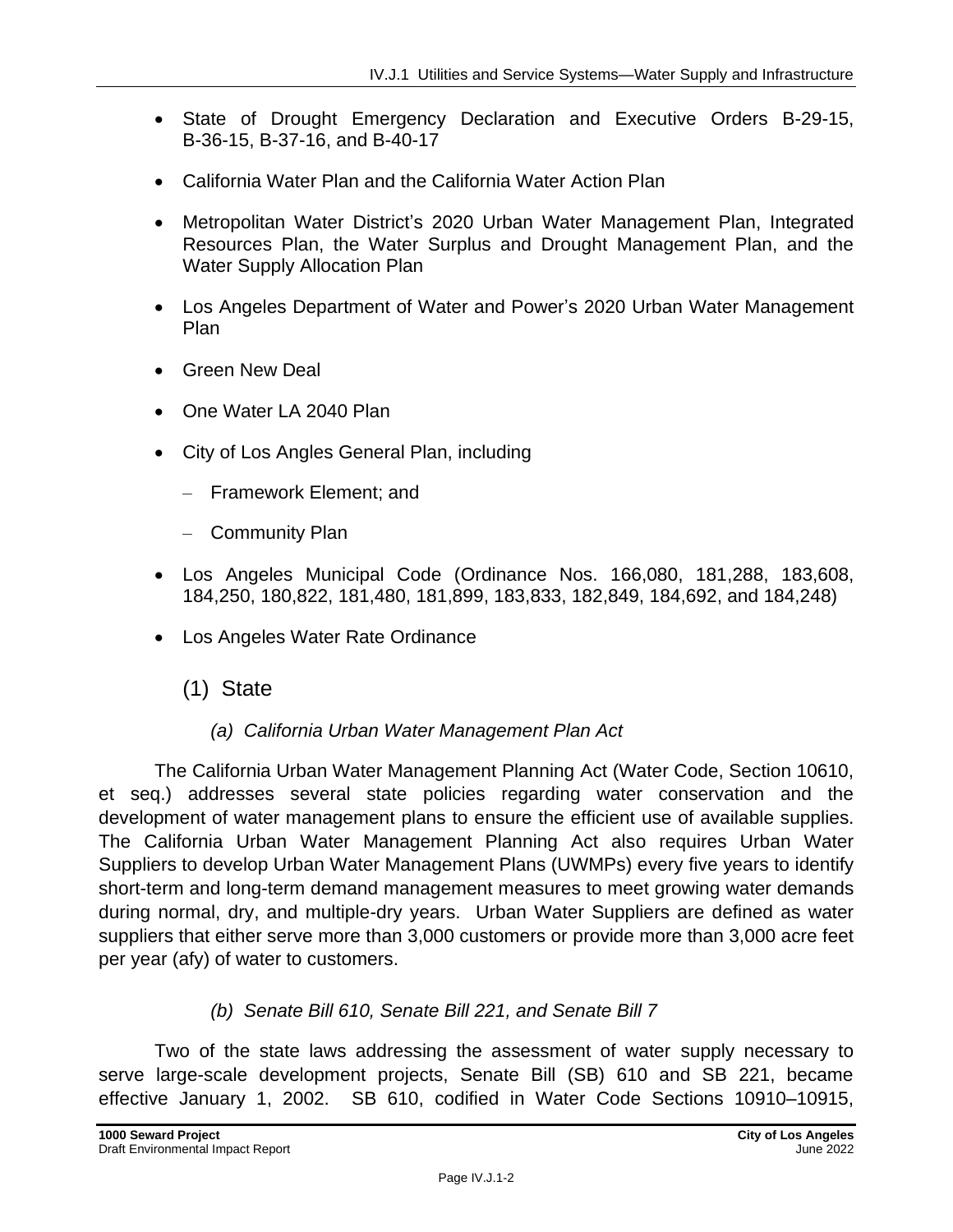specifies the requirements for WSAs and their role in the California Environmental Quality Act (CEQA) process, and defines the role UWMPs play in the WSA process. SB 610 requires that, for projects subject to CEQA that meet specific size criteria, the water supplier prepare WSAs that determine whether the water supplier has sufficient water resources to serve the projected water demands associated with the projects. SB 610 provides specific guidance regarding how future supplies are to be calculated in the WSAs where an applicable UWMP has been prepared. Specifically, a WSA must identify existing water supply entitlements, water rights, or water service contracts held by the public water system, and prior years' actual water deliveries received by the public water system. In addition, the WSA must address water supplies over a 20-year period and consider normal, single-dry, and multiple-dry year conditions. In accordance with SB 610, projects for which a WSA must be prepared are those subject to CEQA that meet any of the following criteria:

- Residential developments of more than 500 dwelling units;
- Shopping centers or business establishments employing more than 1,000 persons or having more than 500,000 square feet of floor space;
- Commercial office buildings employing more than 1,000 persons or having more than 250,000 square feet of floor space;
- Hotels, motels, or both, having more than 500 rooms;
- Industrial, manufacturing, or processing plants, or industrial parks planned to house more than 1,000 persons, occupying more than 40 acres of land, or having more than 650,000 square feet of floor area
- Mixed-use projects that include one or more of the projects specified in this subdivision; or
- Projects that would demand an amount of water equivalent to or greater than the amount of water required by a 500-dwelling-unit project. (Water Code Section 912, CEQA Guidelines Section 15155(a).

The WSA must be approved by the public water supplier serving the project at a regular or special meeting and must be incorporated into the CEQA document. The lead agency must then make certain findings related to water supply based on the WSA.

In addition, under SB 610, a water supplier responsible for the preparation and periodic updating of an UWMP must describe the water supply projects and programs that may be undertaken to meet the total project water use of the service area. If groundwater is identified as a source of water available to the supplier, the following additional information must be included in the UWMP: (1) a groundwater management plan; (2) a description of the groundwater basin(s) to be used and the water use adjudication rights, if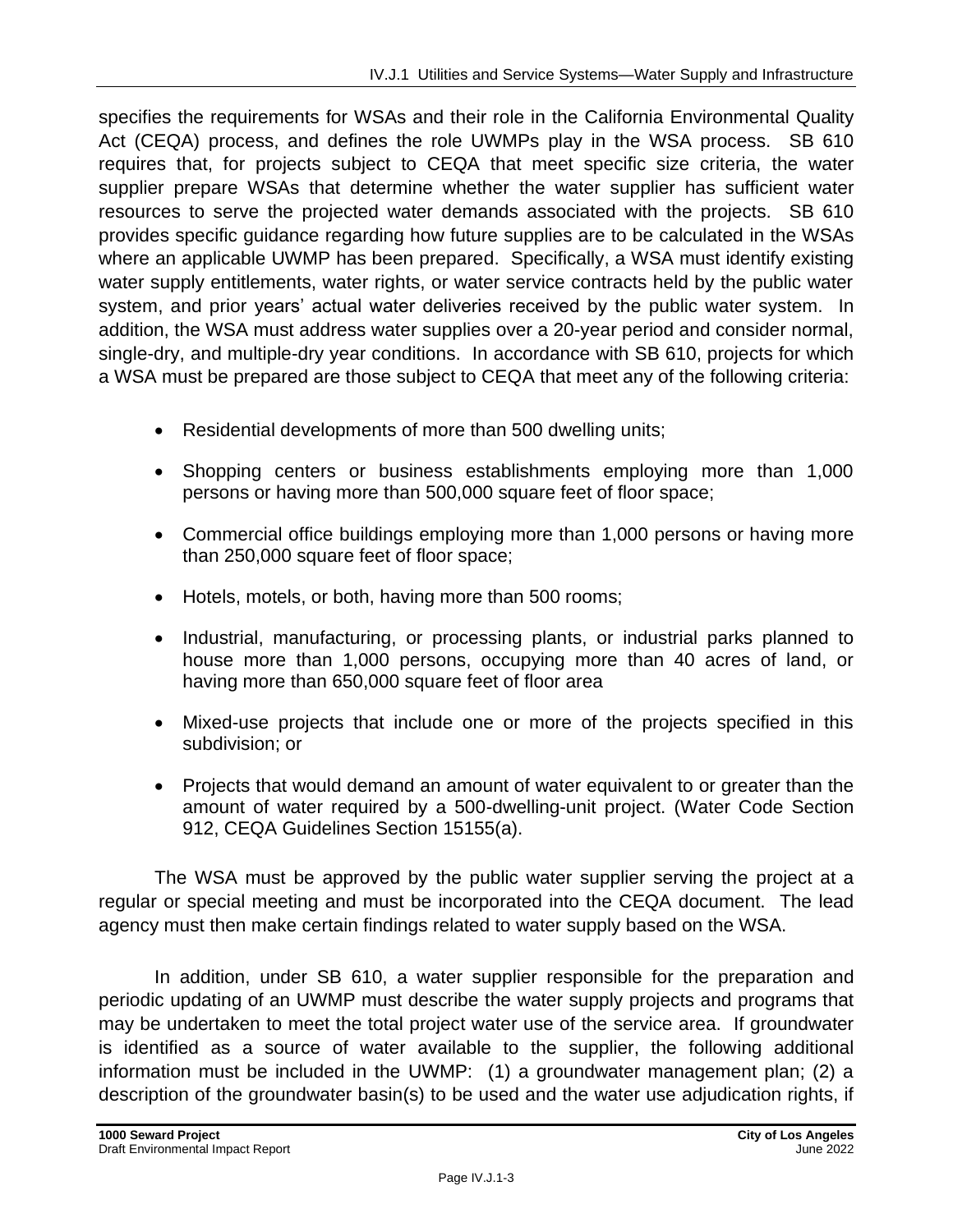any; (3) a description and analysis of groundwater use in the past 5 years; and (4) a discussion of the sufficiency of the groundwater that is projected to be pumped by the supplier.

SB 221 also addresses water supply in the land use approval process for large residential subdivision projects. However, unlike SB 610 WSAs, which are prepared at the beginning of a planning process, SB 221–required Water Supply Verification (WSV) is prepared at the end of the planning process for such projects. Under SB 221, a water supplier must prepare and adopt a WSV indicating sufficient water supply is available to serve a proposed subdivision, or the local agency must make a specific finding that sufficient water supplies are or will be available prior to completion of a project, as part of the conditions for the approval of a final subdivision map. SB 221 specifically applies to residential subdivisions of 500 units or more. However, Government Code Section 66473.7(i) exempts "…any residential project proposed for a site that is within an urbanized area and has been previously developed for urban uses; or where the immediate contiguous properties surrounding the residential project site are, or previously have been, developed for urban uses; or housing projects that are exclusively for very low and lowincome households."

SB 7, enacted on November 10, 2009, mandates new water conservation goals for UWMPs, requiring Urban Water Suppliers to achieve a 20-percent per capita water consumption reduction by the year 2020 statewide, as described in the "20 x 2020" State Water Conservation Plan.<sup>1</sup> As such, each updated UWMP must now incorporate a description of how each respective urban water supplier will quantitatively implement this water conservation mandate, which requirements in turn must be taken into consideration in preparing and adopting WSAs under SB 610.

## *(c) Senate Bill X7-7—Water Conservation Act*

SB X7-7 (Water Conservation Act of 2009), codified in California Water Code Section 10608, requires all water suppliers to increase water use efficiency. Enacted in 2009, this legislation sets an overall goal of reducing per capita urban water use, compared to 2009 use, by 20 percent by December 31, 2020. The State of California was required to make incremental progress towards this goal by reducing per capita water use by at least 10 percent on or before December 31, 2015. Monthly statewide potable water savings reached 25.1 percent in February 2017 as compared to that in February 2013.<sup>2</sup> Cumulative statewide savings from June 2015 through February 2017 were estimated at

*<sup>1</sup> State Water Resources Control Board, Final 20 x 2020 Water Conservation Plan, February 2010.*

*<sup>2</sup> State Water Resources Control Board, Fact Sheet, February 2017 Statewide Conservation Data, updated April 4, 2017.*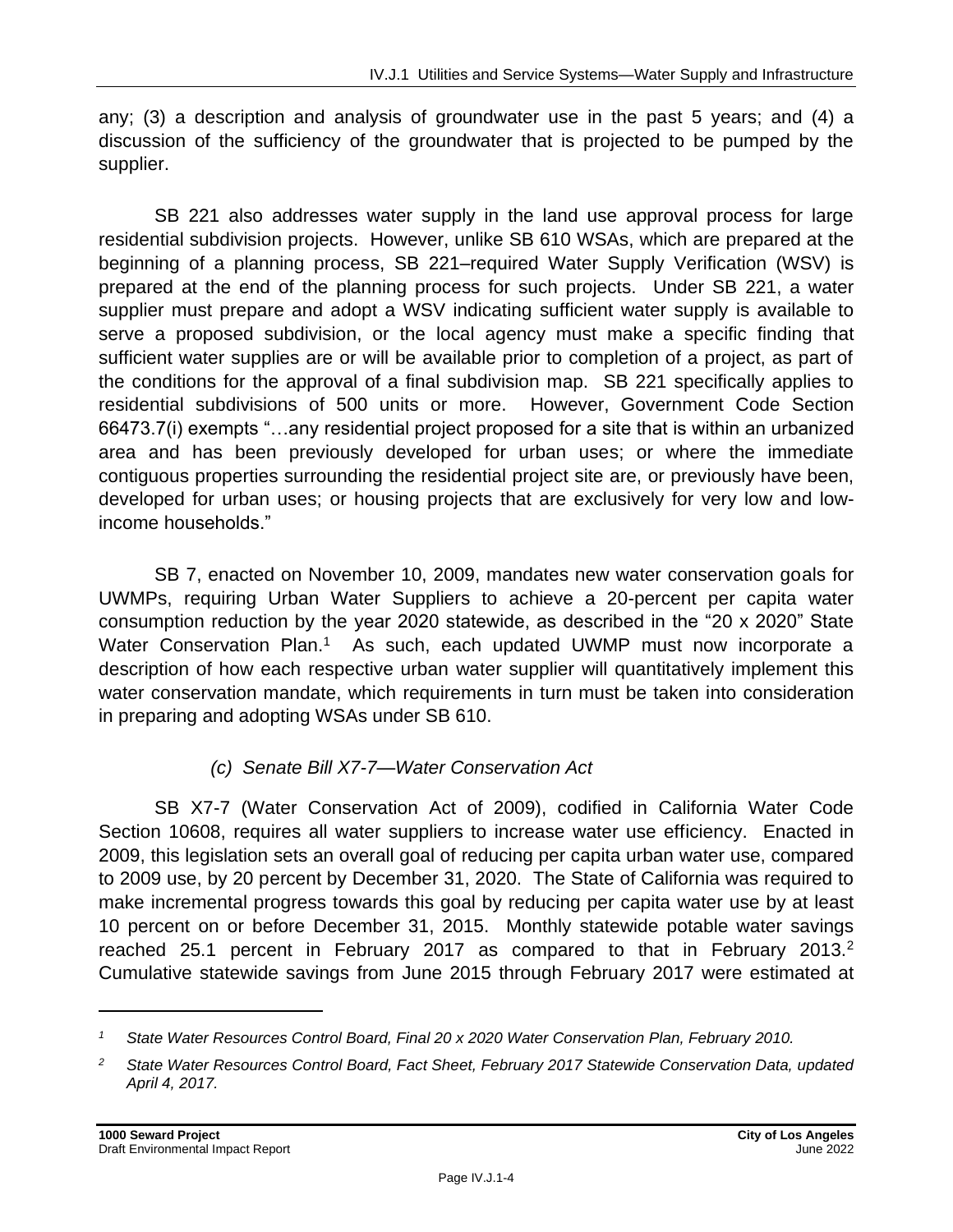22.5 percent.<sup>3</sup> Following a multi-year drought and improvements to hydrologic conditions, statewide potable water savings reached 14.7 percent in August 2017 as compared to August 2013 potable water production.<sup>4</sup>

## *(d) Sustainable Groundwater Management Act of 2014<sup>5</sup>*

The Sustainable Groundwater Management Act (SGMA) of 2014, passed in September 2014, is a comprehensive three-bill package that provides a framework for the sustainable management of groundwater supplies by local authorities.<sup>6</sup> The SGMA requires the formation of local groundwater sustainability agencies to assess local water basin conditions and adopt locally based management plans. Local groundwater sustainability agencies were required to be formed by June 30, 2017. The SGMA provides 20 years for groundwater sustainability agencies to implement plans and achieve long-term groundwater sustainability, and protect existing surface water and groundwater rights. The SGMA provides local groundwater sustainability agencies with the authority to require registration of groundwater wells, measure and manage extractions, require reports and assess fees, and request revisions of basin boundaries, including establishing new subbasins. Furthermore, SGMA requires governments and water agencies of high and medium priority basins to stop overdraft and bring groundwater basins into balanced levels of pumping and recharge. Under SGMA, these basins should reach sustainability within 20 years of implementing their sustainability plans. For the basins that are critically overdrafted the timeline is 2040. For the remaining high and medium priority basins, the deadline is 2042.

## *(e) California Code of Regulations*

## *(i) Title 20*

Title 20, Section 1605.3 (h) and 1505(i) of the California Code of Regulations (CCR) establishes applicable State efficiency standards (i.e., maximum flow rates) for plumbing fittings and fixtures, including fixtures such as showerheads, lavatory faucets and water closets (toilets). Among the standards, the maximum flow rate for showerheads manufactured on or after July 1, 2018 is 1.8 gpm at 80 pounds per square inch (psi); and

*<sup>3</sup> State Water Resources Control Board, Media Release, "Statewide Water Savings Exceed 25 Percent in February; Conservation to Remain a California Way of Life," April 4, 2017.*

*<sup>4</sup> State Water Resources Control Board, Fact Sheet, August 2017 Statewide Conservation Data, updated October 3, 2017.*

*<sup>5</sup> Sustainable Groundwater Management Act [And Related Statutory Provisions from SB1168 (Pavley), AB1739 (Dickinson), and SB1319 (Pavley) as Chaptered], 2015 Amendments, effective January 1, 2016.*

*<sup>6</sup> California Department of Water Resources. SGMA Groundwater Management, https://water.ca.gov/ Programs/Groundwater-Management/SGMA-Groundwater-Management, accessed March 30, 2021.*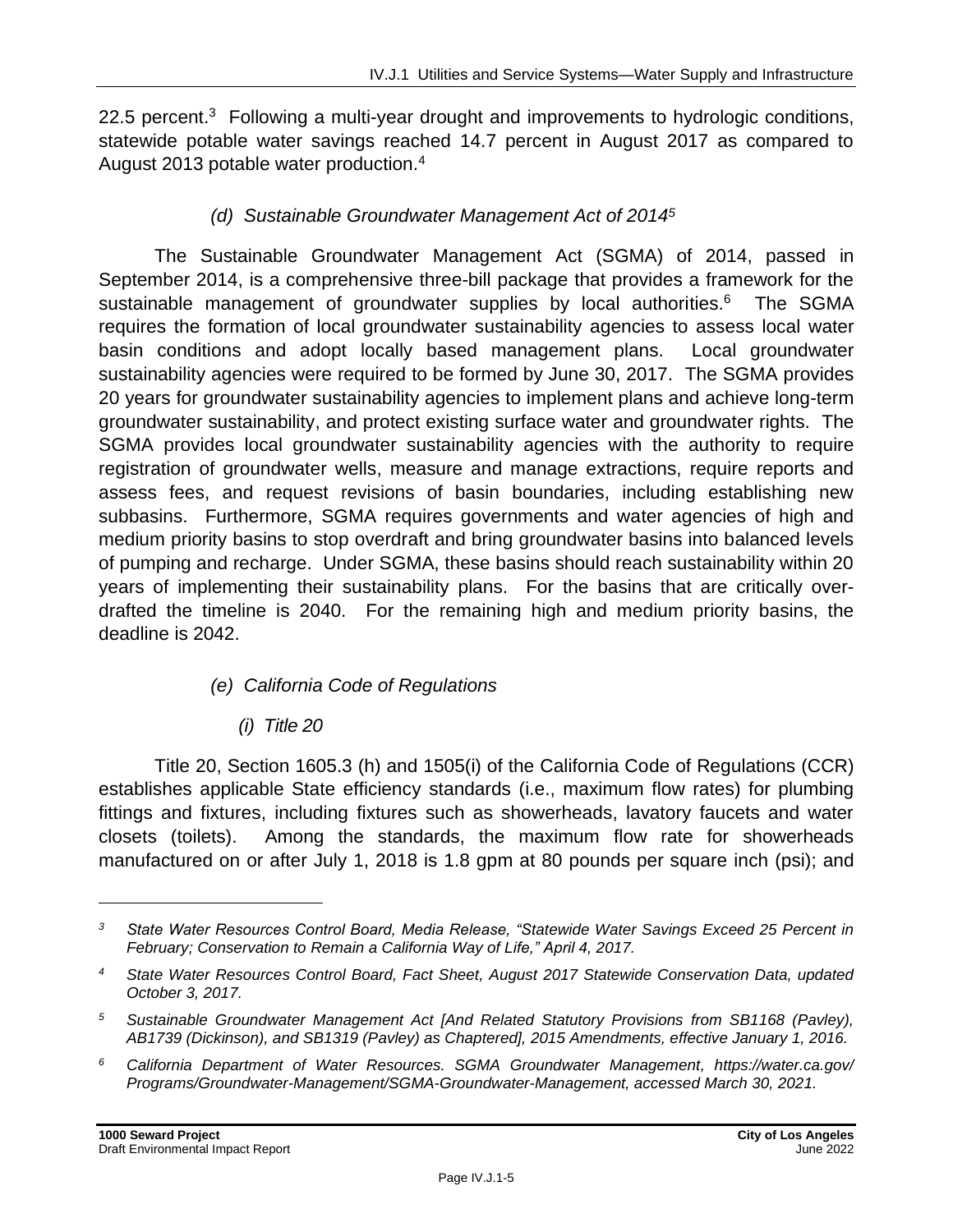lavatory faucets manufactured after July 1, 2016 is 1.2 gpm at 60 psi. The standard for toilets sold or offered for sale on or after January 1, 2016 is 1.28 gallons per flush.<sup>7</sup>

#### *(ii) CALGreen Code*

Part 11 of Title 24, the title that regulates the design and construction of buildings, establishes the California Green Building Standards (CALGreen) Code. The purpose of the CALGreen Code is to improve public health, safety and general welfare by enhancing the design and construction of buildings through the use of building concepts having a reduced negative impact or a positive environmental impact and encouraging sustainable construction practices in the following categories: planning and design, energy efficiency, water efficiency and conservation, material conservation and resource efficiency, and environmental quality. The CALGreen Code includes both mandatory measures as well as voluntary measures. The mandatory measures establish minimum baselines that must be met in order for a building to be approved. The mandatory measures for water conservation provide limits for fixture flow rates, which are the same as those for the Title 20 efficiency standards listed above. The voluntary measures can be adopted by local jurisdictions for greater efficiency.

## *(iii) Plumbing Code*

Title 24, Part 5 of the California Code of Regulations establishes the California Plumbing Code. The California Plumbing Code sets forth efficiency standards (i.e., maximum flow rates) for all new federally-regulated plumbing fittings and fixtures, including showerheads and lavatory faucets. The 2019 California Plumbing Code, which is based on the 2018 Uniform Plumbing Code, has been published by the California Building Standards Commission and went into effect on January 1, 2019.

## *(f) State of Drought Emergency Declaration and Executive Orders*

In response to California's drought conditions, on January 17, 2014, Governor Brown declared a State of Drought Emergency and directed state officials to take numerous necessary actions with local Urban Water Suppliers and municipalities to reduce the impacts of the ongoing drought conditions that had been occurring in California since approximately 2009.<sup>8</sup> Subsequently, four Executive Orders were issued between April

*<sup>7</sup> California Code of Regulations, Title 20, Section 1605.3(h), https://energycodeace.com/site/custom/ public/reference-ace-t20/index.html#!Documents/section16053statestandardsfornonfederallyregulated appliances.htm, accessed March 30, 2021.*

*<sup>8</sup> State of California, Office of Governor Edmund G. Brown, Jr., Governor Brown Declares Drought State of Emergency, January 17, 2014, www.ca.gov/archive/gov39/2014/01/17/news18368/index.html, accessed March 30, 2021.*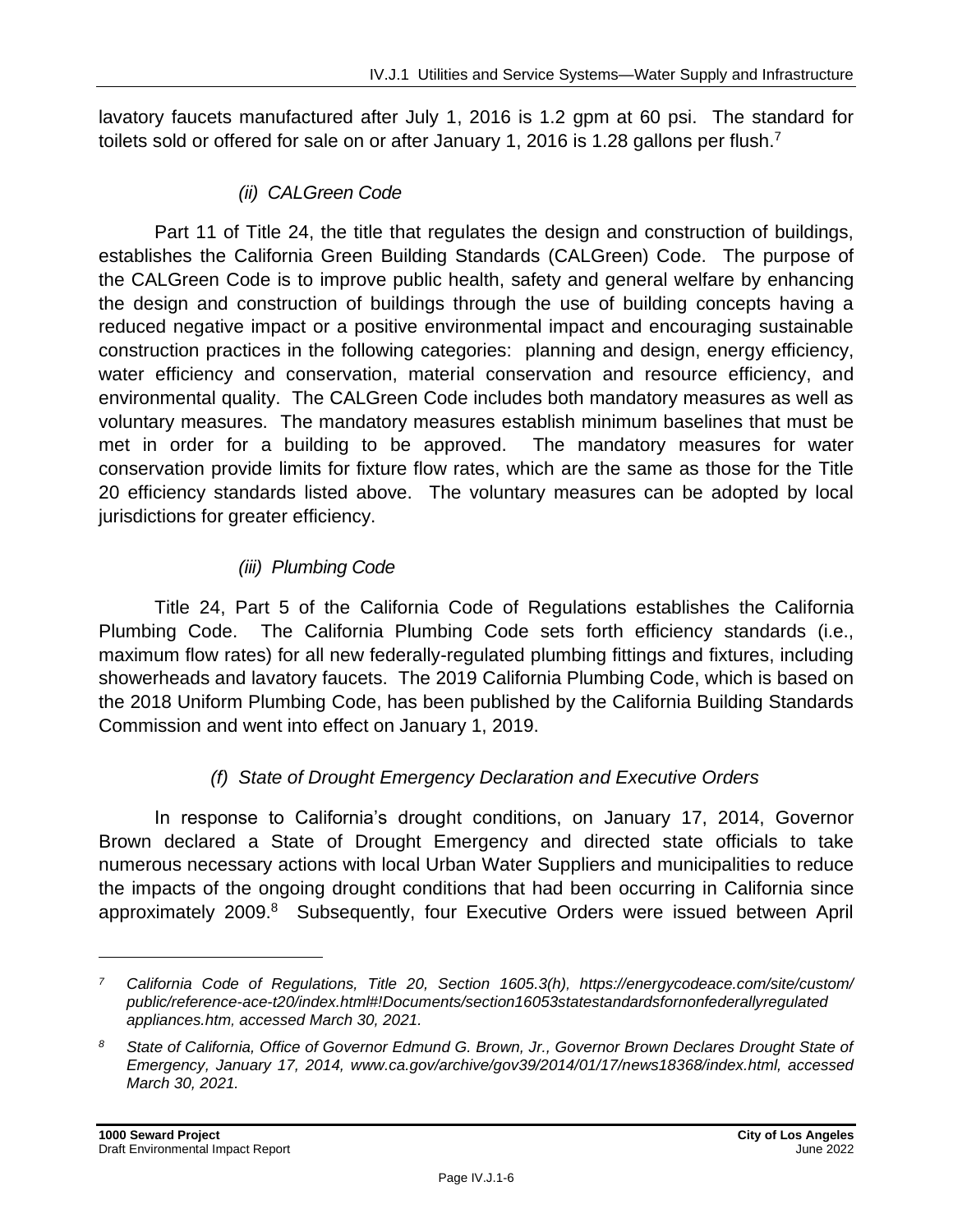2015 to April 2017 to address changing drought conditions and provide guidance for addressing the drought conditions.

Executive Order B-29-15 (April 2015) imposed a mandatory 25 percent statewide water reduction on potable water use by Urban Water Suppliers. It prioritized water infrastructure projects, incentivized water efficiencies, and streamlined permitting with new approval processes for water transfers and emergency drinking water projects. Executive Order B-36-15 (November 2015) called for additional actions to build on the state's response to record dry conditions and assisted recovery efforts from devastating wildfires; and Executive Order B-37-16 (May 2016) continued water use restrictions from Executive Order B-29-15 as drought conditions continued to persist. Executive Order B-37-16 called for long-term improvements to local drought preparation across the state, and directed the California State Water Resources Control Board (SWRCB) to develop proposed emergency water restrictions for 2017 if the drought persists.<sup>9</sup>

The regulatory requirements resulting from these Executive Orders were codified in Article 22.5, Drought Emergency Water Conservation of the CCR.

In May 2016, SWRCB adopted a revised emergency water conservation regulation, effective June 2016 through at least February 2017, which rescinded numeric reduction targets for Urban Water Suppliers, instead requiring locally developed conservation standards based upon each agency's specific circumstances.<sup>10</sup>

On April 7, 2017, Executive Order B-40-17 was issued to formally end the drought emergency and lifted the drought emergency in all California counties except Fresno, Kings, Tulare, and Tuolumne. In response to Executive Order B-40-17, on April 26, 2017, the SWRCB partially repealed the emergency regulation in regard to water supply stress test requirements and remaining mandatory conservation standards for urban water suppliers.<sup>11,12</sup> The order also rescinded two drought-related emergency proclamations and four drought-related executive orders. Cities and water districts throughout the state are required to continue reporting their water use each month. Executive Order B-40-17 continued the ban on wasteful practices, including hosing off sidewalks and running sprinklers when it rains.

*<sup>9</sup> State of California, Office of Governor Edmund G. Brown, Jr., Governor Brown Issues Order to Continue Water Savings as Drought Persists, May 9, 2016, www.ca.gov/archive/gov39/2016/05/09/news19408/ index.html, accessed March 30, 2021.*

*<sup>10</sup> State of California Office of Administrative Law, Notice of Approval of Emergency Regulatory Action, State Water Resources Control Board, Title 23, May 31, 2016.*

*<sup>11</sup> State Water Resources Control Board, Emergency Conservation Regulation, 2017.*

*<sup>12</sup> State Water Resources Control Board, Resolution No. 2017-0024.*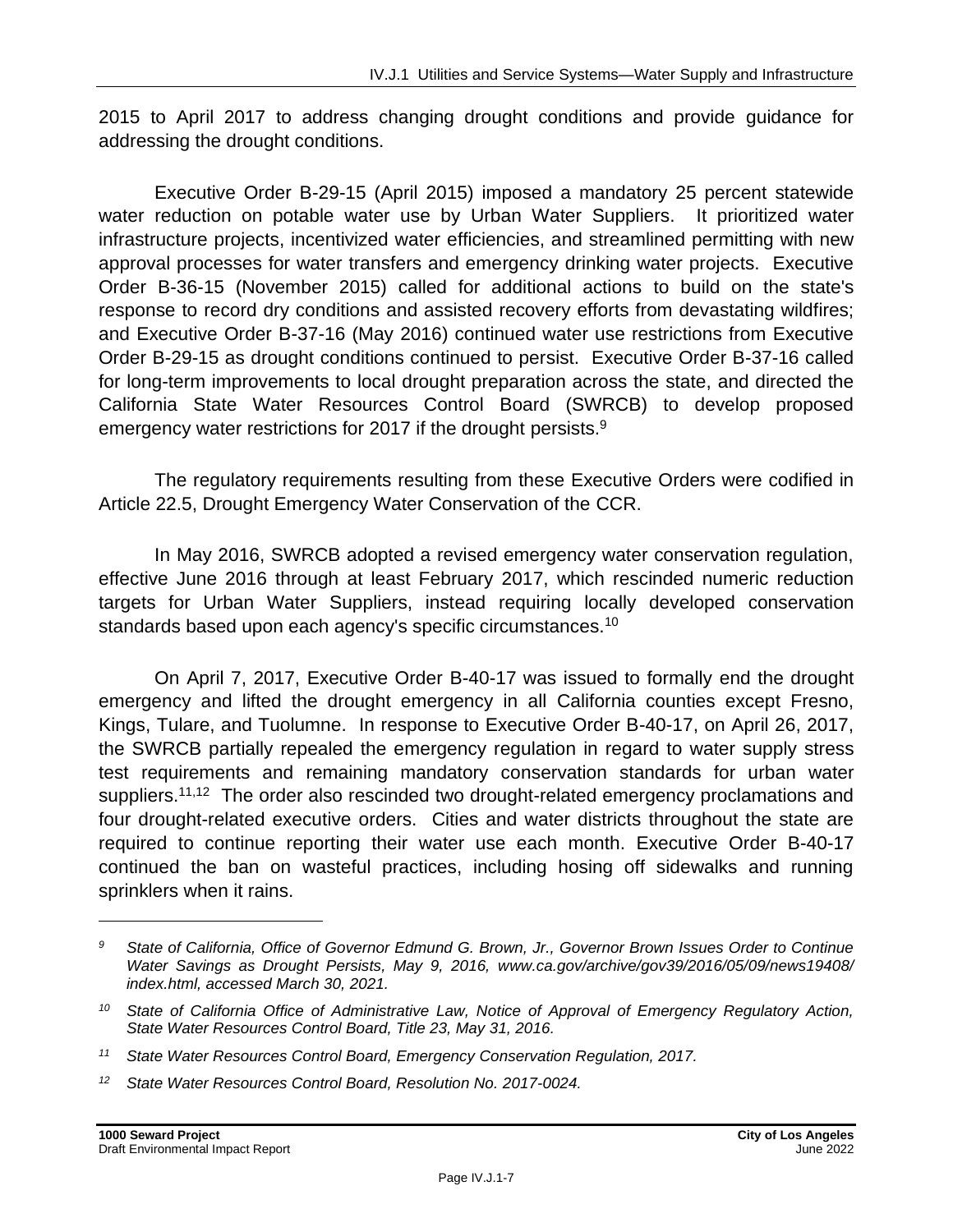Finally, on October 19, 2021, Governor Gavin Newsom proclaimed a state of emergency in response to ongoing drought conditions throughout the state.<sup>13</sup>

#### *(g) California Water Plan*

Required by the CWC Section 10005(a), the California Water Plan is the state's strategic plan for managing and developing water resources statewide for current and future generations.<sup>14</sup> It provides a collaborative planning framework for elected officials, agencies, tribes, water and resource managers, businesses, academia, stakeholders, and the public to develop findings and recommendations and make informed decisions for California's water future.

The plan, updated every five years, presents the status and trends of California's water-dependent natural resources; water supplies; and agricultural, urban, and environmental water demands for a range of plausible future scenarios. The Water Plan also evaluates different combinations of regional and statewide resource management strategies to reduce water demand, increase water supply, reduce flood risk, improve water quality, and enhance environmental and resource stewardship. The evaluations and assessments performed for the plan help identify effective actions and policies for meeting California's resource management objectives in the near term and for several decades to come.

In July 2019, DWR released the Final 2018 Update to the California Water Plan. 15 The document provides recommended actions, funding scenarios, and an investment strategy to bolster efforts by water and resource managers, planners, and decision-makers to overcome the State's most pressing water resource challenges. It reaffirms the State government's role and commitment to sustainable, equitable, long-term water resource management; and introduces implementation tools to inform decision-making. The 2018 Update recommends significant additional investment in infrastructure and ecosystem improvements to overcome challenges to sustainability; and it recommends actions to

*<sup>13</sup> Office of Governor Gavin Newsom, Governor Newsom Expands Drought Emergency Statewide, Urges Californians to Redouble Water Conservation Efforts, October 19, 2021, www.gov.ca.gov/2021/10/19/ governor-newsom-expands-drought-emergency-statewide-urges-californians-to-redouble-water-conservationefforts/, accessed March 1, 2022.*

*<sup>14</sup> Department of Water Resources, California Water Plan, [https://water.ca.gov/Programs/ California-Water-](https://water.ca.gov/Programs/%20California-Water-Plan)[Plan,](https://water.ca.gov/Programs/%20California-Water-Plan) accessed March 30, 2021.*

*<sup>15</sup> DWR, DWR Releases Final California Water Plan Update 2018, [https://water.ca.gov/News/News-](https://water.ca.gov/News/News-Releases/2019/July-19/Final-Water-Plan-Update-2018)[Releases/2019/July-19/Final-Water-Plan-Update-2018,](https://water.ca.gov/News/News-Releases/2019/July-19/Final-Water-Plan-Update-2018) accessed March 30, 2021.*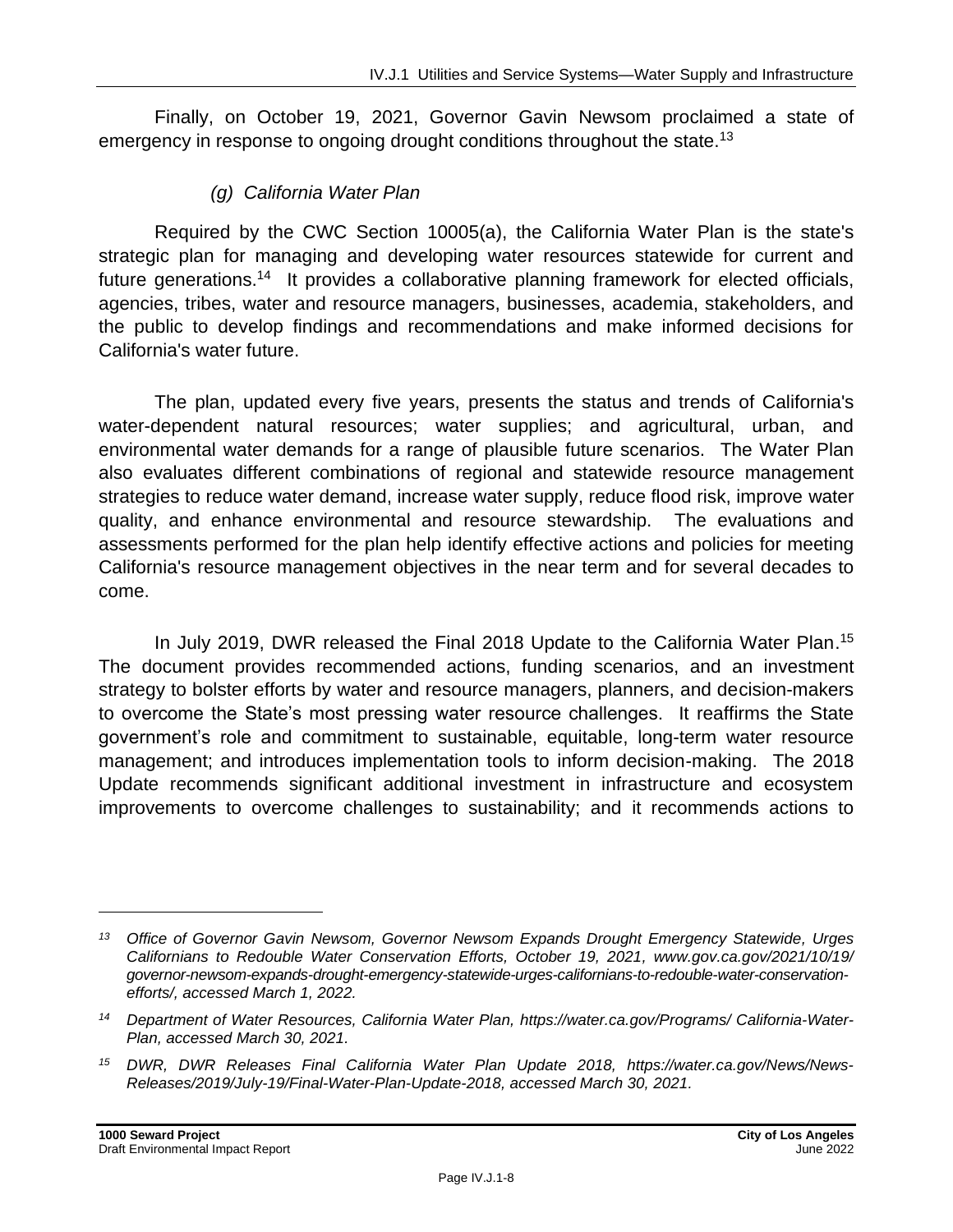resolve systemic and institutional issues that contribute to many of the state's water challenges.<sup>16</sup>

#### *(h) California Water Action Plan*

The California Water Action Plan is a roadmap for the State's journey towards sustainable water management. The first California Water Action Plan was released in January 2014 under Governor Brown's administration and updated in 2016.<sup>17</sup> The California Water Action Plan discusses the challenges to water in California: uncertain water supplies, water scarcity/drought, declining groundwater supplies, poor water quality, declining native fish species and loss of wildlife habitat, floods, supply disruptions, and population growth and climate change further increasing the severity of these risks.<sup>18</sup>

## (2) Regional

#### *(a) Metropolitan Water District*

As discussed in detail below, the Metropolitan Water District of Southern California (MWD) is a primary source of water supply within Southern California. Based on the water supply planning requirements imposed on its member agencies and ultimate customers, MWD has adopted a series of official reports on the state of its water supplies. As described in further detail below, in response to recent developments in the Sacramento Delta, the MWD has developed plans intended to provide solutions that, when combined with the rest of its supply portfolio, will ensure a reliable long-term water supply for its member agencies, including the City of Los Angeles.

#### *(i) 2020 Urban Water Management Plan*

The Metropolitan Water District's (MWD) 2020 UWMP (RUWMP) addresses the future of MWD's water supplies and demand through the year  $2045.^{19}$  Evaluations are prepared for average year conditions, single dry-year conditions, and multiple dry-year conditions. The analysis for multiple-dry year conditions; i.e., under the most challenging weather conditions, such as drought and service interruptions caused by natural disasters, is presented in Table 2-5 of the 2020 RUWMP.<sup>20</sup> The analysis in the 2020 RUWMP

*<sup>16</sup> DWR, California Water Plan Update 2018, Executive Summary, pages ES-1 to ES-2.*

*<sup>17</sup> California Natural Resources Agency, California Water Action Plan, [2016](http://resources.ca.gov/california_water_action_plan/) Update.*

*<sup>18</sup> California Natural Resources Agency, California Water Action Plan 2016 Update, pp. 2–3.*

*<sup>19</sup> Metropolitan Water District of Southern California, 2020 Regional Urban Water Management Plan, May 2021.*

*<sup>20</sup> Metropolitan Water District of Southern California, 2020 Urban Water Management Plan, p. 2-19.*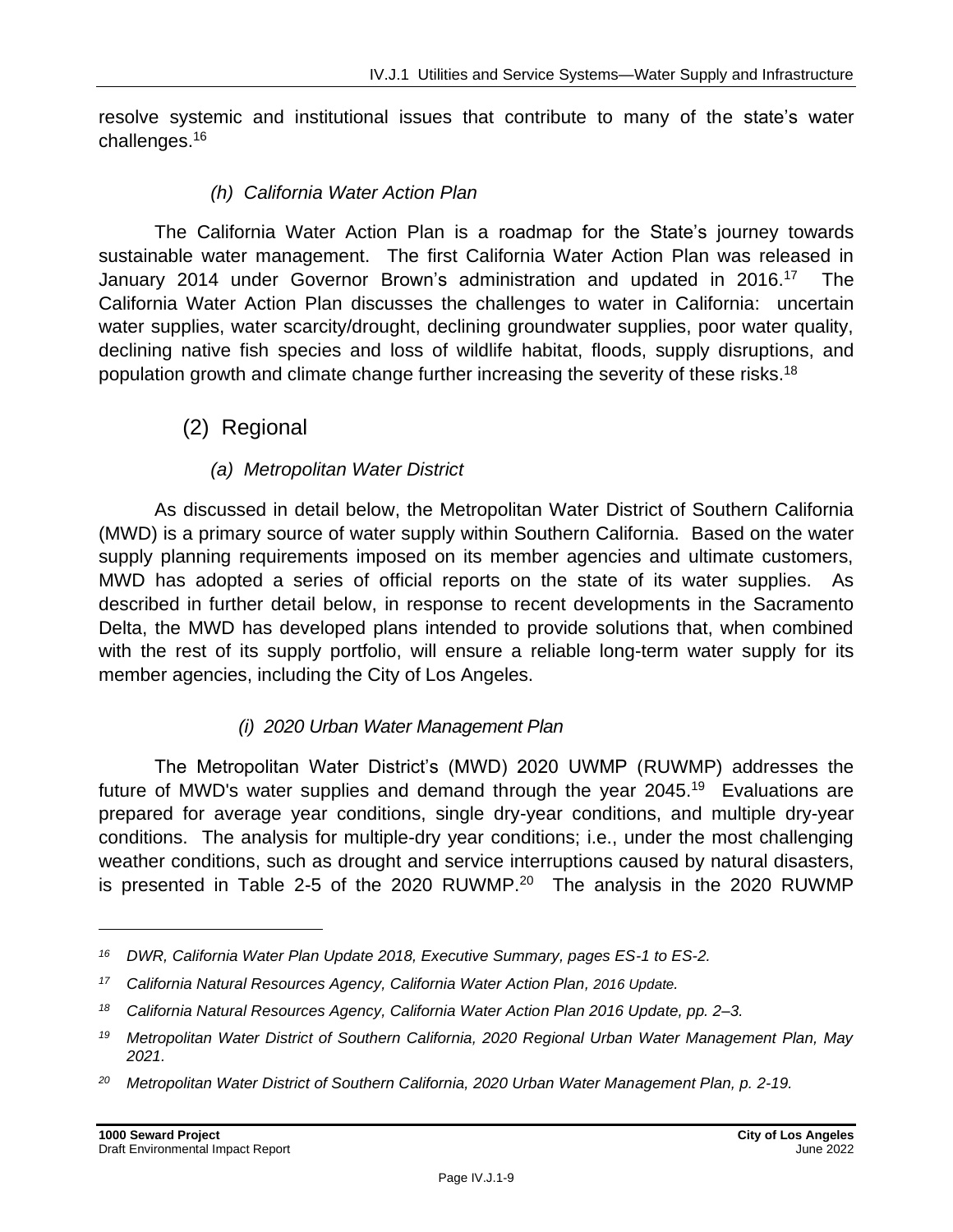concluded that reliable water resources would be available to continuously meet demand through 2045.<sup>21</sup> In the 2020 RUWMP, the projected 2045 demand water during multipledry year conditions is 1,564,000 afy, whereas the expected and projected 2045 supply is 2,239,000 afy based on current programs, for a potential surplus in 2045 of 675,000 afy.<sup>22</sup>

MWD has comprehensive plans for stages of actions it would undertake to address up to a 50-percent reduction in its water supplies and a catastrophic interruption in water supplies through its Water Surplus and Drought Management and Water Supply Allocation Plans. MWD has also developed an Emergency Storage Requirement to mitigate against potential interruption in water supplies resulting from catastrophic occurrences within the Southern California region and is working with the State to implement a comprehensive improvement plan to address catastrophic occurrences that could occur outside of the Southern California region. MWD is also working with the State on the Delta Risk Management Strategy to reduce the impacts of a seismic event in the Delta that would cause levee failure and disruption of State Water Project (SWP) deliveries. In addition, MWD has plans for supply implementation and continued development of a diversified resource mix, including programs in the Colorado River Aqueduct, SWP, Central Valley transfers, local resource projects, and in-region storage that enables the region to meet its water supply needs.

#### *(ii) 2015 Integrated Resources Plan*

The MWD prepares an Integrated Water Resources Plan (IRP) that provides a water management framework with plans and programs for meeting future water needs. It addresses issues that can affect future water supply, such as water quality, climate change, and regulatory and operational changes. The most recent IRP (2015 IRP) was adopted in January 2016.<sup>23</sup> It establishes a water supply reliability mission of providing its service area with an adequate and reliable supply of high-quality water to meet present and future needs in an environmentally and economically responsible way. Among other topics, the 2015 IRP discusses water conservation, local and imported water supplies, storage and transfers, water demand, and adaptation to drought conditions.

The 2015 IRP reliability targets identify developments in imported and local water supply, and in water conservation that, if successful, would provide a future without water shortages and mandatory restrictions under planned conditions. For imported supplies, MWD would make investments to maximize Colorado River Aqueduct deliveries in dry

*<sup>21</sup> Metropolitan Water District of Southern California, 2020 Urban Water Management Plan, p. 2-19.*

*<sup>22</sup> Metropolitan Water District of Southern California, 2020 Urban Water Management Plan, p. 2-19.*

*<sup>23</sup> Metropolitan Water District of Southern California, Integrated Water Resources Plan, 2015 Update, Report No. 1518, 2016.*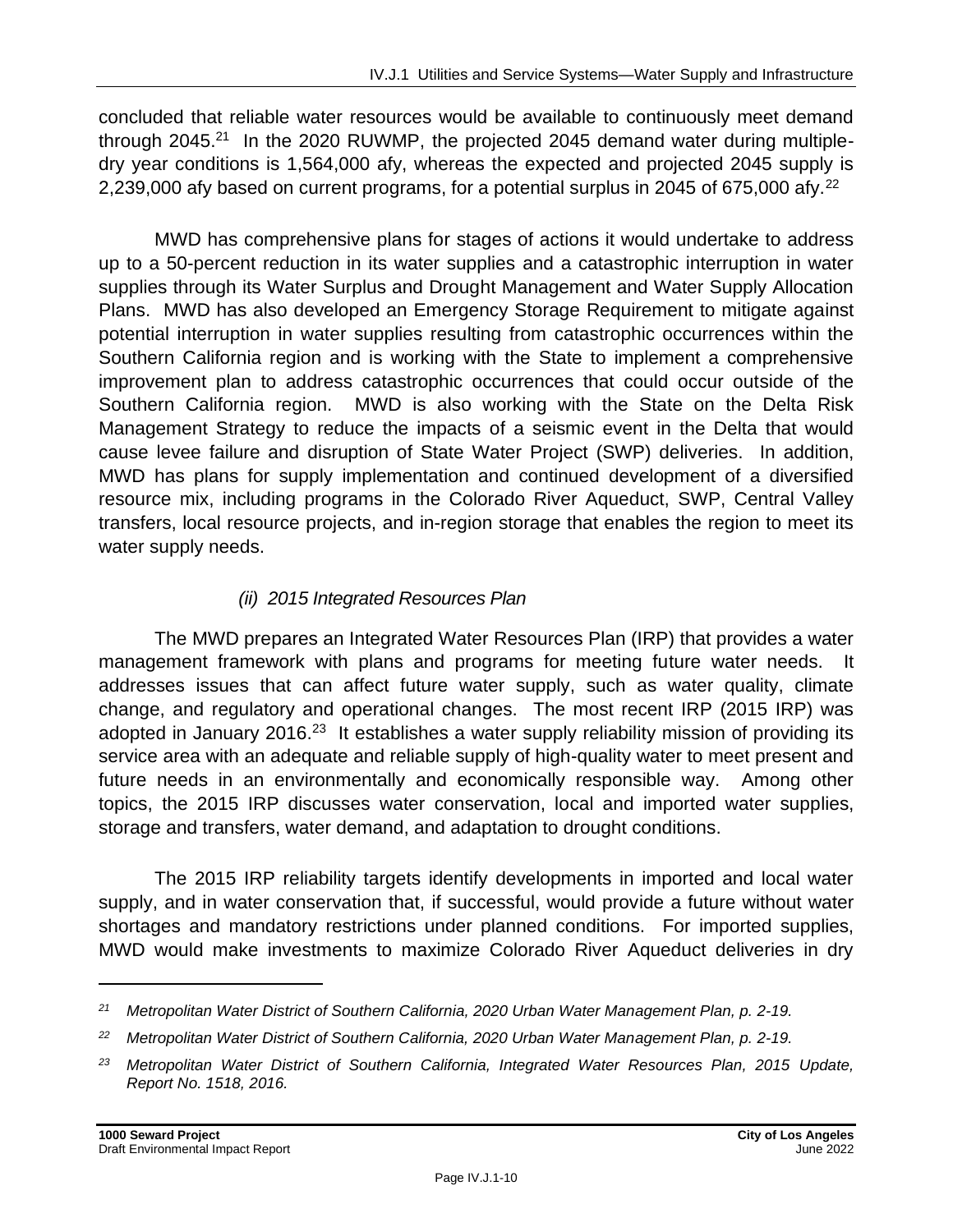years. MWD would make ecologically-sound infrastructure investments to the SWP so that the water system can capture sufficient supplies to help meet average year demands and to refill the MWD storage network in above-average and wet years.

Planned actions to keep supplies and demands in balance include, among others, lowering regional residential per capita demand by 20 percent by the year 2020 (compared to a baseline established in 2009 state legislation), reducing water use from outdoor landscapes and advancing additional local supplies. IRP Table ES-1, 2015 IRP Update Total Level of Average-Year Supply Targeted (Acre-Feet), of the 2015 IRP, shows the supply reliability and conservation targets. As presented in the IRP, the total supply reliability target for each five-year increase between 2016 and 2040 would exceed the retail demand after conservation. In 2040, retail demand after conservation is estimated to be 4,273,000 acre-feet and the total supply reliability target is approximately 4,539,000 acrefeet, representing an excess of  $266,000$  acre-feet.<sup>24</sup>

The 2020 IRP planning process is currently in development.<sup>25</sup> The 2020 IRP analyzes multiple scenarios that could plausibly unfold in the future due to climate change, economic growth, legislation and regulations affecting water sources and demands, and other variables. With the variability of these impacts in mind, MWD is developing four scenarios to help understand the challenges of the future and effectively plan to ensure water reliability in the face of those challenges.

## *(iii) MWD's Water Surplus and Drought Management Plan*

In 1999, MWD incorporated the water storage contingency analysis that is required as part of any UWMP into a separate, more detailed plan, called the Water Surplus and Drought Management Plan (WSDM Plan). The overall objective of the WSDM Plan is to ensure that shortage allocation of MWD's imported water supplies is not required. The WSDM Plan provides policy guidance to manage MWD's supplies and achieve the goals laid out in the agency's IRP. The WSDM Plan separates resource actions into two major categories: Surplus Actions and Shortage Actions. The WSDM Plan considers the region to be in surplus only after MWD has met all demands for water, including replenishment deliveries. The Surplus Actions store surplus water, first inside then outside of the region. The Shortage Actions of the WSDM are separated into three subcategories: Shortage, Severe Shortage, and Extreme Shortage. Each category has associated actions that could be taken as part of the response to prevailing shortage conditions. Conservation and water

*<sup>24</sup> Metropolitan Water District of Southern California, Integrated Water Resources Plan—2015 Update, Report No. 1518, 2016, p. VIII.*

*<sup>25</sup> Metropolitan Water District of Southern California, Integrated Water Resources Plan, 2020.*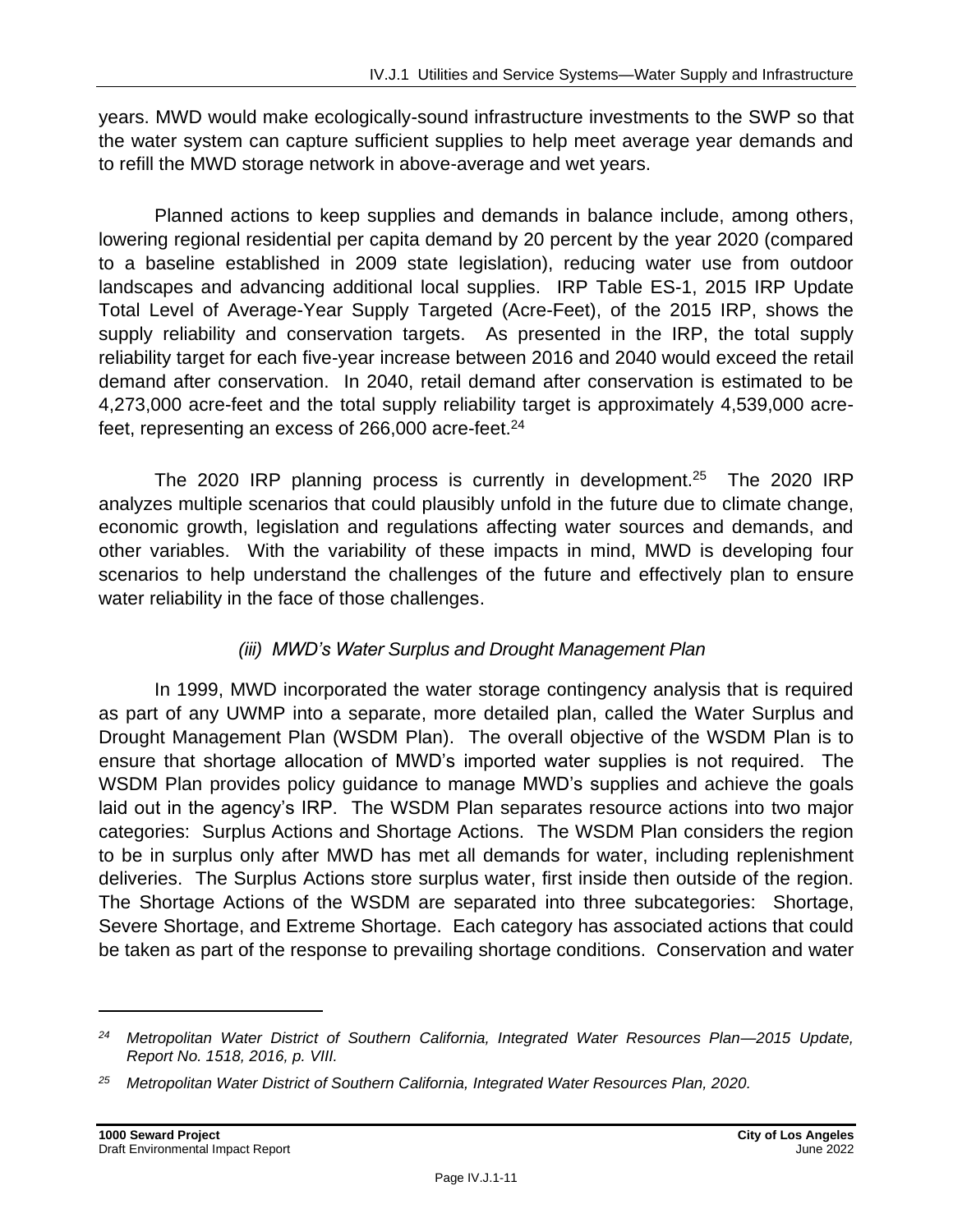efficiency programs are part of MWD's resource management strategy through all categories.<sup>26</sup>

#### *(iv) Long-Term Conservation Plan*

The Long‐Term Conservation Plan (LTCP) provides a framework of goals and strategies to reduce per capita water use through conservation and water use efficiency. The plan recognizes the challenges and uncertainties to achieving the IRP target. As a result, the LTCP uses adaptive management and strategies to adjust implementation approaches.

## *(v) Water Supply Allocation Plan*

While the WSDM Plan included a set of general actions and considerations for MWD staff to address during shortage conditions, it did not include a detailed water supply allocation plan or implementation approach. Therefore, in February 2008, MWD adopted a water supply plan called the Water Supply Allocation Plan (WSAP), which has since been implemented three times, most recently in April 2015 (under the new name Drought Rationing Plan). The WSAP includes a formula for determining equitable, needs-based reductions of water deliveries, with the potential application of a surcharge, to member agencies during extreme water shortages in MWD's service area conditions (i.e., drought conditions or unforeseen interruptions in water supplies).

The WSAP allows member agencies the flexibility to choose among various local supply and conservation strategies to help ensure that demands on MWD stay in balance with limited supplies. The WSAP formula addresses shortages of MWD supplies, by taking into account growth, local investments, changes in supply conditions and the demand hardening aspects of non-potable recycled water use and the implementation of conservation savings programs. $27$  The allocation period covers 12 consecutive months from July of a given year through the following June.

## (3) Local

#### *(a) Los Angeles Department of Water and Power's 2020 Urban Water Management Plan*

In accordance with the California Urban Water Management Planning Act, UWMPs are updated at 5-year intervals. LADWP adopted the 2020 UWMP on May 25, 2021. The

*<sup>26</sup> Metropolitan Water District of Southern California, Water Surplus and Drought Management Plan, Report No. 1150. August 1999.*

*<sup>27</sup> Metropolitan Water District of Southern California, 2015 Urban Water Management Plan, p. 2-21.*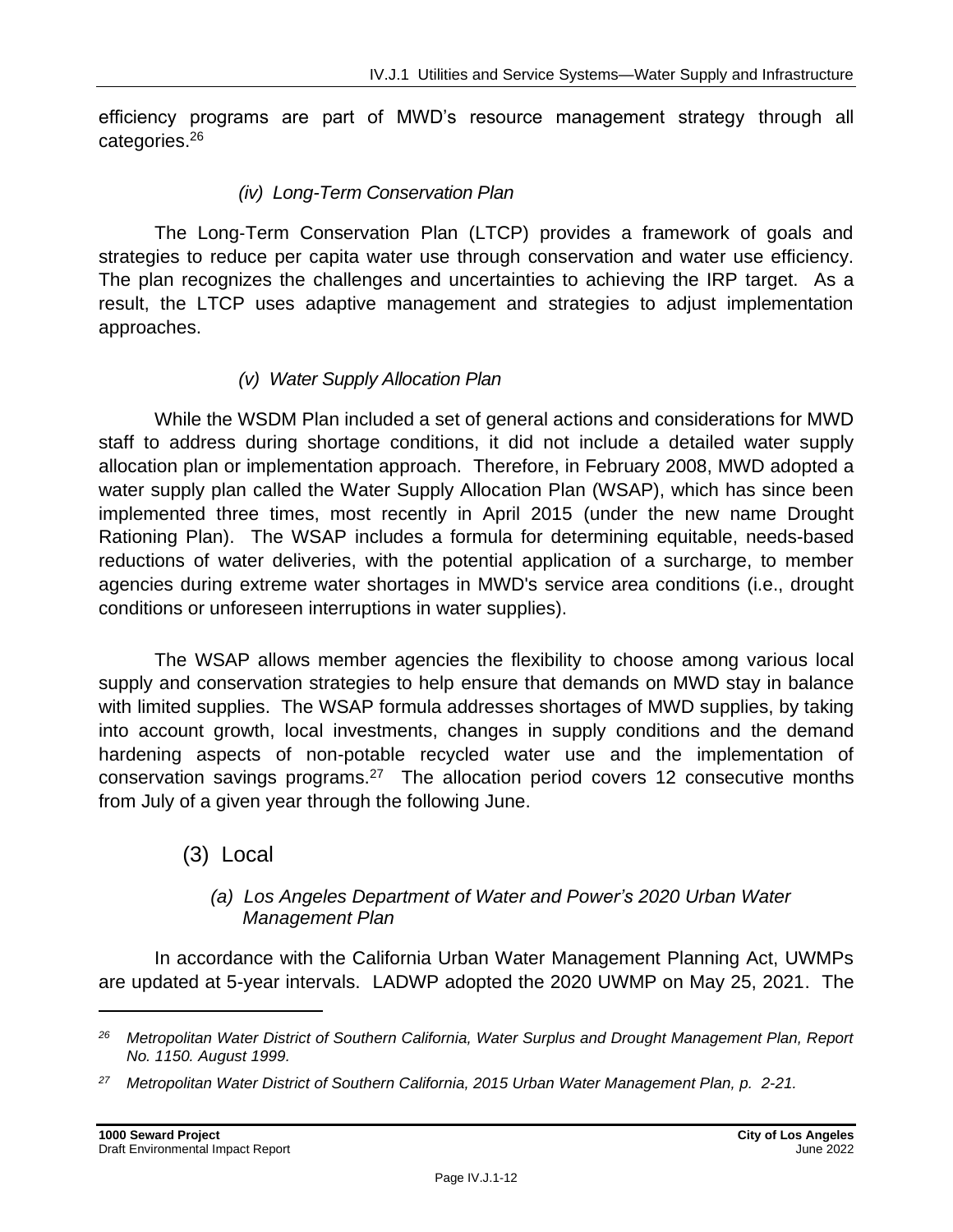2020 UWMP complies with the Urban Water Management Planning Act, builds upon the goals and progress made in the 2015 UWMP and currently serves as the City's master plan for reliable water supply and resource management consistent with the City goals and objectives. The UWMP details LADWP's efforts to promote the efficient use and management of its water resources. LADWP's UWMP used a service area-wide methodology in developing its water demand projections. This methodology does not rely on individual development demands to determine area-wide growth. Rather, the projected growth in water use for the entire service area was considered in developing long-term water projections for the City to the year 2045. Long range projections are based on Southern California Association of Government (SCAG) growth projections. The 2020 UWMP is based on projections in the 2020 Regional Transportation Plan/Sustainable Communities Strategy (RTP/SCS).

## *(b) Green New Deal*

The City released the first Sustainable City pLAn in April 2015, $^{28}$  which has been updated in 2019 as the City's Green New Deal. The Green New Deal includes a multifaceted approach to developing a locally sustainable water supply to reduce reliance on imported water, reducing water use through conservation, and increasing local water supply and availability.

## *(c) One Water LA 2040 Plan*

In April 2018, the City prepared the One Water LA 2040 Plan (One Water LA Plan), an integrated approach to Citywide recycled water supply, wastewater treatment, and stormwater management.<sup>29</sup> The new plan builds upon the City's Water IRP, which projected needs and set forth improvements and upgrades to wastewater conveyance systems, recycled water systems, and runoff management programs through the year 2020, and extends its planning horizon to 2040. The One Water LA Plan proposes a collaborative approach to managing the City's future water, wastewater treatment, and stormwater needs with the goal of yielding sustainable, long-term water supplies for Los Angeles to ensure greater resilience to drought conditions and climate change. The One Water LA Plan is also intended as a step toward meeting the Mayor's Executive Directive to reduce the City's purchase of imported water by 50 percent by 2024.<sup>30</sup> Major challenges addressed in the One Water LA Plan include recurring drought, climate change, and the availability of recycled water in the future in light of declining wastewater volumes.

*<sup>28</sup> City of Los Angeles, Sustainable City pLAn, 2015, www.lacity.org/highlights/sustainable-city-plan, accessed March 30, 2021.*

*<sup>29</sup> City of Los Angeles, One Water LA 2040 Plan, Volume 1, Summary Report, April 2018.*

*<sup>30</sup> City of Los Angeles, Office of the Mayor, Executive Directive No. 5, Emergency Drought Response— Creating a Water Wise City, October 14, 2014.*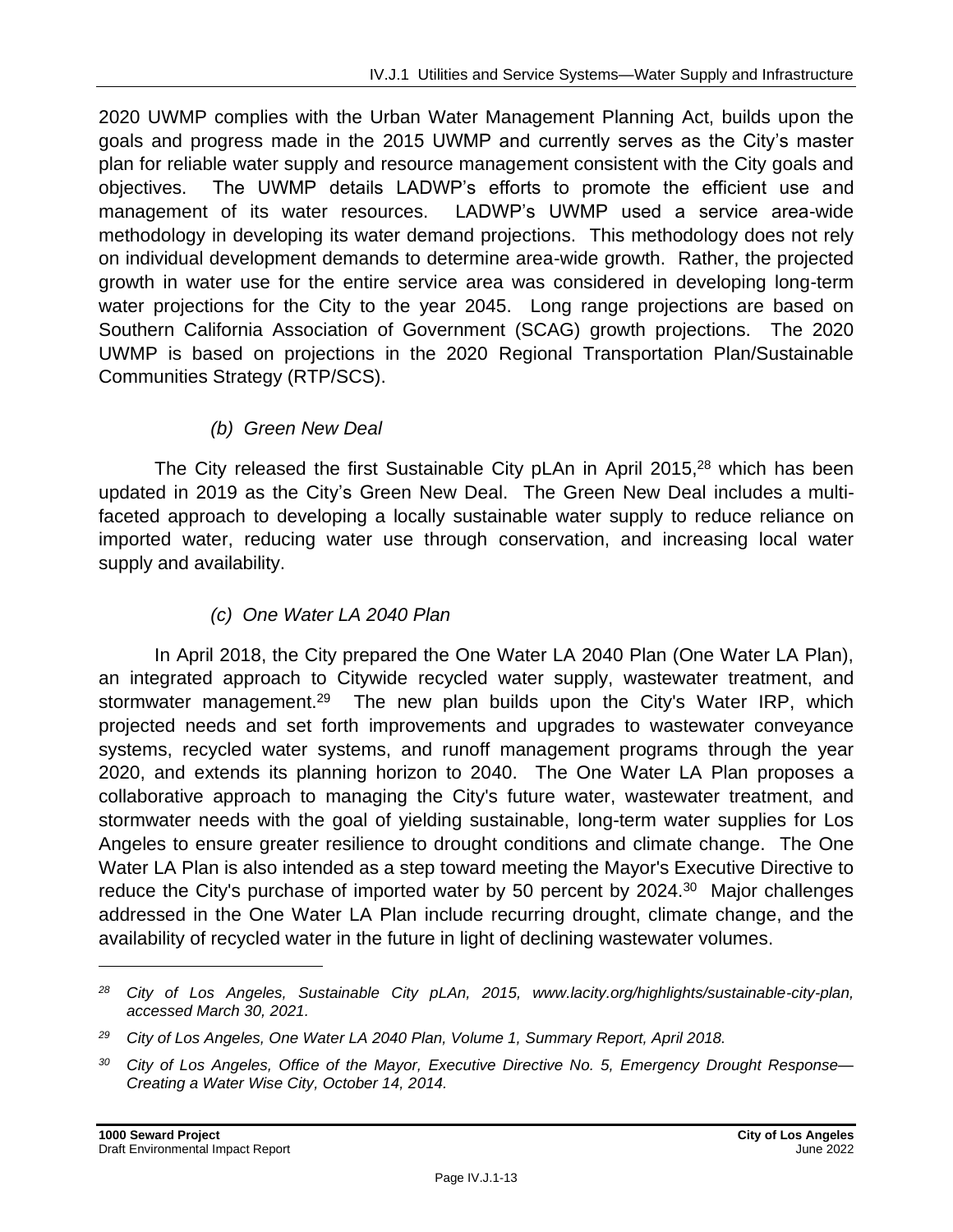#### *(d) City of Los Angeles General Plan*

#### *(i) General Plan Framework Element*

The Citywide General Plan Framework Element (Framework Element) establishes the conceptual basis for the City's General Plan. $31$  The Framework Element sets forth a comprehensive Citywide long-range growth strategy and defines Citywide policies regarding land use, housing, urban form and neighborhood design, open space and conservation, economic development, transportation, infrastructure and public services. Chapter 9, Infrastructure and Public Services, of the City's Framework Element identifies goals, objectives, and policies for City utilities including water service. Goal 9C is to provide adequate water supply, storage facilities, and delivery system to serve the needs of existing and future water needs.<sup>32</sup> The goals, objectives and policies are addressed by the City in its ordinances and preparation of its UWMP.

The General Plan goals, objectives and policies related to water supply are shown in Table IV.J.1-1 on page IV.J.1-15.

## *(ii) Community Plan*

The Land Use Element of the City's General Plan includes 35 community plans. Community plans are intended to provide an official guide for future development and propose approximate locations and dimensions for land use. The community plans establish standards and criteria for the development of housing, commercial uses, and industrial uses, as well as circulation and service systems. The community plans implement the City's General Plan Framework at the local level and consist of both text and an accompanying generalized land use map. The community plans' texts express goals, objectives, policies, and programs to address growth in the community, including those that relate to utilities and service systems required to support such growth. The community plans' maps depict the desired arrangement of land uses as well as street classifications and the locations and characteristics of public service facilities. The Hollywood Community Plan does not include objectives or policies related to water supply and infrastructure.

*<sup>31</sup> City of Los Angeles Department of City Planning, Citywide General Plan Framework, An Element of the Los Angeles General Plan, July 27, 1995.*

*<sup>32</sup> City of Los Angeles, General Plan Framework Element, Chapter 9: Infrastructure and Public Services— Water Supply.*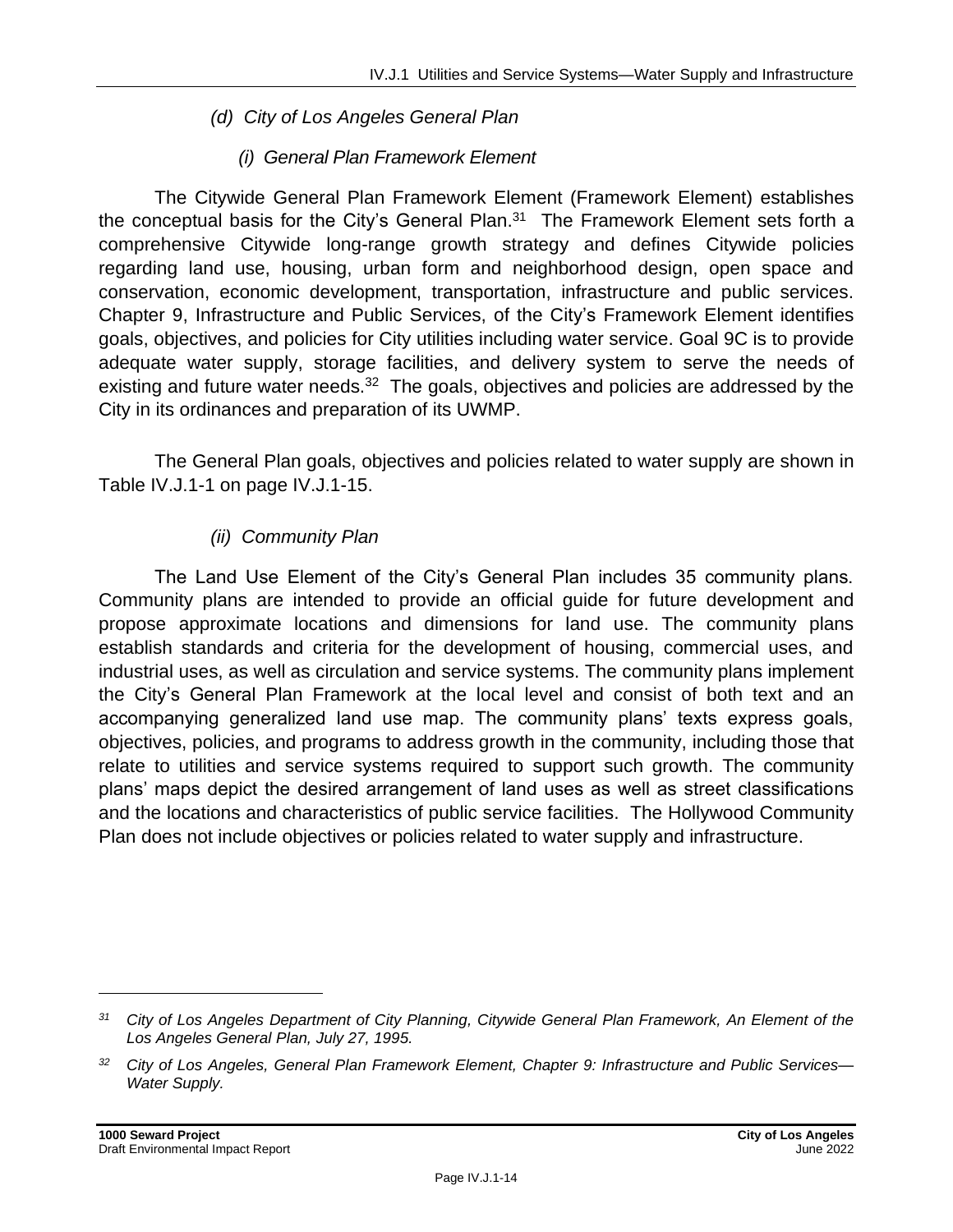#### **Table IV.J.1-1 Relevant General Plan Utilities and Service Systems Goals, Objectives, and Policies—Framework Element: Chapter 9 Infrastructure and Public Services**

| Goal/<br>Objective/<br><b>Policy</b>                                          | <b>Description</b>                                                                                                                                                                       |  |  |  |
|-------------------------------------------------------------------------------|------------------------------------------------------------------------------------------------------------------------------------------------------------------------------------------|--|--|--|
| Goal 9C                                                                       | Adequate water supply, storage facilities, and delivery system to serve the needs of existing and<br>future residents and businesses.                                                    |  |  |  |
| Objective 9.1                                                                 | Monitor and forecast demand based upon actual and predicted growth.                                                                                                                      |  |  |  |
| Objective 9.8                                                                 | Monitor and forecast water demand based upon actual and predicted growth.                                                                                                                |  |  |  |
| <b>Policy 9.8.1</b>                                                           | Monitor water usage and population and job forecast to project future water needs.                                                                                                       |  |  |  |
| Objective 9.9                                                                 | Manage and expand the City's water resources, storage facilities, and water lines to accommodate<br>projected population increases and new or expanded industries and businesses.        |  |  |  |
| Policy 9.9.1                                                                  | Pursue all economically efficient water conservation measures at the local and statewide level.                                                                                          |  |  |  |
| <b>Policy 9.9.7</b>                                                           | Incorporate water conservation practices in the design of new projects so as not to impede the<br>City's ability to supply water to its other users or overdraft its groundwater basins. |  |  |  |
| Objective 9.10                                                                | Ensure that water supply, storage, and delivery systems are adequate to support planned<br>development.                                                                                  |  |  |  |
| Policy 9.10.1                                                                 | Evaluate the water system's capability to meet water demand resulting from the Framework<br>Element's land use patterns.                                                                 |  |  |  |
| Policy 9.10.2                                                                 | Solicit public involvement, when appropriate, in evaluating options for the construction of new<br>and/or expansion of existing water facilities.                                        |  |  |  |
| Objective 9.11                                                                | Ensure, to the maximum extent possible, the continued provision of water capacity, quality and<br>delivery after an earthquake or other emergency.                                       |  |  |  |
| Policy 9.11.1                                                                 | Provide for the prompt resumption of water service with adequate quantity and quality of water<br>after an emergency.                                                                    |  |  |  |
| Source: City of Los Angeles General Plan, Framework Element, re-adopted 2001. |                                                                                                                                                                                          |  |  |  |

## *(e) Los Angeles Municipal Code*

The City has adopted several ordinances, later codified in the Los Angeles Municipal Code (LAMC), in an effort to reduce water consumption. A summary of the City's key regulations regarding water conservation is provided below.

• Ordinance Nos. 166,080, 181,288, 183,608, and 184,250—amending LAMC Chapter XII, Article 1 to clarify prohibited uses of water and modify certain water conservation requirements of the City's Emergency Water Conservation Plan. The City's Emergency Water Conservation Plan sets forth six different phases of water conservation, which shall be implemented based on water conditions. As part of these requirements, watering is limited to specific days and hours. In determining which phase of water conservation shall be implemented, LADWP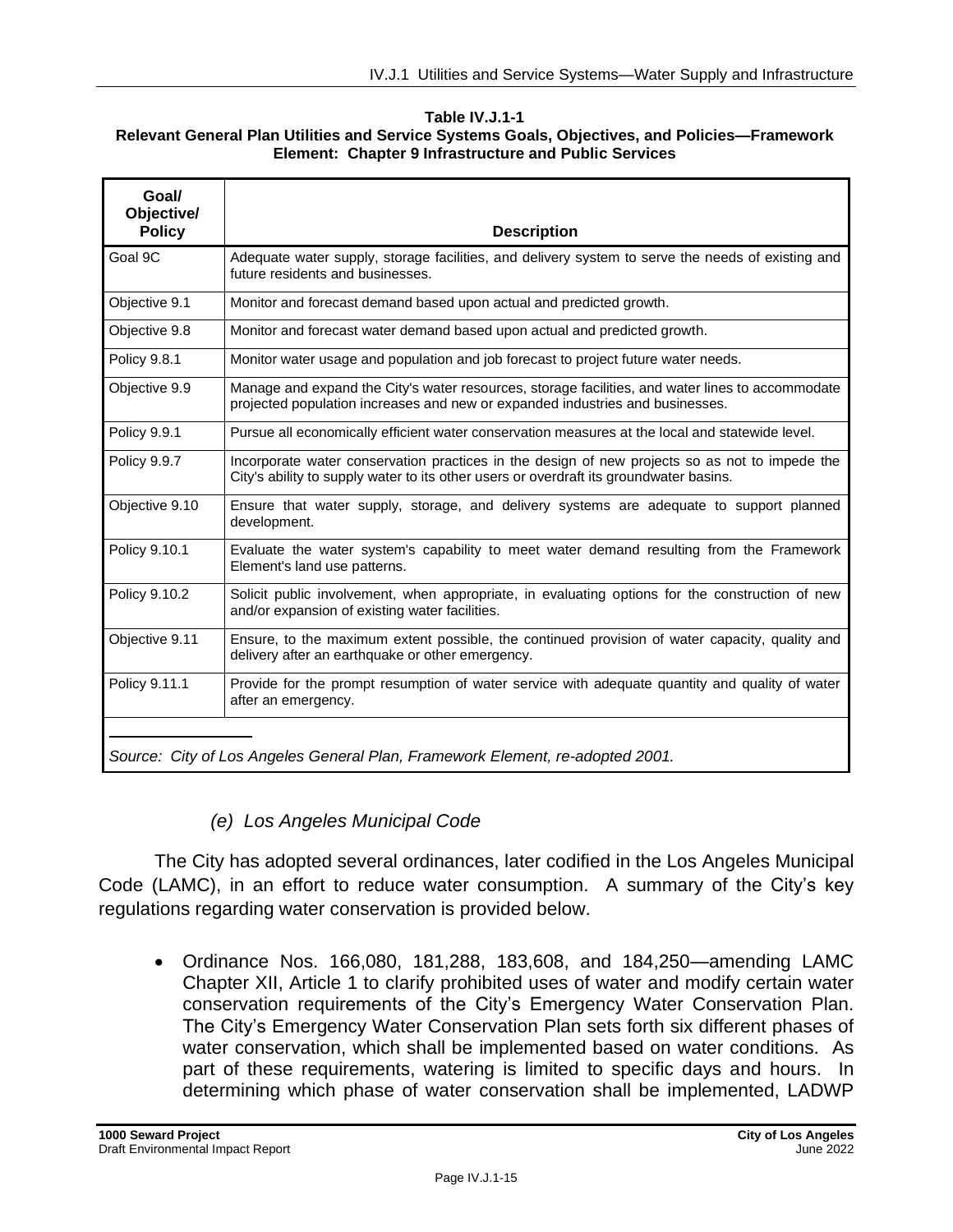monitors and evaluates the projected water supply and demand. In addition, the Emergency Water Conservation Plan includes penalties for those that violate its requirements.

- Ordinance No. 180,822—amended LAMC Chapter XII, Article 5 to establish water efficiency requirements for new development and renovation of existing buildings, and mandate installation of high efficiency plumbing fixtures in residential and commercial buildings.
- Ordinance No. 181,480—amended LAMC Chapter IX by adding Article 9 (Green Building Code) to the LAMC to incorporate various provisions of the California Green Building Standards Code. This ordinance added mandatory measures for newly constructed low-rise residential and non-residential buildings to reduce indoor water use by at least 20 percent by: (1) using water saving fixtures or flow restrictions; and/or (2) demonstrating a 20-percent reduction in baseline water use.
- Ordinance Nos. 181,899 and 183,833—amended LAMC Chapter VI, Article 4.4, Section 64.72 regarding stormwater and urban runoff to include new requirements, including Low Impact Development (LID) requirements that promote water conservation.
- Ordinance No. 182,849—amended LAMC Chapter IX, Article 9 (Green Building Code) to mandate that for new water service or for additions or alterations requiring upgraded water service for landscaped areas of at least 1,000 square feet, separate sub-meters or metering devices shall be installed for outdoor potable water use. This ordinance also required that for new non-residential construction with at least 1,000 square feet of cumulative landscaped area, weather or soil moisture–based irrigation controllers and sensors be installed.
- Ordinance No. 184,692—amended LAMC Chapter IX, Article 4 (Plumbing Code) by adopting by reference various sections of the California Plumbing Code. This ordinance also added requirements for plumbing fixtures and fixture fitting.
- Ordinance No. 184,248—amended LAMC Chapter IX, Article 4 (Plumbing Code) and Article 9 (Green Building Code) to establish citywide water efficiency standards and mandate a number of new fixture requirements and methods of construction for plumbing and irrigation systems.

The City of Los Angeles also has adopted numerous requirements related to the provision of water for purposes of fire protection. These requirements are set forth in the Fire Code (LAMC Chapter V, Article 7). LAMC Section 57.507.3.1 establishes fire water flow standards. Fire water flow requirements, as determined by the Los Angeles Fire Department (LAFD), vary by project site as they are dependent on land use (e.g., higher intensity land uses require higher flow from a greater number of hydrants), life hazard, occupancy, and fire hazard level. As set forth in LAMC Section 57.507.3.1, fire water flow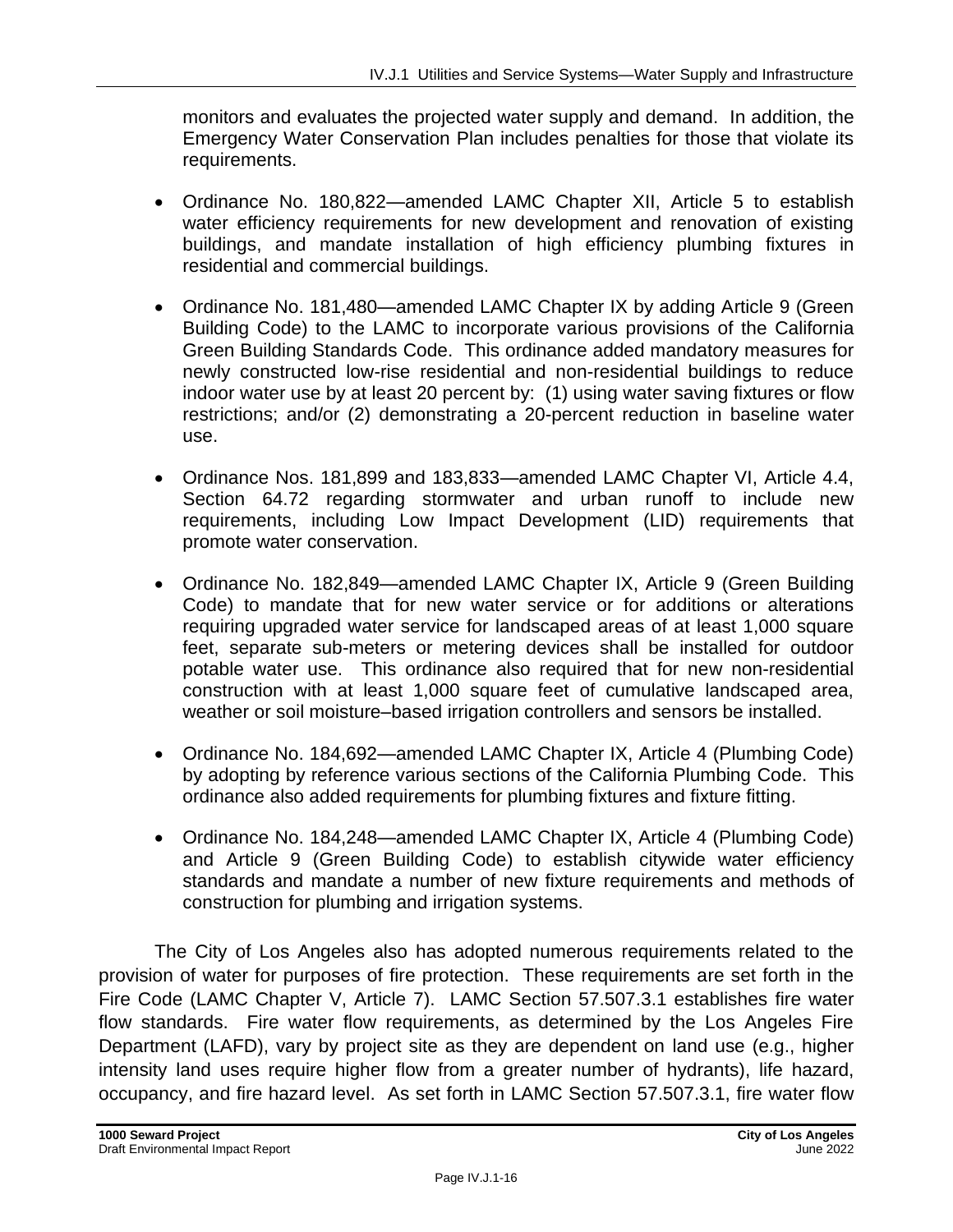requirements vary from 2,000 gallons per minute (gpm) in low density residential areas to 12,000 gpm in high density commercial or industrial areas. A minimum residual water pressure of 20 psi is to remain in the water system with the required gpm flowing. According to LAFD, the Project falls within the High Density Industrial and Commercial category, which has a required fire flow of 12,000 gpm available to any block with a residual pressure of 20 psi. Where local conditions indicate consideration must be given to simultaneous fires, an additional 2,000 to 8,000 gpm will be required.LAMC Section 57.507.3.2 also addresses land use-based requirements for fire hydrant spacing and type. Land uses in the Industrial and Commercial category require one hydrant per 80,000 square feet of land with 300-foot distances between hydrants, and 2.5 inch by 4 inch double fire hydrants or 4-inch by 4-inch double fire hydrants. Regardless of land use, every first story of a residential, commercial, and industrial building must be within 300 feet of an approved hydrant.

## *(f) Los Angeles Water Rate Ordinance*

The City's Water Rate Ordinance was adopted in June 1995 and last amended by the City's Board of Water and Power Commissioners pursuant to Ordinance No. 184,130. Effective since April 15, 2016, this City Water Rate Ordinance restructured water rates to help further promote conservation. Specifically, the goal of the ordinance is to incentivize water conservation while recovering the higher costs of providing water to high volume users and accelerating development of sustainable local water supply. Tiered water rate schedules were established for: single-dwelling unit customers; multi-dwelling unit customers; commercial, industrial, and governmental customers and temporary construction; recycled water service; private water service; publicly sponsored irrigation, recreational, agricultural, horticultural, and floricultural uses, community gardens and youth sports. The new water rate structure increases the number of tiers from two to four for single-dwelling unit customers. In addition, this ordinance intends to maintain cost-ofservice principles, incremental tier pricing based on the cost of water supply, and added pumping and storage costs.

# **b. Existing Conditions**

(1) Water Supply $33$ 

LADWP is responsible for providing water within the City's limits and ensuring that the water quality meets applicable California health standards for drinking water. As the Project Site is located within the City, LADWP is the water provider for the Project Site.

*<sup>33</sup> This discussion of existing water supply conditions relies upon the Water Supply Assessment for the Angels Landing Project dated April 28, 2020. This document is available on the City's website at https://planning.lacity.org/eir/AngelsLanding/deir/files/DEIR%20Appendices/App\_M.pdf.*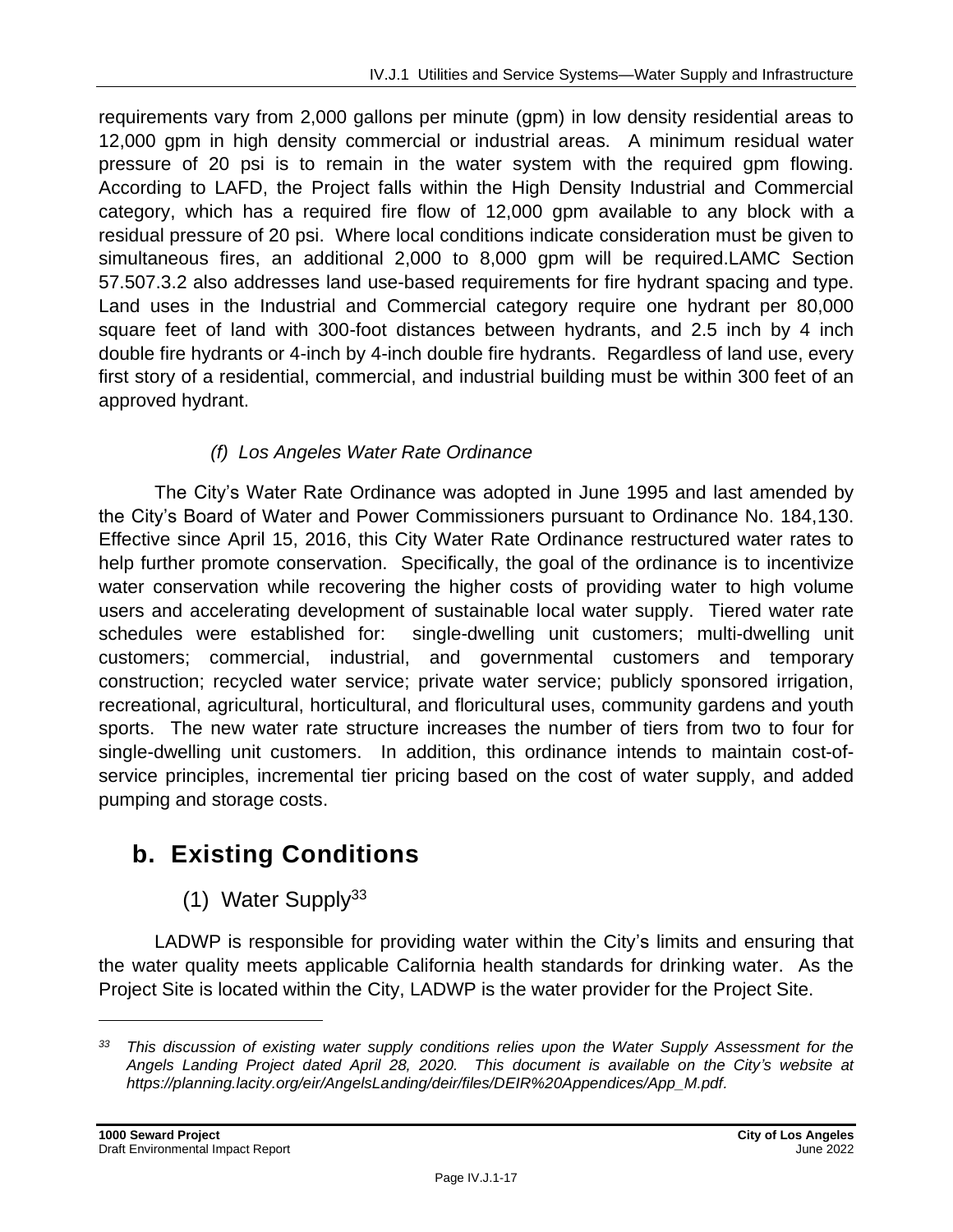Water is supplied to the City from four primary sources: the Los Angeles Aqueducts (LAA), local groundwater, purchased water from MWD, and recycled water.<sup>34</sup> As shown in Table IV.J.1-2 on page IV.J.1-19, LADWP had an available water supply of 480,539 acrefeet in 2019, with the vast majority of this supply from imported sources including the LAA and MWD. LADWP water sources are described in further detail below.

#### *(a) Los Angeles Aqueducts*

Snowmelt runoff from the Eastern Sierra Nevada Mountains is collected and conveyed to the City via the LAA. The LAA supplies come primarily from snowmelt and secondarily from groundwater pumping, and can fluctuate yearly due to the varying hydrological conditions. In recent years, LAA supplies have been less than the historical average because of environmental restoration obligations in Mono and Inyo Counties.

The City holds water rights in the Eastern Sierra Nevada where the LAA water supplies originate. These supplies originate from both streams and groundwater. As indicated in Table IV.J.1-2, approximately 344,622 acre-feet of LADWP's water supplies were from the LAA in 2019.

Average deliveries from LAA system have been approximately 111,293 acre-feet of water annually from Fiscal Year (FY) 2011/12 to 2015/16. During this period, the record low snowpack for LAA watershed in the Eastern Sierra Nevada Mountains was recorded on April 1, 2015. Supply conditions have changed drastically since 2015. On March 20, 2017, Mayor Garcetti had proclaimed a state of local emergency for LAA as a response to the snowpack levels in the Eastern Sierra. The proclamation was issued to assist LADWP in taking immediate steps to protect infrastructure and manage runoff in the Owens Valley including, but not limited to, protection of facilities and diversion of conveyance flows. However, the snowpack in the Eastern Sierra was at 203 percent of an average year on April 1, 2017. $35$  On April 1, 2020, the snowpack was 100 percent of an average year. $36$ 

Various lawsuits and injunctions, and resulting agreements, affect water supplies from the LAA. These include an agreement with the County of Inyo regarding groundwater levels and enhancement and mitigation projects in the Owens Valley, and the imposition of new regulatory requirements by the SWRCB regarding export from Mono Lake and restoration and monitoring programs for the Mono Basin. In addition, in November 2014, an agreement between the City and the Great Basin Unified Air Pollution Control District

*<sup>34</sup> LADWP, Water Supply Assessment for the Angels Landing Project, April 28, 2020.*

*<sup>35</sup> LADWP, Water Supply Assessment for the Angels Landing Project, April 28, 2020.*

*<sup>36</sup> LADWP, Eastern Sierra Snow Survey Results, April 1, 2020.*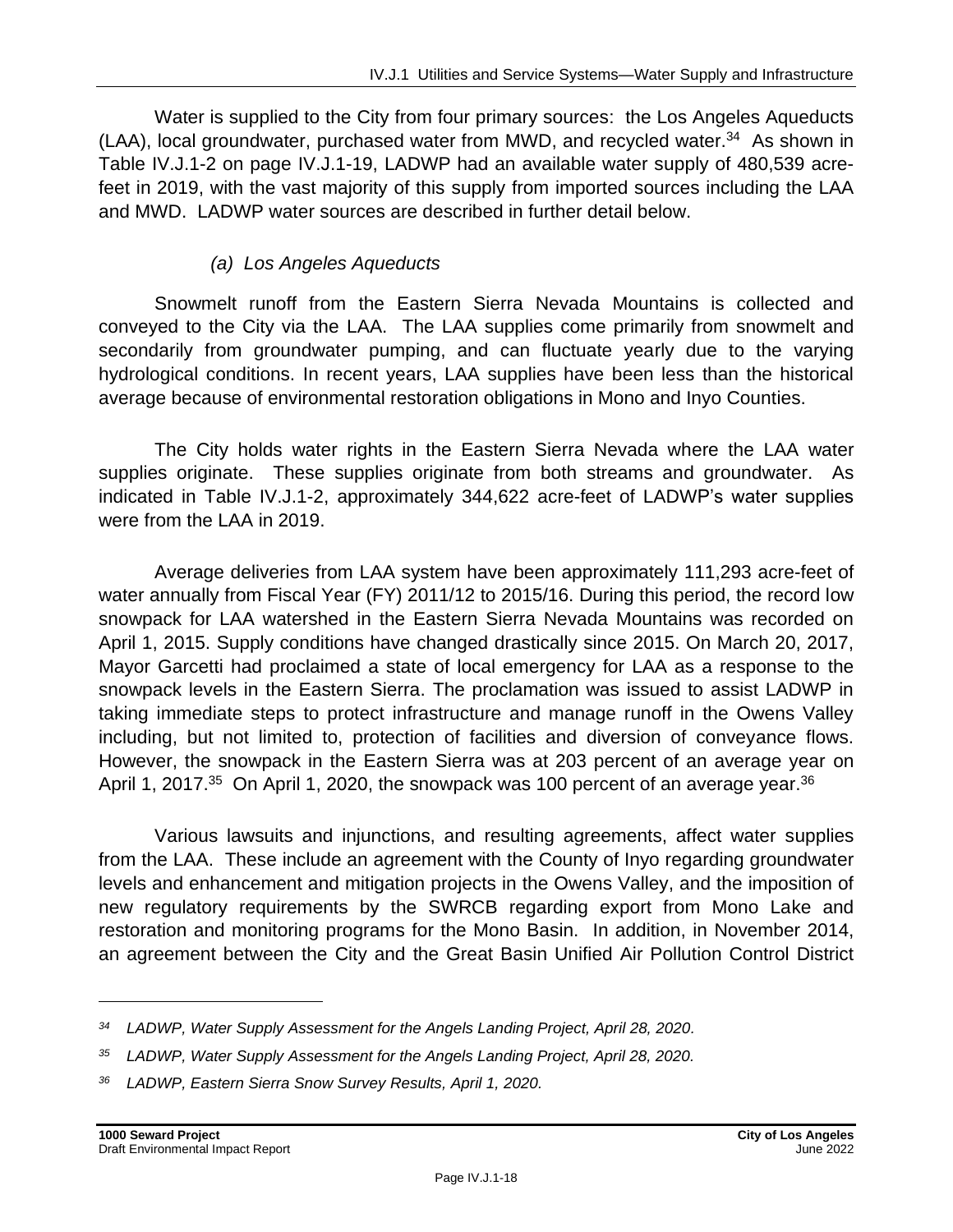| <b>Calendar</b><br>Year | <b>Los Angeles</b><br><b>Aqueducts</b><br>(af) | Local<br><b>Groundwater</b><br>(af) | <b>MWD</b><br>(af) | <b>Recycled</b><br>Water<br>(af) | Transfer,<br>Spread, Spills,<br>and Storage<br>(af) | Total<br>(af) |
|-------------------------|------------------------------------------------|-------------------------------------|--------------------|----------------------------------|-----------------------------------------------------|---------------|
| 2007                    | 127,392                                        | 88,041                              | 439,353            | 3,595                            | $-57$                                               | 658,438       |
| 2008                    | 148,407                                        | 64,604                              | 427,422            | 7,048                            | 1,664                                               | 645,817       |
| 2009                    | 137,261                                        | 66,998                              | 351,959            | 7,570                            | 554                                                 | 563,234       |
| 2010                    | 251,126                                        | 68,346                              | 205,240            | 6,900                            | $-938$                                              | 532,550       |
| 2011                    | 357,752                                        | 49,915                              | 119,481            | 7,708                            | $-153$                                              | 535,009       |
| 2012                    | 166,858                                        | 59,109                              | 326,123            | 5,965                            | 1,182                                               | 556,873       |
| 2013                    | 64,690                                         | 66,272                              | 438,534            | 9,253                            | $-2,404$                                            | 581,153       |
| 2014                    | 63,960                                         | 96,394                              | 391,307            | 11,307                           | 2,020                                               | 560,948       |
| 2015                    | 33,244                                         | 80,155                              | 378,539            | 9,829                            | 430                                                 | 501,337       |
| 2016                    | 95,573                                         | 72,503                              | 314,336            | 9,095                            | $-981$                                              | 492,487       |
| 2017                    | 380,329                                        | 14,695                              | 113,033            | 8,509                            | 5,730                                               | 510,835       |
| 2018                    | 245,942                                        | 42,458                              | 212,938            | 8,832                            | $-858$                                              | 511,027       |
| 2019 <sup>a</sup>       | 344,622                                        | 26,433                              | 101,722            | 8,807                            | 1,045                                               | 480,539       |

**Table IV.J.1-2 LADWP Water Supply**

*Units are in acre-feet.*

*<sup>a</sup> Supply data for 2019 are preliminary and may change.*

*Source: LADWP, Water Supply Assessment for the Angels Landing Project, April 28, 2020.*

was reached wherein LADWP will continue to implement measures to address dust emissions at Owens Lake and implement additional water conservation through increasing use of water efficient and waterless dust measures. Upon completion of the Phase 9/10 Project on December 31, 2017, LADWP had mitigated dust emissions from 48.6 squaremiles of Owens Lake. Based on the agreement, the Great Basin Unified Air Pollution Control District's potential future dust mitigation orders to LADWP cannot exceed an additional 4.8 square miles. As a result, LADWP expects to save significant amounts of water over the next 10 years with implementation of the Owens Lake Master Project and other water conservation projects.<sup>37</sup>

LADWP projects that the average annual long-term LAA delivery between 2020 and 2040 will increase from 275,700 AFY to 286,200 AFY. LADWP anticipates that this increase will be due, in part, to implementation of the Owens Lake Master Plan Project which will allow for the conservation of 20,000 AFY of LADWP LAA supply currently used

*<sup>37</sup> LADWP, Water Supply Assessment for the Angels Landing Project, April 28, 2020.*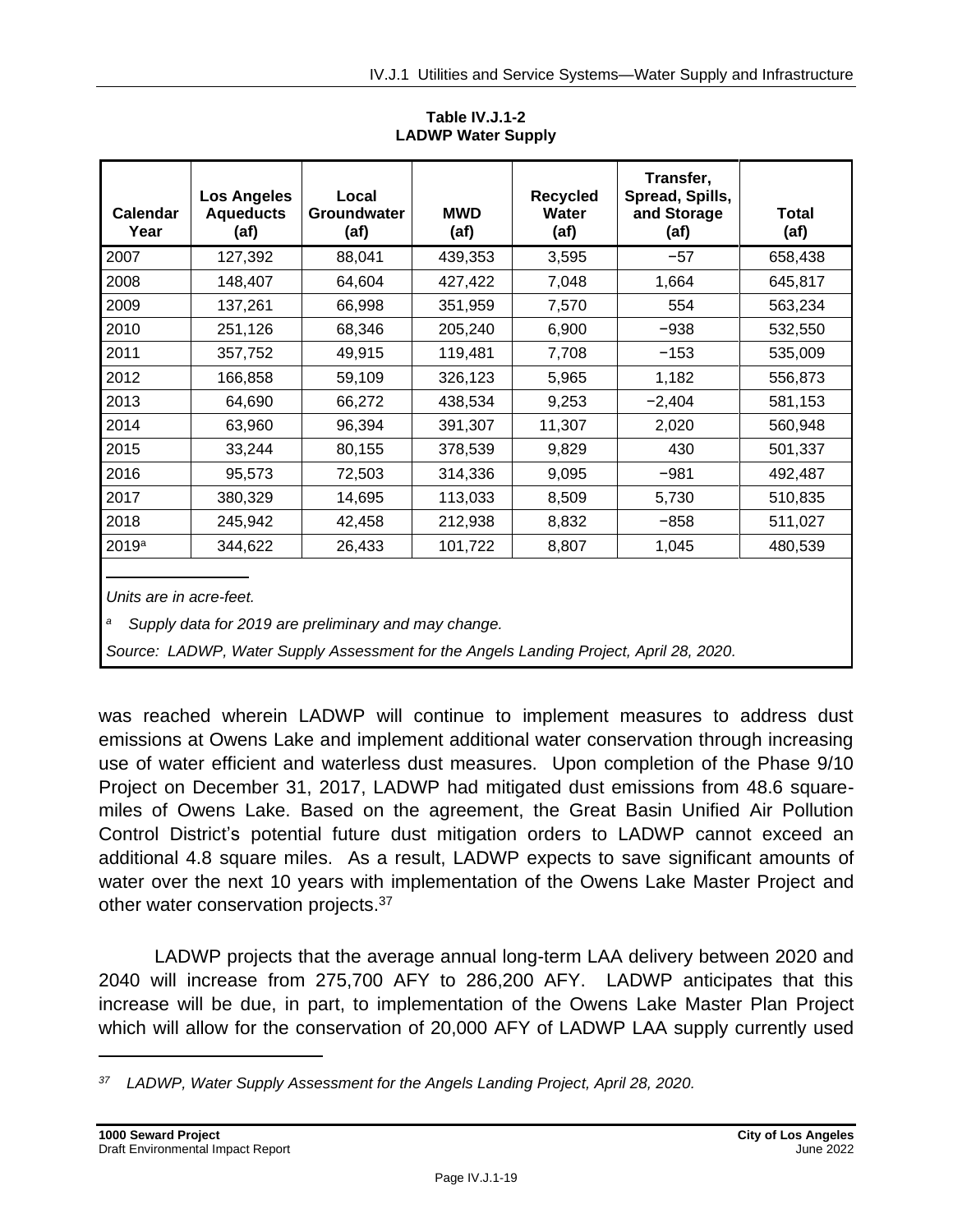for dust suppression at the Owens Lake Playa through use instead of waterless dust mitigation measures.<sup>38</sup>

#### *(b) Groundwater*

LADWP pumps groundwater from three adjudicated basins, including the San Fernando, Sylmar, and Central Basins.

The San Fernando Basin (SFB) is the largest of the four basins. LADWP has accumulated 554,500 acre-feet of stored groundwater in the SFB as of October 1, 2017 (the latest year for which data is available).<sup>39</sup> This water can be withdrawn from the basin during normal and dry years or in an emergency, in addition to LADWP's approximately 87,000 AFY entitlement in the basin. The City's current annual entitlement in the Sylmar Basin is 3,570 acre-feet. LADWP's annual entitlement in the Central Basin is 17,236 acrefeet. $^{40}$ 

As shown in Table IV.J.1-3 on page IV.J.1-21, the City extracted 36,871 acre-feet, 5, and 1 acre-feet of groundwater from the San Fernando, Central and Sylmar Basins, respectively, during the 2018-2019 fiscal year. The City plans to continue to develop production from its groundwater basins in the coming years to offset reductions in imported supplies. However, extraction from the basins may be limited by water quality, sustainable pumping practices, and groundwater elevations.<sup>41</sup>

Both LADWP and DWR have programs in place to monitor wells to prevent overdrafting. LADWP's groundwater pumping practice is based on a "safe yield" operation. Furthermore, basin management is achieved by collective efforts of a court-appointed Watermaster and the Upper Los Angeles River Area (ULARA) Administrative Committee of representatives from five public water supply agencies overlying the ULARA Committee. These efforts include operation of groundwater remediation systems, use of an extensive network of groundwater monitoring wells, routine reporting on groundwater elevation and water quality, management and mitigation of urban runoff water quality, and development of enhanced stormwater recharge and groundwater replenishment.<sup>42</sup>

*<sup>38</sup> LADWP, Water Supply Assessment for the Angels Landing Project, April 28, 2020.*

*<sup>39</sup> LADWP, Water Supply Assessment for the Angels Landing Project, April 28, 2020.*

*<sup>40</sup> LADWP, Water Supply Assessment for the Angels Landing Project, April 28, 2020.*

*<sup>41</sup> LADWP, Water Supply Assessment for the Angels Landing Project, April 28, 2020.*

*<sup>42</sup> LADWP, 2020 Urban Water Management Plan, May 2021.*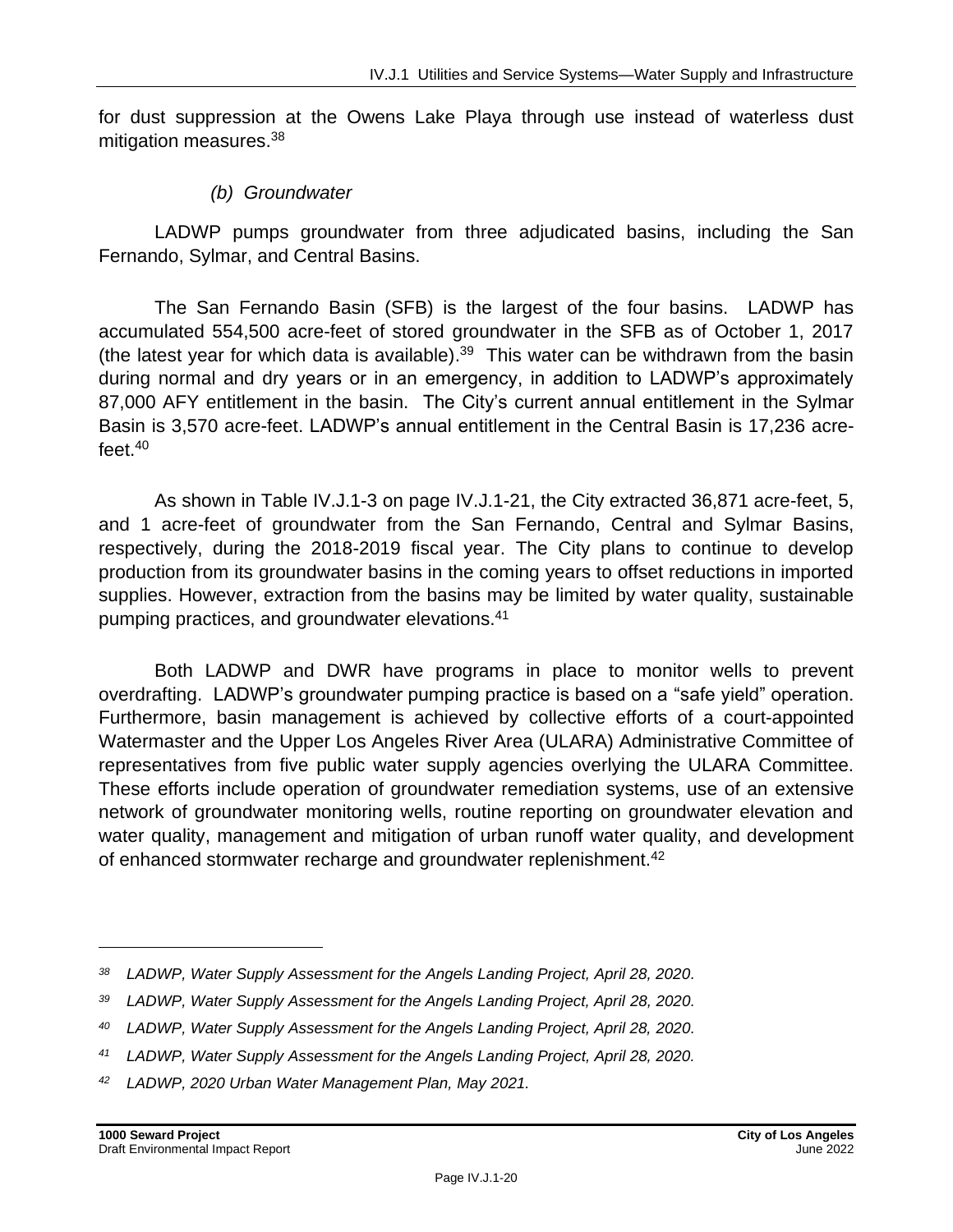| <b>Fiscal Year</b><br>(July-June)                                                                                                                                       | San Fernando<br>(af) | <b>Sylmar</b><br>(af) | <b>Central</b><br>(af) |  |  |
|-------------------------------------------------------------------------------------------------------------------------------------------------------------------------|----------------------|-----------------------|------------------------|--|--|
| 2014-2015                                                                                                                                                               | 80,097               |                       | 6,948                  |  |  |
| 2015-2016                                                                                                                                                               | 75,958               | 683                   | 8,395                  |  |  |
| 2016-2017                                                                                                                                                               | 55,116               | 0                     | 3,005                  |  |  |
| 2017-2018                                                                                                                                                               | 22,259               | 0                     | 0.77                   |  |  |
| 2018-2019                                                                                                                                                               | 36,871               |                       | 5                      |  |  |
| 2019-2020 <sup>a</sup>                                                                                                                                                  | 90,000               | 4,170                 | 18,500                 |  |  |
| $2024 - 2025^{\circ}$                                                                                                                                                   | 88,000               | 4,170                 | 18,500                 |  |  |
| 2029-2030 <sup>a</sup>                                                                                                                                                  | 84,000               | 4,170                 | 18,500                 |  |  |
| 2034-2035 <sup>a</sup>                                                                                                                                                  | 92,000               | 4,170                 | 18,500                 |  |  |
| 2039-2040 <sup>a</sup>                                                                                                                                                  | 92,000               | 3,570                 | 18,500                 |  |  |
| Units are in acre-feet.<br>а<br>Projected production: LADWP, 2015 UWMP, Exhibit 6I.<br>Source: LADWP, Water Supply Assessment for the Angels Landing Project, April 28, |                      |                       |                        |  |  |
| 2020                                                                                                                                                                    |                      |                       |                        |  |  |

**Table IV.J.1-3 Local Groundwater Basin Supply**

## *(c) Metropolitan Water District of Southern California*

MWD is the largest water wholesaler for domestic and municipal uses in Southern California. MWD imports a portion of its water supplies from Northern California through the SWP's California Aqueduct and from the Colorado River through MWD's own Colorado River Aqueduct. As one of the 26 member agencies of MWD, LADWP purchases water from MWD to supplement LADWP water supplies from the LAA and local groundwater. As of June 30, 2019, LADWP has a preferential right to purchase 18.25 percent of MWD's total water supply.<sup>43</sup>

The Sustainable City pLAn, discussed above, called for a reduction in purchased imported water by 50 percent by 2025 from the Fiscal Year 2013–2014 level, which was approximately 441,870 acre-feet.<sup>44</sup> L.A.'s Green New Deal also reaffirms this initiative.<sup>45</sup> To meet these targets, LADWP plans to increase conservation, enhance the ability for groundwater pumping through increased stormwater capture projects and groundwater replenishment with highly treated recycled water as well as remediation of contaminated

*<sup>43</sup> LADWP, Water Supply Assessment for the Angels Landing Project, April 28, 2020.*

*<sup>44</sup> LADWP, Water Supply Assessment for the Angels Landing Project, April 28, 2020.*

*<sup>45</sup> City of Los Angeles, L.A.'s Green New Deal, Sustainable City pLAn, 2019.*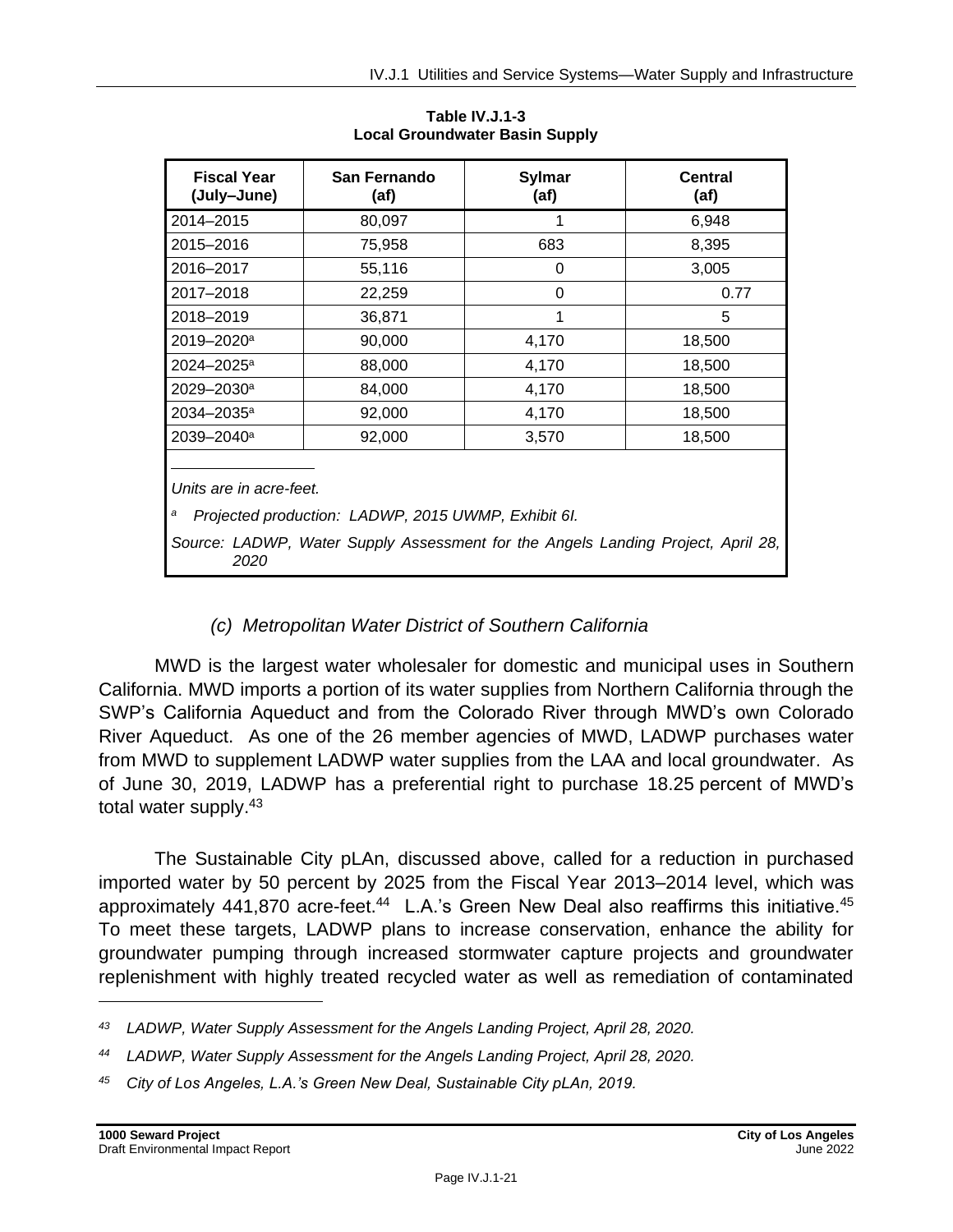groundwater supplies in the San Fernando Basin. LADWP also plans to increase recycled water use for non-potable purposes. With these initiatives and under average hydrologic conditions, LADWP's 2015 UWMP projects MWD purchases to be approximately 65,930 AFY in 2025.<sup>46</sup>

Through continued and additional local supply development and conservation savings, LADWP's reliance on MWD water supplies may be reduced significantly from the five-year average from Fiscal Years 2010–2011 through 2014–2015 of 57 percent of total demand to 11 percent under average weather conditions and to 44 percent under single-dry year conditions by fiscal year 2040.<sup>47</sup>

As indicated in Table IV.J.1-2 on page IV.J.1-19, LADWP received approximately 101,722 acre-feet of water from MWD in 2019, which was a substantial reduction from previous years. Summaries of MWD's individual supplies, along with each supply's challenges and specific responsive actions taken by MWD, are presented below.

## *(i) State Water Project*

MWD imports water from the SWP, owned by the state of California and operated by DWR. The SWP is a water storage and delivery system of pump stations, reservoirs, aqueducts, tunnels, and power plants. The main purpose of the SWP is to divert and store surplus water during wet periods and distribute it to areas throughout the State. Other purposes of the SWP include flood control, power generation, recreation, fish and wildlife protection, and water quality management in the Sacramento–San Joaquin River Delta. The SWP transports Feather River water stored in and released from Oroville Dam and conveyed through the Bay-Delta, as well as unregulated flows diverted directly from the Bay-Delta south via the California Aqueduct to four delivery points near the northern and eastern boundaries of MWD's service area.

MWD began receiving water from the SWP in 1972. MWD is the largest of the 29 SWP contractors, holding a contract for 1.912 million acre-feet (MAF) per year, or 46 percent of the total contracted amount of the 4.173 MAF ultimate delivery capacity of the project. Variable hydrology, environmental issues, and regulatory restrictions in the San Francisco Bay/Sacramento-San Joaquin River Delta (Bay-Delta) have periodically reduced the quantity of water that the SWP delivers to MWD.<sup>48</sup>

*<sup>46</sup> LADWP, Water Supply Assessment for the Angels Landing Project, April 28, 2020.*

*<sup>47</sup> LADWP, 2015 Urban Water Management Plan, April 2016.*

*<sup>48</sup> LADWP, Water Supply Assessment for the Angels Landing Project, April 28, 2020.*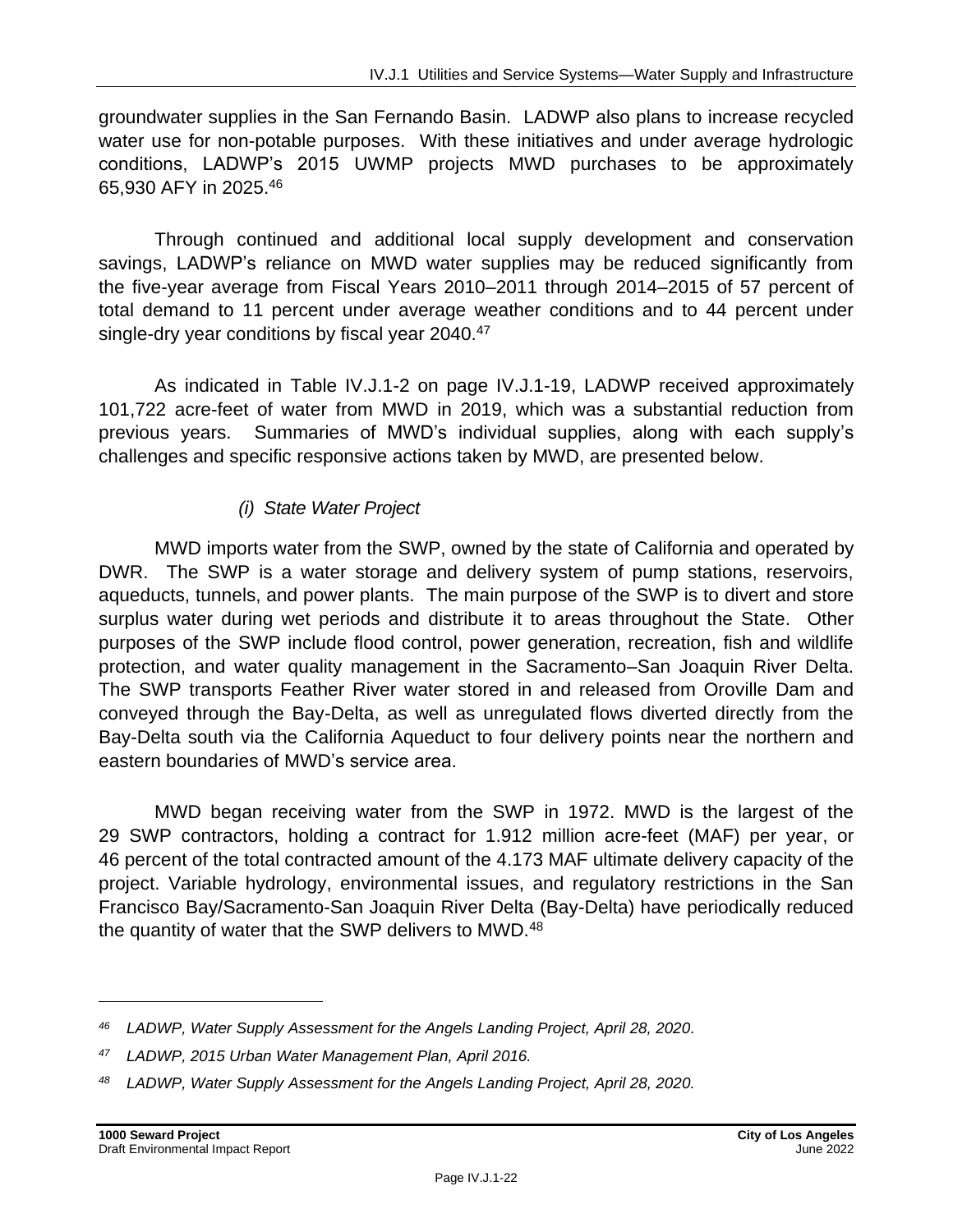The SWP, under the original contracted amount at 100-percent allocation, provides MWD with 1,911,500 acre-feet of water each calendar year.<sup>49</sup> However, due to water quality and supply reliability challenges and conflicts due to variable hydrology and environmental standards that limit pumping operations, SWP deliveries in the most critically dry years have varied. For 2019, DWR estimated an initial allocation of 10 percent<sup>50</sup> but increased the allocation to 15 percent<sup>51</sup> by January 25 due to changes in precipitation and available water supplies.

#### Challenges to State Water Project Supply

Litigation and various regulations have created challenges for the SWP.<sup>52</sup> In particular, the listing of several fish species in the Delta as threatened or endangered under the federal and/or California Endangered Species Acts (ESA/CESA) has constrained SWP operations and created more uncertainty in SWP supply reliability. Based on DWR's 2015 *State Water Project Delivery Capability Report*, future SWP deliveries will continue to be impacted by restrictions on SWP and Central Valley Project Delta pumping, and climate change, which is altering the hydrologic conditions in the State.<sup>53</sup>

#### *(ii) Colorado River Aqueduct*

MWD owns and operates the Colorado River Aqueduct, which has delivered water from the Colorado River to Southern California since 1942. The Colorado River currently supplies approximately 17 percent of Southern California's water needs, and on average makes up about 15 percent of LADWP's purchases from MWD. MWD has a legal entitlement to receive water from the Colorado River under a permanent service contract with the Secretary of the Interior. California is apportioned the use of 4.4 million acre-feet of water from the Colorado River each year plus one-half of any surplus that may be available for use collectively in Arizona, California, and Nevada. In addition, California has historically been allowed to use Colorado River water apportioned to, but not used by, Arizona or Nevada.<sup>54</sup>

- *<sup>53</sup> California Department of Water Resources, The State Water Project—Final Delivery Capability Report 2015, July 2015.*
- *<sup>54</sup> LADWP, Water Supply Assessment for the Angels Landing Project, April 28, 2020.*

*<sup>49</sup> LADWP, Water Supply Assessment for the Angels Landing Project, April 28, 2020.*

*<sup>50</sup> California Department of Water Resources, Notice to State Water Project Contractors, Number 18-06, 2019 State Water Project Initial Allocation—10 Percent.*

*<sup>51</sup> California Department of Water Resources, Notice to State Water Project Contractors, Number 19-03, 2019 State Water Project Allocation Increase—15 Percent.*

*<sup>52</sup> LADWP, Water Supply Assessment for the Angels Landing Project, April 28, 2020.*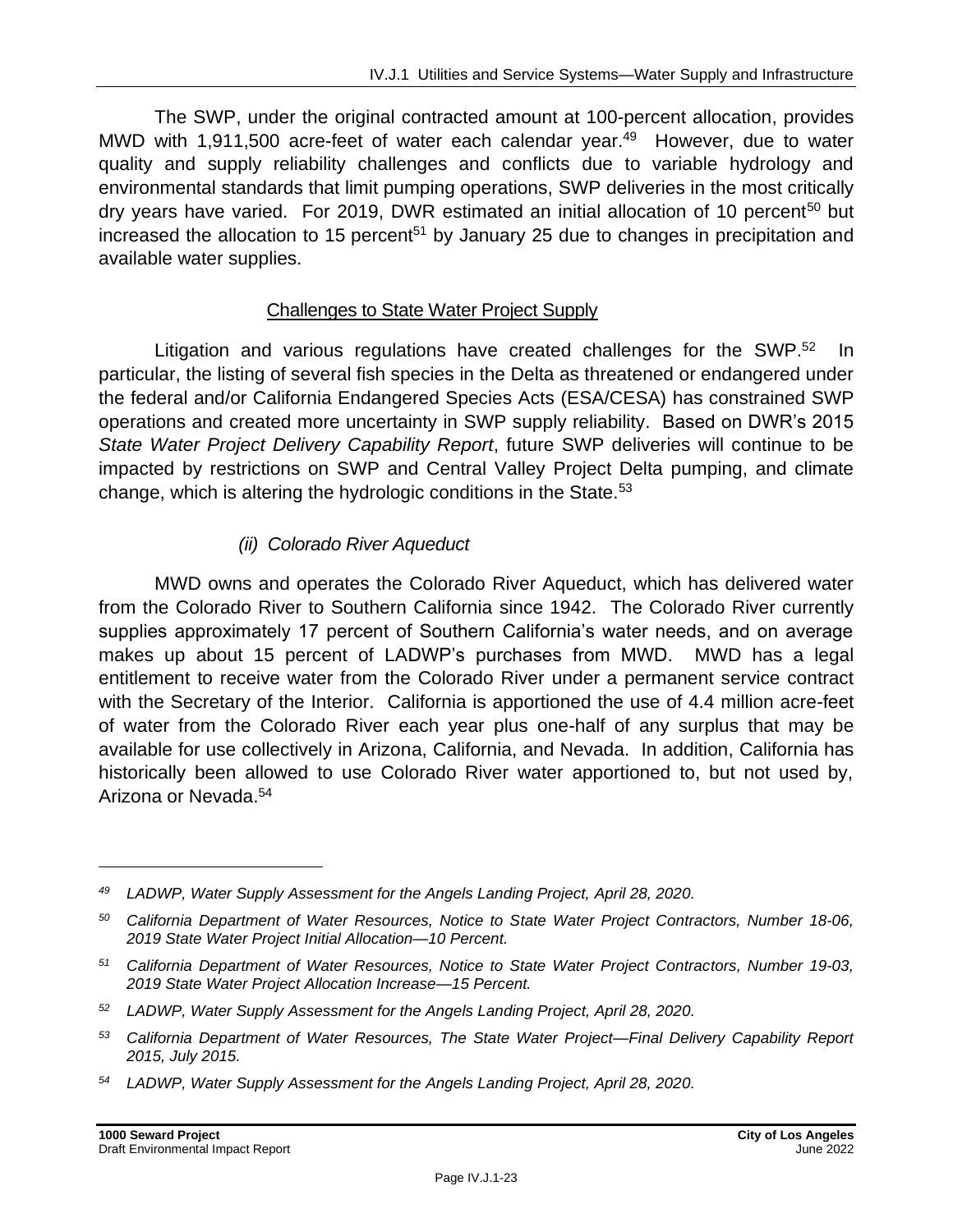Since 2003, due to increased consumption, there has been no such unused, apportioned water available to California. Of the California apportionment, MWD holds the fourth priority right to 550,000 AFY under a 1931 priority system governing allotments to California. This is the last priority within California's basic apportionment of 4.4 million acrefeet. Beyond the basic apportionment, MWD holds the fifth priority right to 662,000 acrefeet of water. Historically, MWD has been able to claim most of its legal entitlement of Colorado River water and could divert over 1.2 million acre-feet in any year, but persistent drought conditions since 1999 have contributed to a decrease in these claims. The recent 16-year drought has been so severe that it has resulted in major reductions in water deliveries from the Colorado River. In response, the federal government, states and urban and agricultural water districts that depend on the Colorado River worked together toward a solution.<sup>55</sup> MWD's total supply from the Colorado River Aqueduct in 2020 is at approximately 1.5 million acre-feet.<sup>56</sup>

#### Management of Colorado River Supply

There are various agreements and guidelines that affect the management of Colorado River water supplies, and MWD has taken steps to augment its share of Colorado River water supplies by entering into agreements with other agencies that have rights to use such water.<sup>57</sup> Specifically, under a 1988 water conservation agreement between MWD and the Imperial Irrigation District, MWD provided funding for the Imperial Irrigation District to construct and operate a number of conservation projects that are currently conserving up to 109,460 acre-feet of water per year that is provided to MWD.<sup>58</sup> In addition, in August 2004, MWD and the Palo Verde Irrigation District signed an agreement for a Land Management, Crop Rotation and Water Supply Program, which provides up to 133,000 acre-feet of water to be available to MWD in certain years. Furthermore, in May 2008, MWD joined the Central Arizona Water Conservation District and the Southern Nevada Water Authority in funding the Warren H. Brock Reservoir, which conserves approximately 70,000 AFY of water. MWD is also participating in numerous pilot programs to augment its water supplies. Other agreements and guidelines that continue to affect the management of water supplies from the Colorado River include the Quantification Settlement Agreement, executed in October 2003, and the Transfer Agreement executed in 1998. Additional guidelines and programs that influence management of the Colorado River water supplies include the Interim Surplus Guidelines, the Lower Basin Shortage Guidelines and Coordinated Management Strategies for Lake Powell and Lake Mead, the Intentionally Created Surplus Program, and the Quagga Mussel Control Program.

- *<sup>57</sup> LADWP, Water Supply Assessment for the Angels Landing Project, April 28, 2020.*
- *<sup>58</sup> Metropolitan Water District of Southern California, 2015 Urban Water Management Plan, June 2016.*

*<sup>55</sup> LADWP, Water Supply Assessment for the Angels Landing Project, April 28, 2020.*

*<sup>56</sup> LADWP, Water Supply Assessment for the Angels Landing Project, Table V, April 28, 2020.*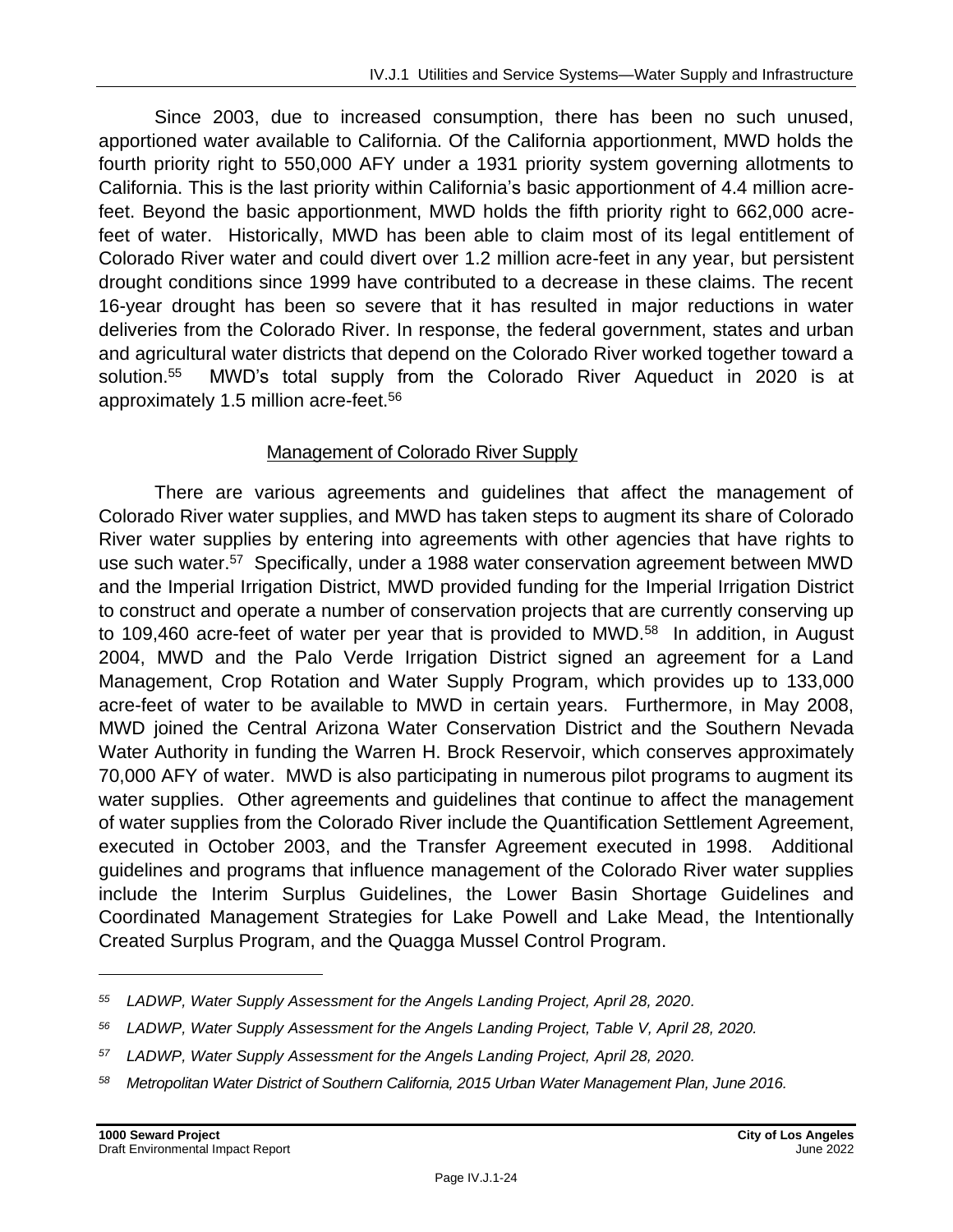#### *(iii) Additional MWD Actions to Address Supply*

MWD has been developing plans and making efforts to provide additional water supply reliability for the entire Southern California region. LADWP coordinates closely with MWD to ensure implementation of these water resource development plans. MWD's longterm plans to meet its member agencies' growing reliability needs are through: improvements to SWP as outlined in the EcoRestore plans, conjunctive management efforts on the Colorado River, water transfer programs, outdoor conservation measures, and development of additional local resources, such as recycling, brackish water desalination, and seawater desalination.<sup>59</sup>

Additionally, MWD has more than 5.0 million acre-feet of storage capacity available in reservoirs and banking/transfer programs. MWD was estimated to have 3.1 million acrefeet of water in Water Surplus Drought Management storage and additional 750,000 acrefeet in emergency storage as of January 1, 2020. Continued efficiency in the region kept demands low in 2019, resulting in available water supplies far exceeding demands. With implementation of new and modified existing storage programs to manage the available surplus supplies, MWD was able to add to storage in 2019. MWD began CY 2020 with approximately 3.1 million acre-feet of water in its dry-year storage portfolio.<sup>60</sup>

MWD's 2015 IRP builds upon the strong foundation of diversification and adaptation developed in previous IRPs. The 2015 IRP reinforces MWD commitment to meeting the region's water supply needs through an evolving long-term strategy that calls for maintaining and stabilizing existing resources along with developing more conservation and new local supplies.<sup>61</sup>

MWD's 2015 UWMP reports on water reliability and identifies projected supplies to meet the long-term demand within MWD's service area. As reported in its 2015 UWMP, MWD has supply capabilities that would be sufficient to meet expected demands from 2020 through 2040 under average year, single dry-year and multiple dry-year hydrologic conditions.<sup>62</sup>

*<sup>59</sup> LADWP, Water Supply Assessment for the Angels Landing Project, April 28, 2020.*

*<sup>60</sup> LADWP, Water Supply Assessment for the Angels Landing Project, April 28, 2020.*

*<sup>61</sup> LADWP, Water Supply Assessment for the Angels Landing Project, April 28, 2020.*

*<sup>62</sup> LADWP, Water Supply Assessment for the Angels Landing Project, April 28, 2020.*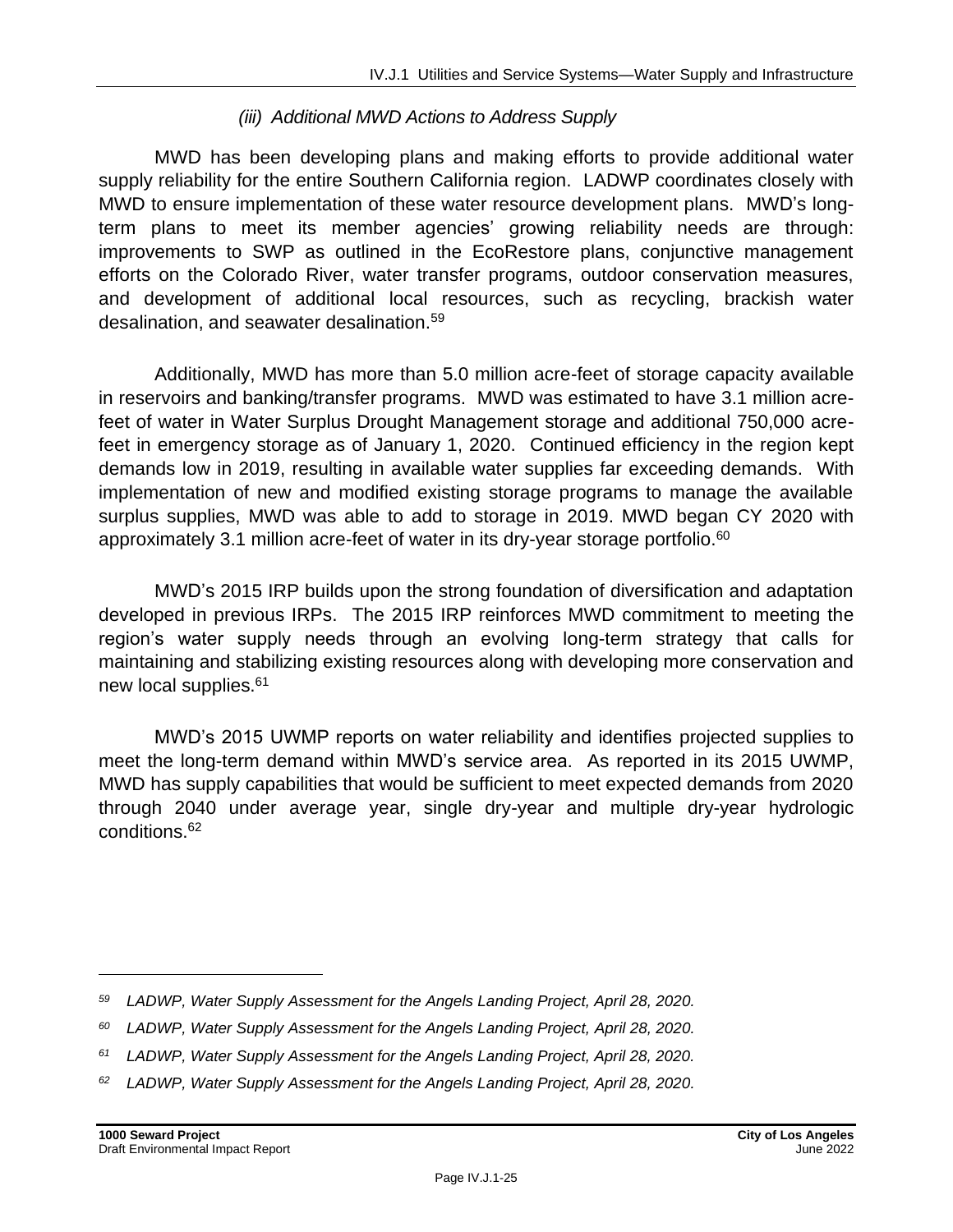#### *(d) Precipitation Conditions*

The City of Los Angeles receives an average of 14.67 inches of precipitation per year according to the National Weather Service.<sup>63</sup> During the 2020-2021 rain season (extending from July 1, 2020, to June 30, 2021), Downtown Los Angeles received 5.82 inches of precipitation.<sup>64</sup>

#### *(e) Global Warning and Climate Change*

As discussed in the LADWP's 2020 UWMP, generally speaking, any water supplies that are dependent on natural hydrology are vulnerable to climate change, especially if the water source originates from mountain snowpack. For LADWP, the most vulnerable water sources subject to climate change impacts are imported water supplies from MWD and the LAA, though local sources can also expect to see some changes in the future. In addition to water supply impacts, changes in local temperature and precipitation are expected to alter water demand patterns. However, there is still general uncertainty within the scientific community regarding the potential impacts of climate change within the City. LADWP continues to monitor the latest developments in scientific knowledge and will continue to assess future research for the potential impacts of climate change on its water resources.<sup>65</sup>

MWD and DWR also continue to study climate change and address the implications of climate change on water supplies. MWD has established a technical process to identify key vulnerabilities from various sources, including climate change, in order to provide comprehensive analyses within its Integrated Water Resources Plans. In addition, DWR addresses climate change impacts on water supply in its California Water Plan Updates, which also account for uncertainty, risk, and sustainability in planning for the future.<sup>66</sup> With updates published every five years, the most recent *California Water Plan Update 2018* built on its predecessor by identifying specific performance tracking metrics, recommending financing methods with stable revenues, and incorporating principles of sustainability.<sup>67</sup>

DWR has also been in the process of completing its Climate Action Plan since 2012. Phases I and II of the Climate Action Plan include the guidance of DWR in reducing

*<sup>63</sup> Los Angeles Almanac, Total Seasonal Rainfall (Precipitation) Downtown Los Angeles—USC Campus, www.laalmanac.com/weather/we13.php, accessed January 25, 2022.*

*<sup>64</sup> Los Angeles Almanac, Total Seasonal Rainfall (Precipitation) Downtown Los Angeles—USC Campus, www.laalmanac.com/weather/we13.php, accessed January 25, 2022.*

*<sup>65</sup> LADWP, 2020 Urban Water Management Plan, May 2021, p. 12-1.*

*<sup>66</sup> California Department of Water Resources, California Water Plan Update 2013, Investing in Innovation & Infrastructure, Highlights, October 2014.*

*<sup>67</sup> California Department of Water Resources, California Water Plan Update 2018, https://water.ca.gov/ Programs/California-Water-Plan/Update-2018, accessed June 5, 2020.*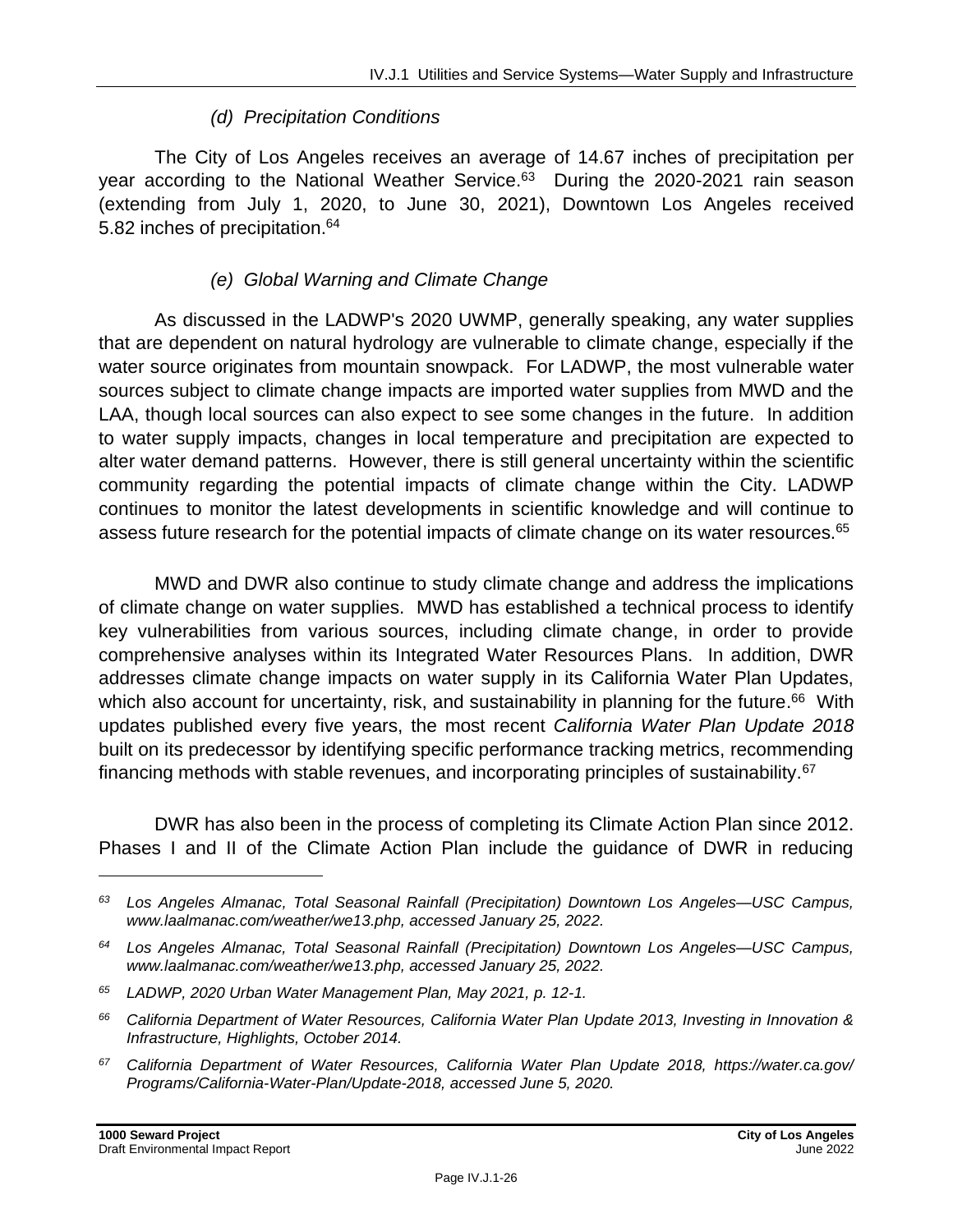greenhouse gas emission and the expertise of a climate change technical advisory group formed in 2012, respectively. Phase III of the plan was completed in 2017 with a vulnerability assessment and adaptation plan DWR assets and activities, as related to the projected changes in temperature, wildfire, sea level rise, hydrology, and water supply.<sup>68</sup> As such, climate change and its impacts on water supplies are key factors of new water supply regulations and urban water management plans.

#### *(f) Water Conservation and Recycling*

LADWP's 2020 UWMP details the City's efforts to promote the efficient use and management of its water resources and provides the basic policy principles that guide LADWP's decision-making process to secure a sustainable water supply for the City of Los Angeles in the next 25 years. To meet multiple water conservation goals established in ED 5, the Sustainable City pLAn, and the Water Conservation Act of 2009, LADWP's 2020 UWMP aims to reduce per capita potable water use by 22.5 percent by 2025 and by 25 percent by 2035.<sup>69</sup> Following the target reduction of potable water use per capita by 25 percent by 2035, L.A.'s Green New Deal adds an additional target for the City to maintain or reduce 2035 per capita water use through 2050.<sup>70</sup> The City also intends to build upon the success of Save the Drop and develop additional water conservation campaigns; continue benchmarking customer use and recognizing innovative water reduction initiatives; improve data gathering to identify program effectiveness; expand top performing conservation incentive programs for landscape transformation, washing machines, etc.; and expand sub-metering and evaluate smart water meter technologies.

Further, based on LADWP's 2020 UWMP, recycled water use is projected to reach 24,300 AFY by 2025 and further increase to 41,000 AFY by 2045.<sup>71</sup> Overall, due to delays with the signing up projected recycled water customers, the 2020 LADWP UWMP reports a 28 percent lower recycled water trend for municipal and industrial uses along with environmental uses than what was projected in the previous 2015 UWMP.<sup>72</sup> In addition, based on programs and improvements contemplated in the 2020 LADWP UWMP, locally developed water supplies will increase from the current 11 percent to 48 percent in dry years, or to 43 percent in average years by 2045.<sup>73</sup> L.A.'s Green New Deal also has a

*<sup>68</sup> California Department of Water Resources, DWR Climate Action Plan, www.water.ca.gov/Programs/All-Programs/Climate-Change-Program/Climate-Action-Plan, accessed June 5, 2020.*

*<sup>69</sup> LADWP, 2020 Urban Water Management Plan, May 2021.*

*<sup>70</sup> City of Los Angeles, L.A.'s Green New Deal, Sustainable City pLAn, 2019.*

*<sup>71</sup> LADWP, 2020 Urban Water Management Plan, May 2021.*

*<sup>72</sup> LADWP, 2020 Urban Water Management Plan, May 2021.*

*<sup>73</sup> LADWP, 2020 Urban Water Management Plan, May 2021.*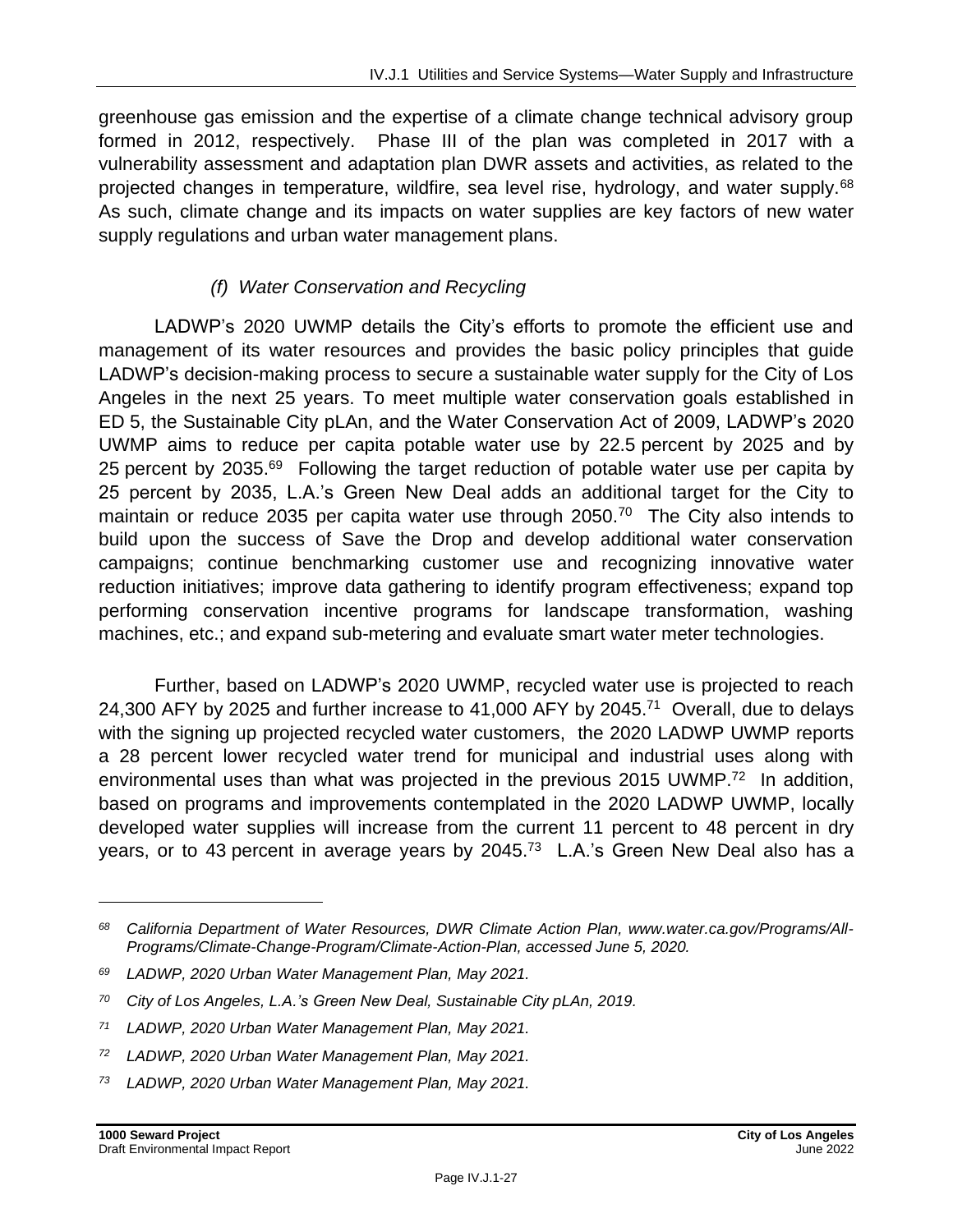target to recycle 100 percent of all wastewater for beneficial reuse by 2035.<sup>74</sup> Beneficial reuse includes, but is not limited to, non-potable reuse, groundwater recharge, and supporting environmental and recreational uses such as those in the L.A. River.

## (2) Water Demand

## *(a) Regional Water Demand*

LADWP's 2020 UWMP provides water supply and demand projections in five-year increments to 2045, based on projected population estimates provided by SCAG in its 2020-2045 RTP/SCS). Table IV.J.1-4 on page IV.J.1-29 shows the projected water demand from the year 2025 through 2045 for the City.

As shown in Table IV.J.1-4, in 2045 during average year hydrological conditions, the City's water demand is forecasted to be approximately 710,500 AFY (with passive water conservation). <sup>75</sup> LADWP's 2020 UWMP concludes that adequate water supplies would be available to meet the projected demands of the service areas under normal, single-dry, and multi-dry year conditions through 2045.<sup>76</sup> Therefore, the City's water supply projections in LADWP's 2020 UWMP are sufficient to meet the water demand for projects that are determined by the CEQA lead agency to be consistent with the 2020-2045 RTP/SCS adopted by SCAG.

## *(b) On-Site Water Demand*

As discussed in Section II, Project Description, of this Draft EIR, the Project Site is currently occupied by two one-story buildings totaling 10,993 square feet, comprised of a 2,551 square foot restaurant and 8,442 square foot studio and production space, along with surface parking areas. Landscaping within the Project Site is limited to one ornamental tree, grasses, and shrubs. According to the Water Utility Report, included as Appendix M of this Draft EIR, the existing water demand at the Project Site is currently 3.83 AFY  $(3,422 \text{ qpd})$ .<sup>77</sup>

*<sup>74</sup> Baseline from LASAN: In Fiscal Year 2017–2018, 27 percent of wastewater was recycled.*

*<sup>75</sup> LADWP, 2020 Urban Water Management Plan, May 2021.*

*<sup>76</sup> LADWP, 2020 Urban Water Management Plan, May 2021.*

*<sup>77</sup> LFA Consulting Engineers, 1000 Seward Mixed-Use Project Utility Infrastructure Technical Report: Water, April 2021, page 3. Refer to Appendix M of this Draft EIR.*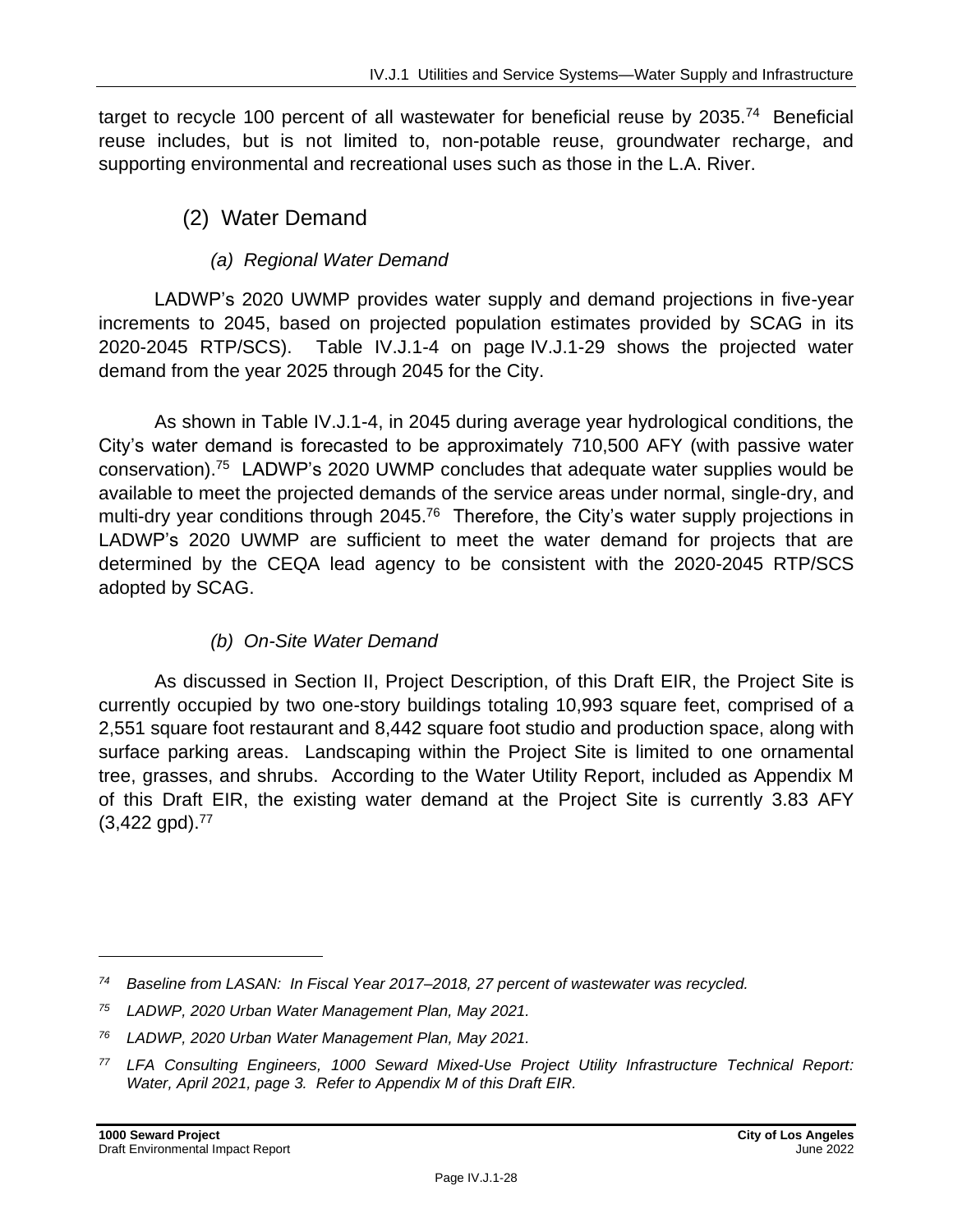|                                                                                                            | Year  |       |       |       |       |  |
|------------------------------------------------------------------------------------------------------------|-------|-------|-------|-------|-------|--|
| <b>Hydrologic Conditions</b>                                                                               | 2025  | 2030  | 2035  | 2040  | 2045  |  |
| Average Year                                                                                               | 642.6 | 660.2 | 678.8 | 697.8 | 710.5 |  |
| Single Dry Year (FY 2014–2015)                                                                             | 674.7 | 693.2 | 712.7 | 732.7 | 746   |  |
| Multi-Dry Year (FY 2011-2015)                                                                              | 662.3 | 680.4 | 699.6 | 719.2 | 732.3 |  |
| $AFY = acre-feet per year$<br>Source: LADWP, 2020 Urban Water Management Plan, Exhibits 11E, 11F, and 11G. |       |       |       |       |       |  |

**Table IV.J.1-4 City of Los Angeles Water Demand Projections (thousand AFY)**

## (3) Water Infrastructure

Water infrastructure in the vicinity of the Project Site is maintained and operated by LADWP. LADWP ensures the reliability and quality of its water supply through an extensive distribution system that includes 117 storage tanks and reservoirs, 84 pump stations, 7,326 miles of distribution mains and trunk lines within the City, and a total storage capacity of 311,000 acre-feet according to the estimates for Fiscal Year 2018–2019.<sup>78</sup> Much of the water flows north to south, entering Los Angeles at the LAA Filtration Plant in Sylmar, which is owned and operated by LADWP. Water entering the LAA Filtration Plant undergoes treatment and disinfection before being distributed throughout the LADWP's water service area.<sup>79</sup>

Domestic water service is available to the Project Site via LADWP water lines within the adjacent streets. According to the Water Utility Report included in Appendix M of this Draft EIR, there are 8-inch water mains in Seward Street, Romaine Street, and Hudson Avenue.<sup>80</sup> Although the Project Site is currently served by the adjacent mains, there are no laterals or meters that are shown on the record drawings.<sup>81</sup>

In addition to providing domestic water service, LADWP provides water for fire protection services in accordance with the City's Fire Code (LAMC Chapter V, Article 7).

*<sup>78</sup> LADWP, 2018-2019 Briefing Book, June 2019.*

*<sup>79</sup> LADWP, 2015 Urban Water Management Plan, June 2016.*

*<sup>80</sup> LFA Consulting Engineers, 1000 Seward Mixed-Use Project Utility Infrastructure Technical Report: Water, April 2021, page 3. Refer to Appendix M of this Draft EIR.*

*<sup>81</sup> LFA Consulting Engineers, 1000 Seward Mixed-Use Project Utility Infrastructure Technical Report: Water, April 2021, page 4. Refer to Appendix M of this Draft EIR.*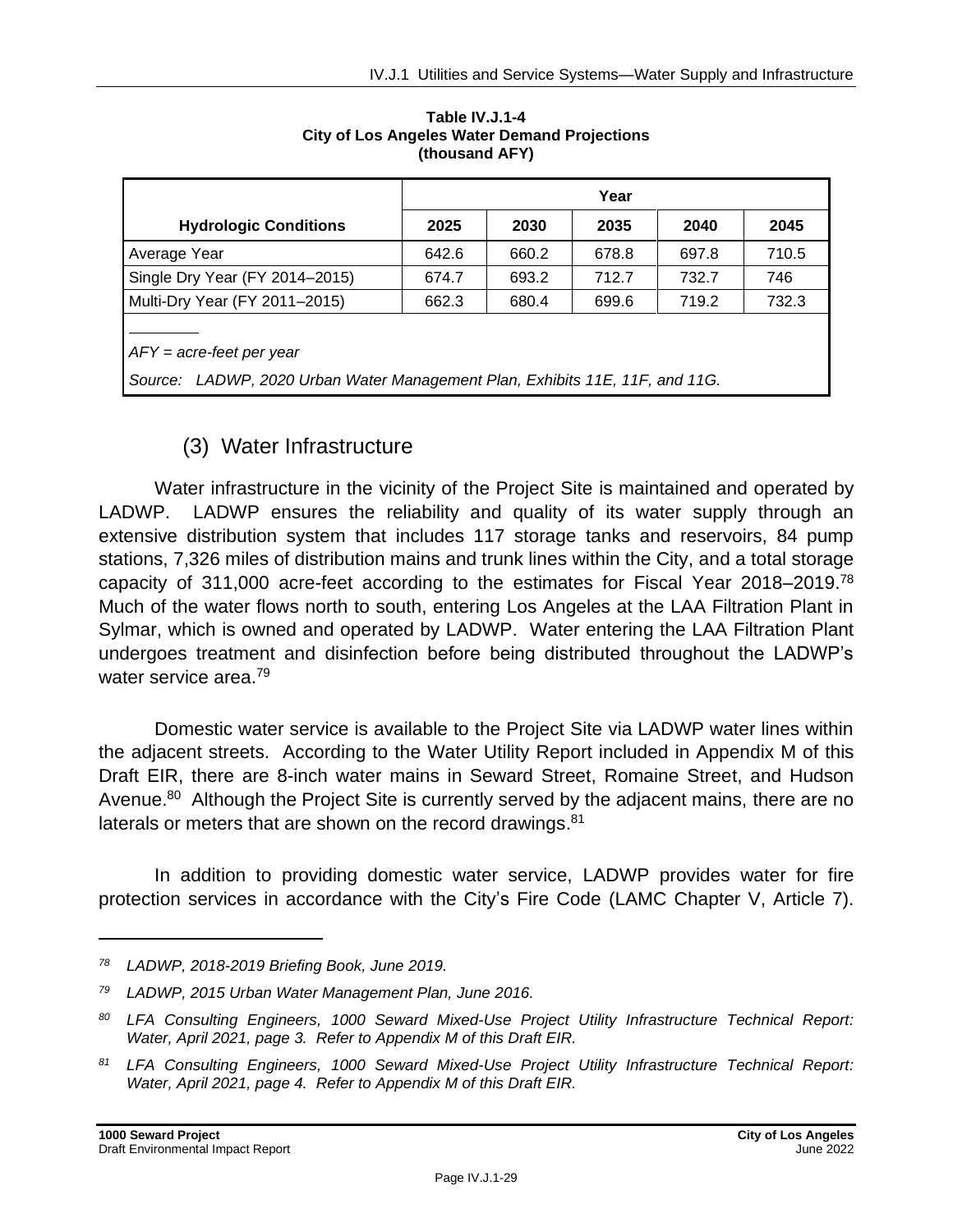As discussed in the Water Utility Report, there are existing fire hydrants on the southwest corner of Romaine Street and Hudson Avenue, and the northwest corner of Seward Street and Romaine Street. Additional fire hydrants are located in the greater vicinity of the Project Site.<sup>82</sup>

# **3. Project Impacts**

# **a. Thresholds of Significance**

In accordance with the State CEQA Guidelines Appendix G, the Project would have a significant impact related to water supply and infrastructure if it would:

*Threshold (b): (Not) Have sufficient water supplies available to serve the project and reasonably foreseeable future development during normal, dry, and multiple dry years.*

For this analysis, the Appendix G Thresholds listed above are relied upon. The analysis utilizes factors and considerations identified in the City's 2006 L.A. CEQA Thresholds Guide, as appropriate, to assist in answering the Appendix G Threshold questions.

The *L.A. CEQA Thresholds Guide* identifies the following factors to evaluate water supply and infrastructure:

- The total estimated water demand for the project;
- Whether sufficient capacity exists in the water infrastructure that would serve the project, taking into account the anticipated conditions at project buildout;

*Threshold (a): Require or result in the relocation or construction of new or expanded water, wastewater treatment or storm water drainage, electric power, natural gas, or telecommunications facilities, the construction or relocation of which could cause significant environmental effects. 83*

*<sup>82</sup> LFA Consulting Engineers, 1000 Seward Mixed-Use Project Utility Infrastructure Technical Report: Water, April 2021, page 4. Refer to Appendix M of this Draft EIR.*

*<sup>83</sup> Refer to Section IV.C, Energy, of this Draft EIR for a discussion of electric power and natural gas impacts. Refer to the Initial Study included as Appendix A of this Draft EIR for a discussion of stormwater, wastewater, and telecommunications facility impacts.*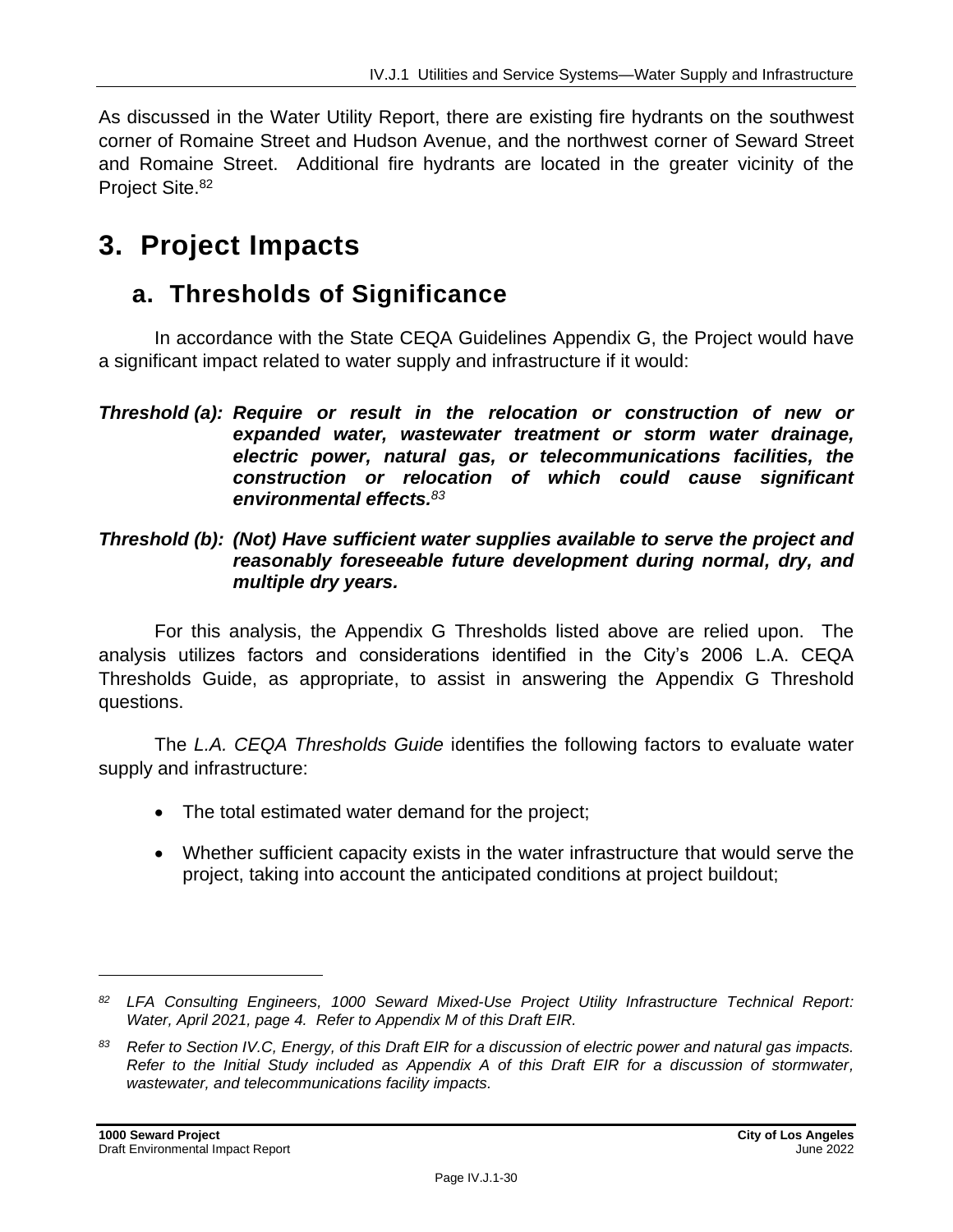- The amount by which the project would cause the projected growth in population, housing or employment for the Community Plan area to be exceeded in the year of project completion; and
- The degree to which scheduled water infrastructure or project design features would reduce or offset service impacts.

# **b. Methodology**

The analysis of the Project's impact relative to water supply is based on a calculation of the Project's anticipated net water demand. Consistent with LADWP's methodology, the estimated net water demand for the Project is calculated by applying the City of Los Angeles Bureau of Sanitation's (LASAN) sewer generation factors to the Project's proposed uses. The water demand of the existing uses to be removed was then subtracted from the Project's total water demand to determine the Project's net water demand. The resulting net demand for water associated with the Project is then analyzed relative to LADWP's existing and future water supplies to determine if LADWP would be able to accommodate the Project's water demands during average, single-dry, and multiple-dry years hydrologic conditions. The Project proposes 136,200 square feet of office uses, 12,200 square feet of restaurant uses (of which 6,100 square feet may be used for an entertainment use), and 2,200 square feet of retail uses. As such, the Project does not meet the specific size criteria in SB 610 and a WSA was not required.

The analysis of the Project's impacts to water infrastructure is based on the Water Utility Report prepared for the Project included as Appendix M of this Draft EIR. The Water Utility Report includes a comparison of the estimated net domestic and fire flow water demand for the Project to the available capacity of the existing water infrastructure.<sup>84</sup> Specifically, the Water Utility Report summarizes the results of the following LADWP performed analyses:

1. A hydraulic analysis of the water system to determine if adequate fire flow (which requires more water volume and pressure than domestic flow) is available from the existing fire hydrants surrounding the Project Site. LADWP's approach consisted of modeling the portion of their water system in the vicinity of the Project Site. Based on the results, LADWP determined whether their existing water infrastructure can meet the Project's fire hydrant flow needs. See Exhibit 1 of the Water Utility Report for the results of the Information of Fire Flow Availability Request (IFFAR).

*<sup>84</sup> LFA Consulting Engineers, 1000 Seward Mixed-Use Project Utility Infrastructure Technical Report: Water, April 2021, page 5. Refer to Appendix M of this Draft EIR.*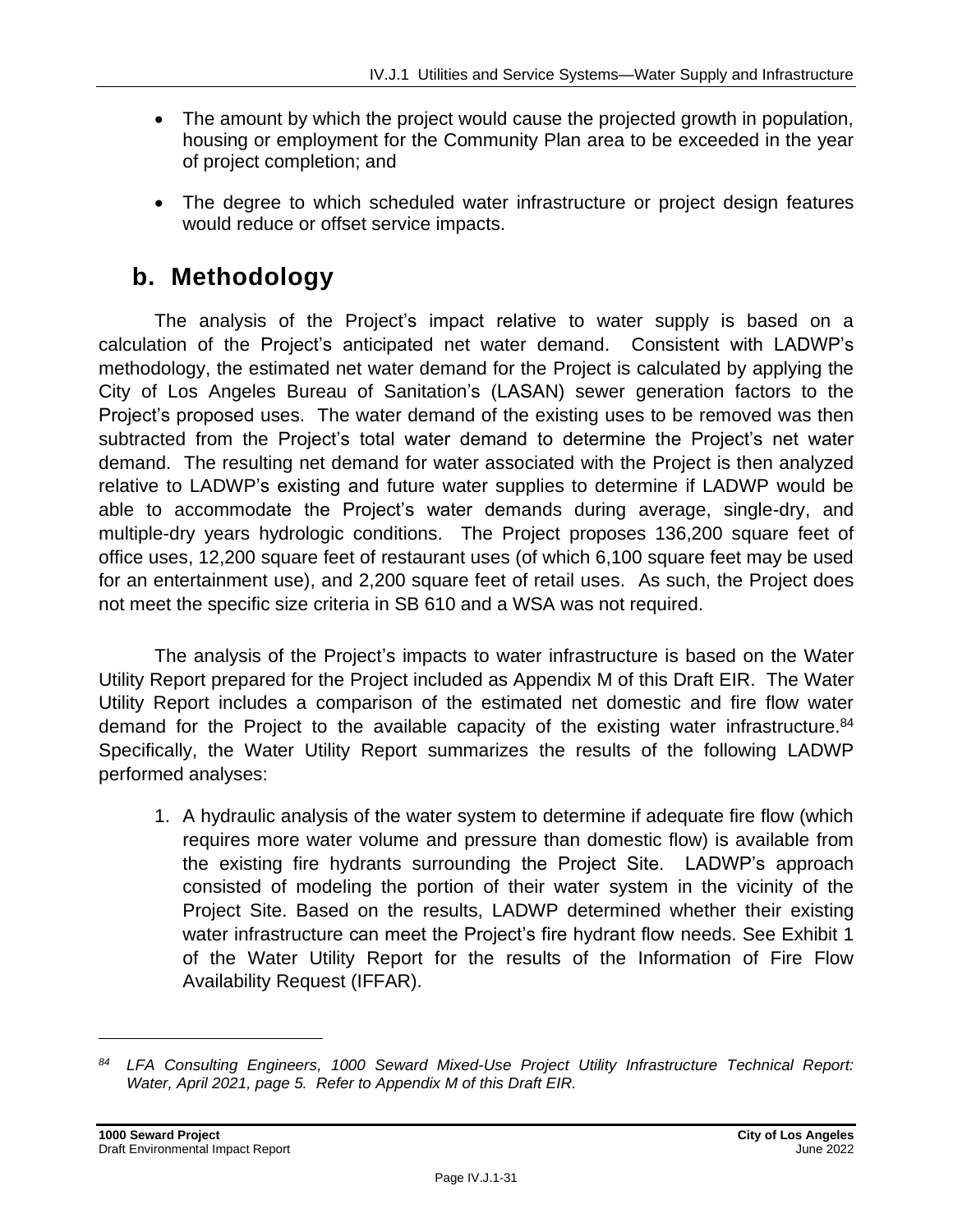2. Flow tests to determine if sufficient water conveyance is available for the Project. LADWP's approach provides data ranging from available static pressure (meaning how much pressure is available at the source before applying the Project's demand) to the available pressure at the maximum demand needed for the Project. Based on the results, LADWP determined whether they can meet the Project needs based on existing infrastructure. See Exhibit 2 of the Water Utility Report for the results of the Service Advisory Requests (SARs) for the Seward Street, Romaine Street, and Hudson Avenue water mains, respectively.

## **c. Project Design Features**

The following water supply and infrastructure-related project design feature is proposed as part of the Project:

- **Project Design Feature WAT-PDF-1:** The Project design will incorporate the following water conservation features to support water conservation in addition to those measures required by the City's current codes and ordinances:
	- High-Efficiency Toilets with a flush volume of 1.0 gallon per flush.
	- High-efficiency Energy Star–rated commercial dishwashers.
	- Domestic Water Heating System located in close proximity of point(s) of use.
	- Individual metering and billing for water use for every commercial unit.
	- Drip/Subsurface Irrigation (Micro-Irrigation).
	- Proper Hydro-Zoning/Zoned Irrigation (groups plants with similar water requirements together).
	- Drought-Tolerant Plants.

# **d. Analysis of Project Impacts**

*Threshold (a): Would the Project require or result in the relocation or construction of new or expanded water, wastewater treatment or storm water drainage, electric power, natural gas, or telecommunications facilities, the construction or relocation of which could cause significant environmental effects?<sup>85</sup>*

*<sup>85</sup> Refer to Section IV.C, Energy, of this Draft EIR for a discussion of electric power and natural gas impacts. Refer to the Initial Study included as Appendix A of this Draft EIR for a discussion of stormwater, wastewater, and telecommunications facility impacts.*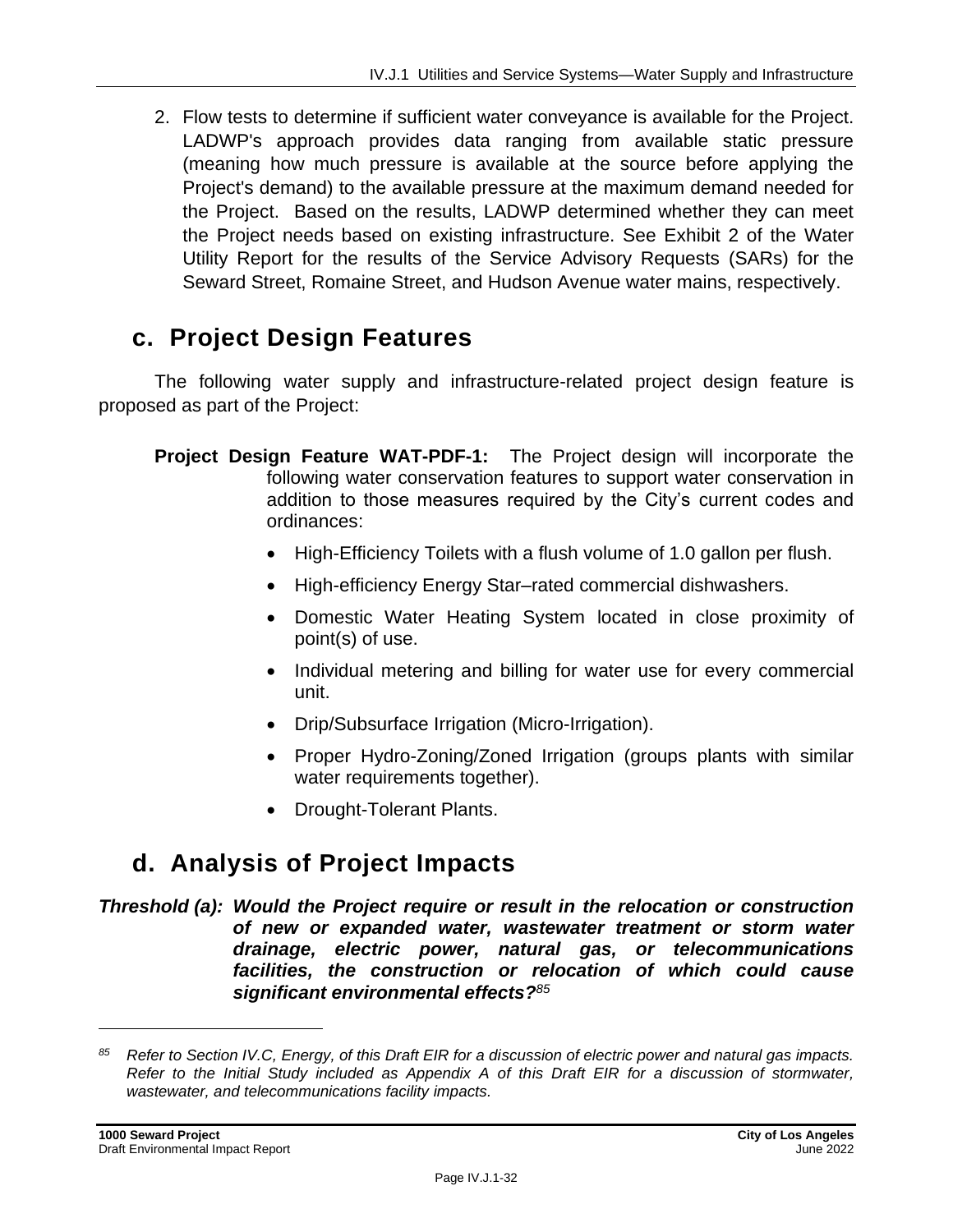## (1) Impact Analysis

## *(a) Construction*

As discussed in the Water Utility Report included as Appendix M of this Draft EIR, Project construction activities would require water for dust control, cleaning of equipment, excavation/export, removal and re-compaction, etc. Based on a review of construction projects of similar size and duration, a conservative estimate of Project water use during construction ranges from 1,000 to 2,000 gallons per day (gpd).<sup>86</sup> Prior to buildout of the required new on-site water distribution system, and of the connections required between this on-site system and the existing water mains in the adjacent streets, temporary water supply needs during construction would be obtained from the existing fire hydrants in the area. Because the existing Seward Street, Romaine Street, and Hudson Avenue water mains feeding these hydrants each have the capacity to provide 2,500 gpm (see the SARs, Exhibit 2 of the Water Utility Report), there is adequate existing water infrastructure to meet the limited and temporary water demand associated with Project construction activities.<sup>87</sup>

The Project would require construction of new, on-site water distribution lines to serve the new building. Such improvements/activities would require limited and temporary trenching on-site and within the adjacent sidewalks and streets during the infrastructure phase of construction. However, the environmental effects associated with the required onsite trenching are already subsumed in the impact analysis in the other sections of this Draft EIR, and the environmental effects with the limited and temporary off-site trenching would be less than significant both due to the limited scope of the trenching activities and the location of these activities within already developed area. In addition, prior to ground disturbance, Project contractors would coordinate with LADWP to identify the locations and depth of all lines, LADWP would be notified in advance of proposed ground disturbance activities, to avoid water lines and disruption of water service, and LADWP would review and approve all appropriate connection requirements, pipe depths, and connection location(s).

Furthermore, while trenching and installation activities could temporarily affect traffic flow and access on the adjacent streets and sidewalks, a Construction Traffic Management Plan would be implemented pursuant to Project Design Feature TR-PDF-2 as discussed in Section IV.H, Transportation, of this Draft EIR. This Construction Traffic Management Plan, which would be reviewed and approved by the Los Angeles Department of Transportation (LADOT), would ensure the safe and efficient flow of vehicular and

*<sup>86</sup> LFA Consulting Engineers, 1000 Seward Mixed-Use Project Utility Infrastructure Technical Report: Water, April 2021, page 6. Refer to Appendix M of this Draft EIR.*

*<sup>87</sup> LFA Consulting Engineers, 1000 Seward Mixed-Use Project Utility Infrastructure Technical Report: Water, April 2021, Exhibit 2. Refer to Appendix M of this Draft EIR.*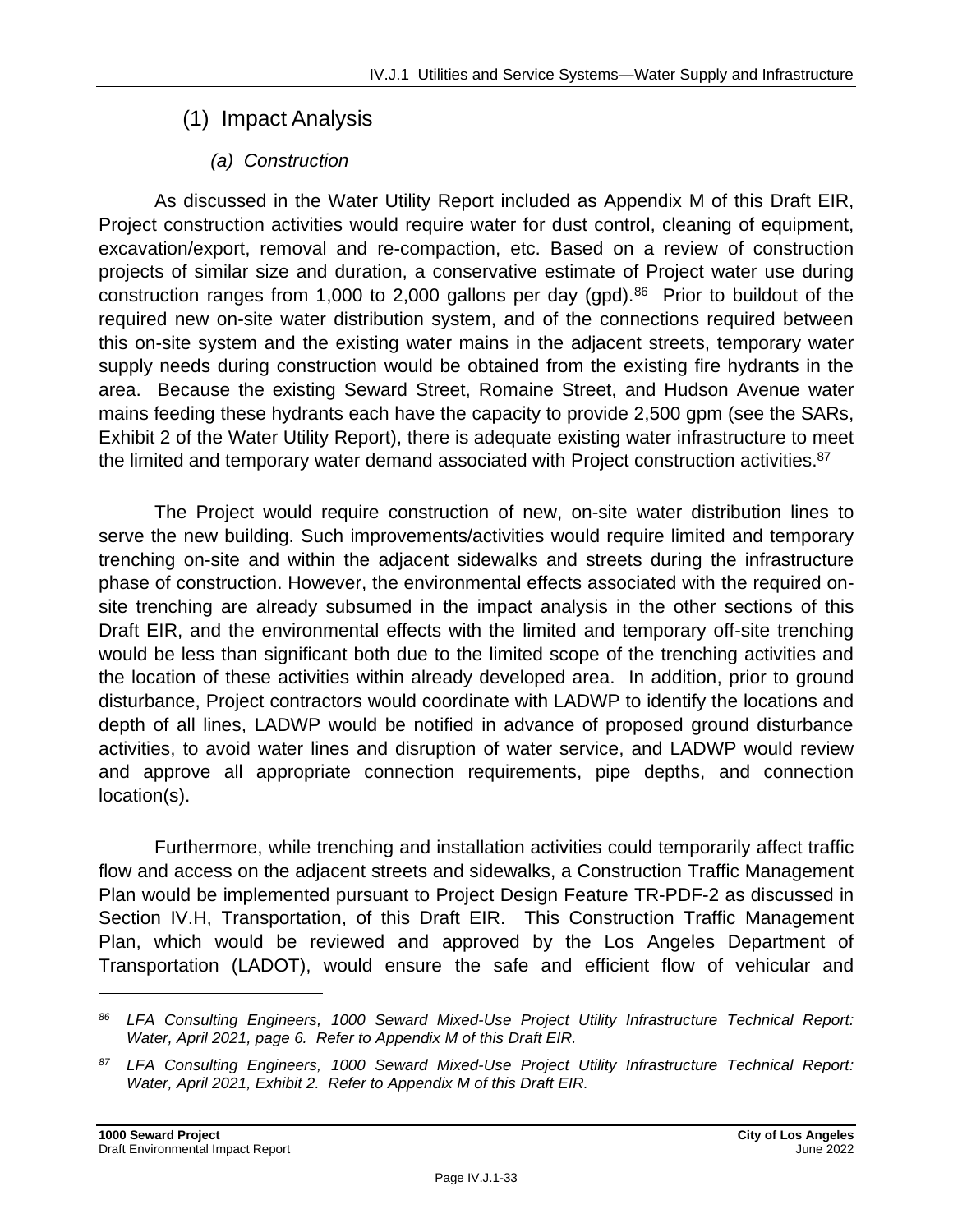pedestrian traffic, and that emergency access to the Project Site and adjacent properties is maintained, during the construction period.

**Overall, Project construction activities would not require or result in the relocation or construction of new or expanded water facilities, the construction or relocation of which could cause significant environmental effects. Therefore, Project construction-related water infrastructure impacts would be less than significant.**

## *(b) Operation*

When analyzing the capacity of the water infrastructure system to serve a project, the estimated operational demands of the project for both fire suppression and domestic water are considered. Although domestic water demand would be the Project's main contributor to water demand in the long term, the Project's fire flow demands have a much greater instantaneous impact on infrastructure and therefore are the primary means for analyzing infrastructure capacity. Conservative analysis for both fire suppression and domestic water flows has been completed by LADWP for the Project as summarized in the Water Utility Report included as Appendix M of this Draft EIR. Specifically, see Exhibit 1 and Exhibit 2 in the Water Utility Report for the results of the IFFAR and SAR, respectively.<sup>88</sup> While the SAR demonstrates that adequate water infrastructure capacity to serve the Project exists, as discussed further below, the IFFAR shows that the required fire-flow is currently inadequate.

## *(i) Fire Flow*

Based on fire flow standards set forth in LAMC Section 57.507.3, LAFD has set the required fire flow for the Project at 12,000 gpm from eight hydrants flowing simultaneously with a residual pressure of 20 psi. This translates to a required fire flow of 1,500 gpm for each hydrant. The completed IFFAR, attached as Exhibit 1 of the Utility Report included as Appendix M of this Draft EIR, shows eight nearby hydrants flowing simultaneously for a combined 11,700 gpm, which does not meet the requirement set by LAFD. Fire hydrant F-35522, which is located on the southwest corner of Seward Street and Eleanor Avenue, is currently connected to a 6-inch water main in Eleanor Avenue. This fire hydrant is currently able to deliver 1,200 gpm rather than the required 1,500 gpm. However, LADWP stated that relocating the fire hydrant connection to the 8-inch water main in Seward Street

*<sup>88</sup> LFA Consulting Engineers, 1000 Seward Mixed-Use Project Utility Infrastructure Technical Report: Water, April 2021, Exhibit 1 and 2. Refer to Appendix M of this Draft EIR.*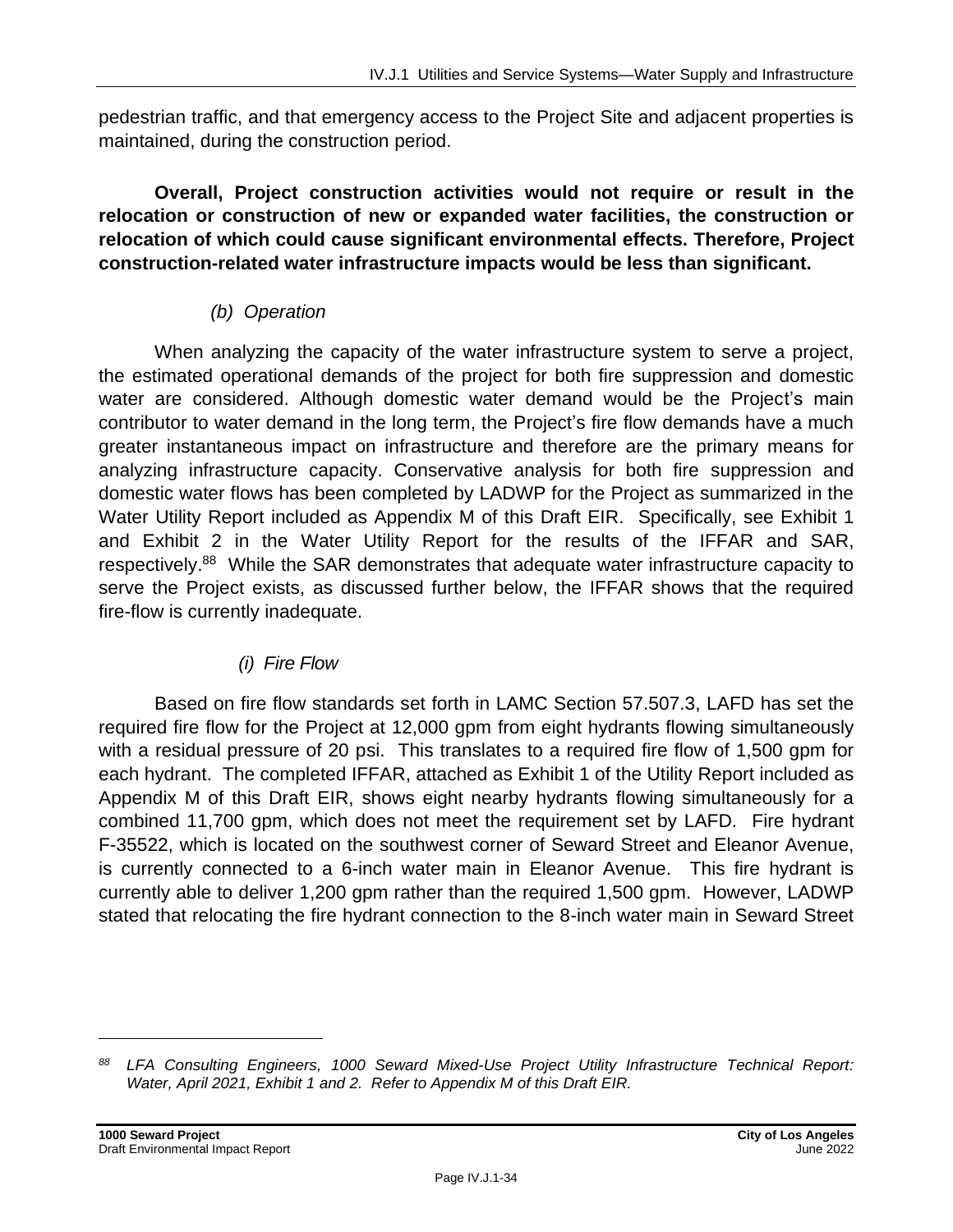would allow the hydrant to produce the required  $1,500$  gpm. $89$  Once the connection has been relocated, fire flow will be sufficient to serve the Project.

In addition, the Project would incorporate a fire sprinkler suppression system to reduce or eliminate the public hydrant demands. Per LAMC 94.2020.0 which adopts by reference NFPA 14-2013 including Section 7.10.1.1.5, the maximum allowable fire sprinkler demand for a fully or partially sprinklered building is 1,250 gpm. The SARs indicate that the 8-inch water mains in Seward Street show a static pressure of 97 pounds per square inch and that a flow of up to 2,500 gpm can be delivered to the Project Site with a residual pressure of 89 pounds per square inch, which exceeds the 20 pounds per square inch requirement for the surrounding public hydrants. The SARs for the other two water mains show similar results. 90

#### *(ii) Domestic Water Demand*

Domestic water demand has been estimated based on LASAN sewage generation factors. As discussed further under Threshold (b) below, the Project would generate a net increase in water demand of 28,847 gpd.<sup>91</sup> The Project proposes to connect to the existing 8-inch main in Romaine Street for the domestic service. The approved SARs confirm that sufficient capacity exist in the Seward Street, Romaine Street, and Hudson water mains to serve the Project.<sup>92</sup>

## *(c) Conclusion*

**Based on the above, the Project would not exceed the available capacity of the existing water infrastructure that would serve the Project Site, and new or expanded water facilities would not be required. Accordingly, Project operation would not require or result in the relocation or construction of new or expanded water facilities, the construction or relocation of which could cause significant environmental effects. Project operations-related water infrastructure impacts would thus be less than significant.**

*<sup>89</sup> LFA Consulting Engineers, 1000 Seward Mixed-Use Project Utility Infrastructure Technical Report: Water, April 2021, page 7. Refer to Appendix M of this Draft EIR.*

*<sup>90</sup> LFA Consulting Engineers, 1000 Seward Mixed-Use Project Utility Infrastructure Technical Report: Water, April 2021, page 7. Refer to Appendix M of this Draft EIR.*

*<sup>91</sup> LFA Consulting Engineers, 1000 Seward Mixed-Use Project Utility Infrastructure Technical Report: Water, April 2021, page 8. Refer to Appendix M of this Draft EIR.*

*<sup>92</sup> LFA Consulting Engineers, 1000 Seward Mixed-Use Project Utility Infrastructure Technical Report: Water, April 2021, page 8. Refer to Appendix M of this Draft EIR.*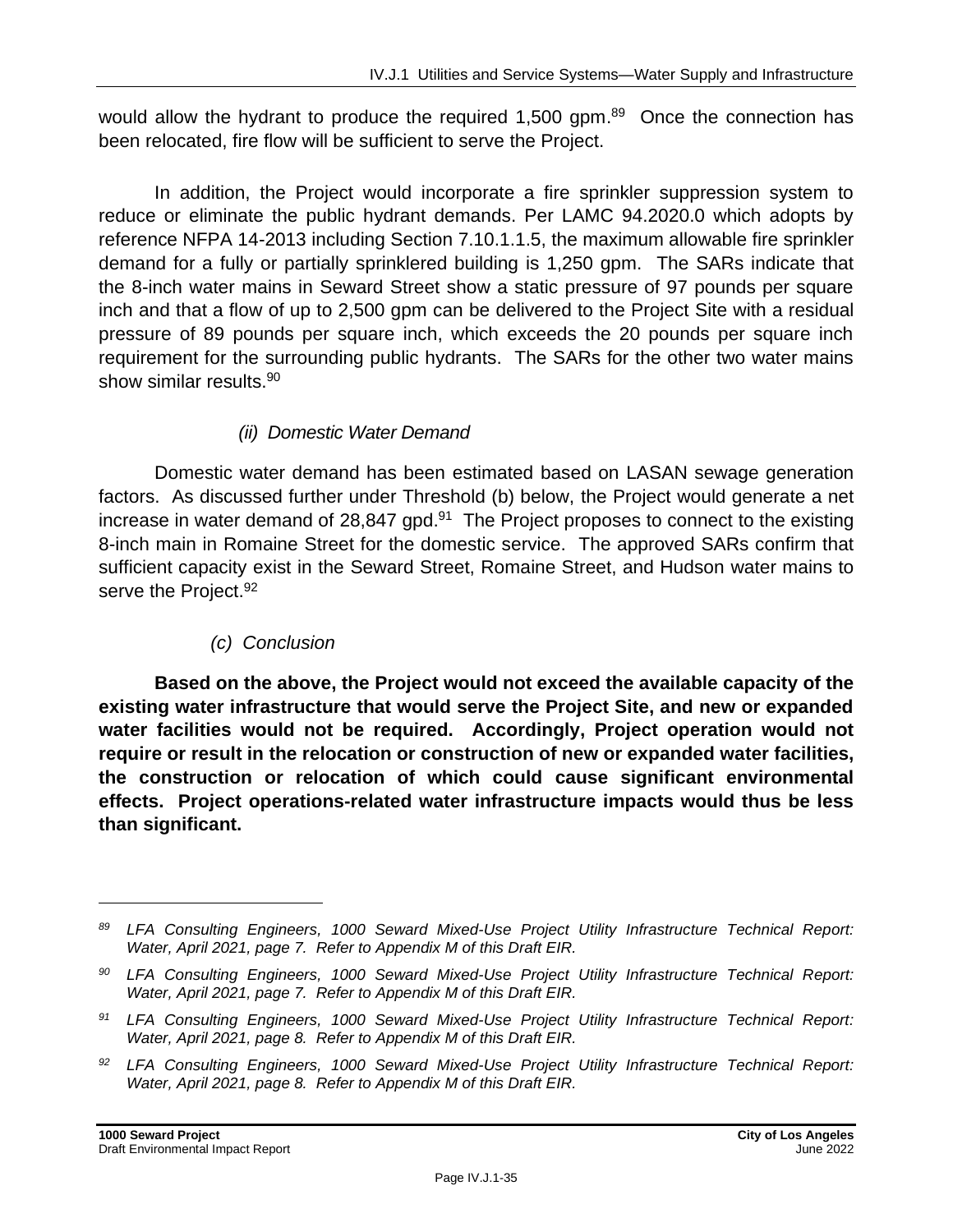## (2) Mitigation Measures

Project-level impacts with regard to water infrastructure would be less than significant. Therefore, no mitigation measures are required.

## (3) Level of Significance After Mitigation

Project-level impacts related to water infrastructure were determined to be less than significant without mitigation. Therefore, no mitigation measures were required, and the impact level remains less than significant.

#### *Threshold (b): Would the Project have sufficient water supplies available to serve the project and reasonably foreseeable future development during normal, dry, and multiple dry years?*

(1) Impact Analysis

#### *(a) Construction*

Construction activities for the Project would result in a temporary demand for water associated with dust control, equipment and site cleanup, excavation and export, soil compaction and earthwork, mixing and placement of concrete, irrigation for plant and landscaping establishment, testing of water connections and flushing, and other short-term related activities. These activities would occur incrementally throughout construction of the Project (from the start of construction in 2022 to Project buildout in 2025). The amount of water used during construction would vary depending on soil conditions, weather, and the specific activities being performed. However, given the temporary nature of construction activities and the short-term and intermittent water use during construction of the Project, the anticipated water demand during construction would be less than the 28,847 gpd of the Project's net new water consumption at buildout provided in Table IV.J.1-5 on page IV.J.1-37. Furthermore, as concluded in LADWP's 2020 UWMP, projected water demand for the City would be met by the available supplies during all hydrologic conditions (average year, single-dry year, and multiple-dry year) in each year from 2025 through 2045, in addition to the existing and planned future water demands within LADWP's service area through the year 2045. Therefore, the Project's temporary and intermittent demand for water during construction could be met by the City's available supplies during each year of Project construction.

**Based on the above, LADWP would have sufficient water supplies available to serve the Project's construction activities and reasonably foreseeable future development during normal, dry, and multiple dry years. Therefore, Project construction-related water supply impacts would be less than significant.**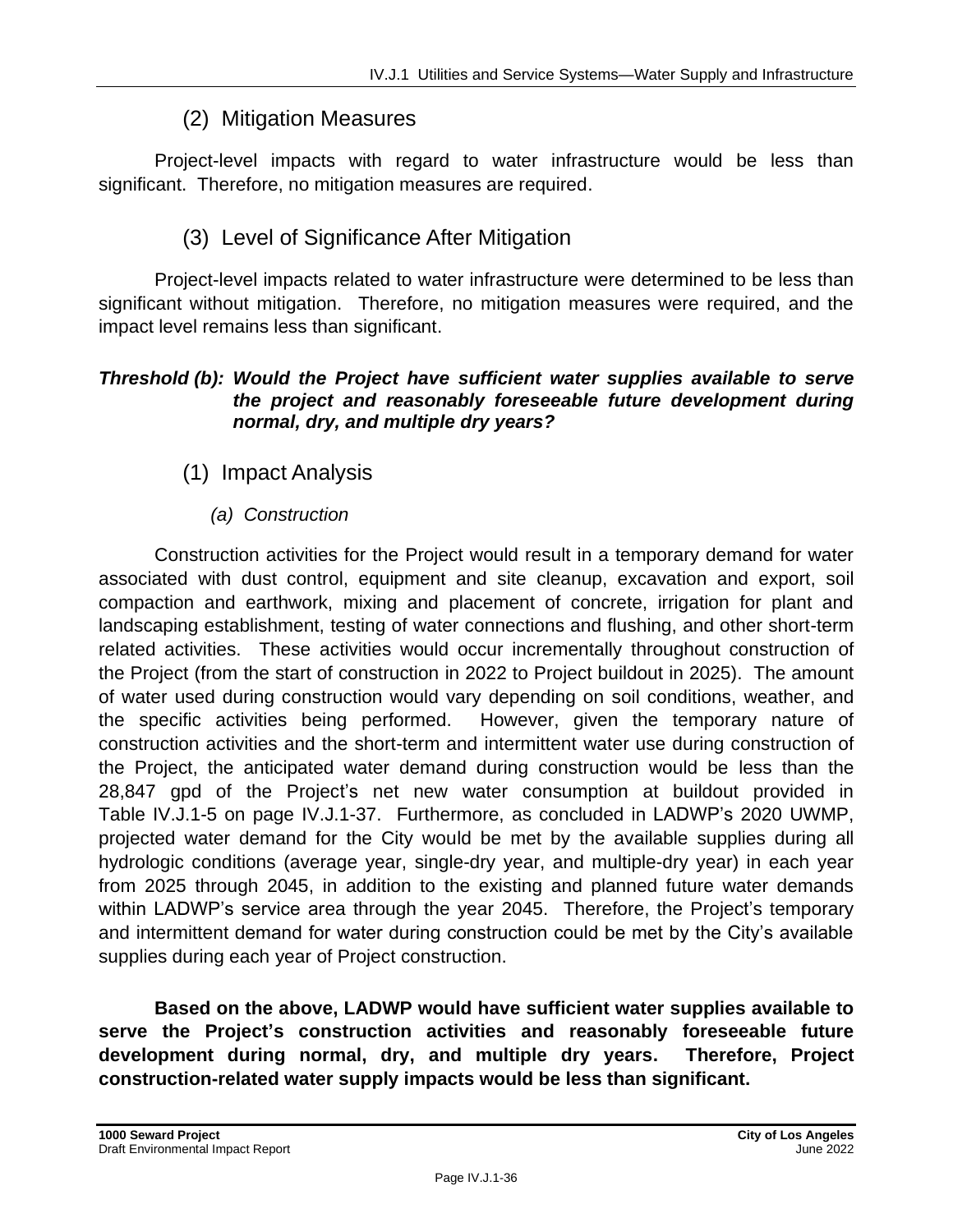**Table IV.J.1-5 Estimated Project Water Demand**

| <b>Propose Land Use</b>            | <b>Size</b> | Water<br>Demand Rate <sup>a</sup> | <b>Water Demand</b><br>(gpd) |
|------------------------------------|-------------|-----------------------------------|------------------------------|
| <b>Existing to Be Removed</b>      |             |                                   |                              |
| <b>Studio and Production Space</b> | 8,442 sf    | $0.05$ gpd/sf                     | 422                          |
| Restaurant                         | 100 seats   | 30 gpd/seat                       | 3,000                        |
| To Be Removed                      |             |                                   | 3,422                        |
| <b>Proposed</b>                    |             |                                   |                              |
| Office                             | 136,200 sf  | $0.12$ gpd/sf                     | 16,344                       |
| Retail                             | $2,200$ sf  | $0.025$ gpd/sf                    | 55                           |
| Restaurant (new)                   | 529 seats   | 30 gpd/seat                       | 15,870                       |
| Proposed Water Demand              |             |                                   | 32,269                       |
| <b>Net Project Water Demand</b>    |             |                                   | 28,847                       |

*sf = square feet*

*gpd = gallons per day*

<sup>a</sup> *Based on 100 percent of sewage generation rates provided by LASAN (effective April 6, 2012)*.

*Source: LFA Consulting Engineers, 1000 Seward Mixed-Use Project Utility Infrastructure Technical Report: Water, April 2021, page 8. Refer to Appendix M of this Draft EIR.*

#### *(b) Operation*

As described in Section II, Project Description, of this Draft EIR, the Project would develop new office, restaurant, and retail uses totaling 150,600 square feet. Specifically, the Project would demolish both existing buildings on the Project Site and develop 136,200 square feet of office uses, 12,200 square feet of restaurant uses (of which 6,100 square feet may be used for an entertainment use), and 2,200 square feet of retail uses. Based on the size of these land uses and the Project's resulting estimated water demand, the Project is not subject to the requirements of SB 610 (preparation of a water supply assessment, as described in Section 2.a(1)(a) on page IV.J.1-2).

Development of the Project would result in an increase in long-term water demand for consumption, operational uses, maintenance, and other activities on the Project Site. Consistent with LADWP's methodology, the analysis of the Project's impacts relative to water supply is based on a calculation of the Project's water demand by applying the sewage generation factors established by LASAN, which also serve to estimate water demand to the proposed uses.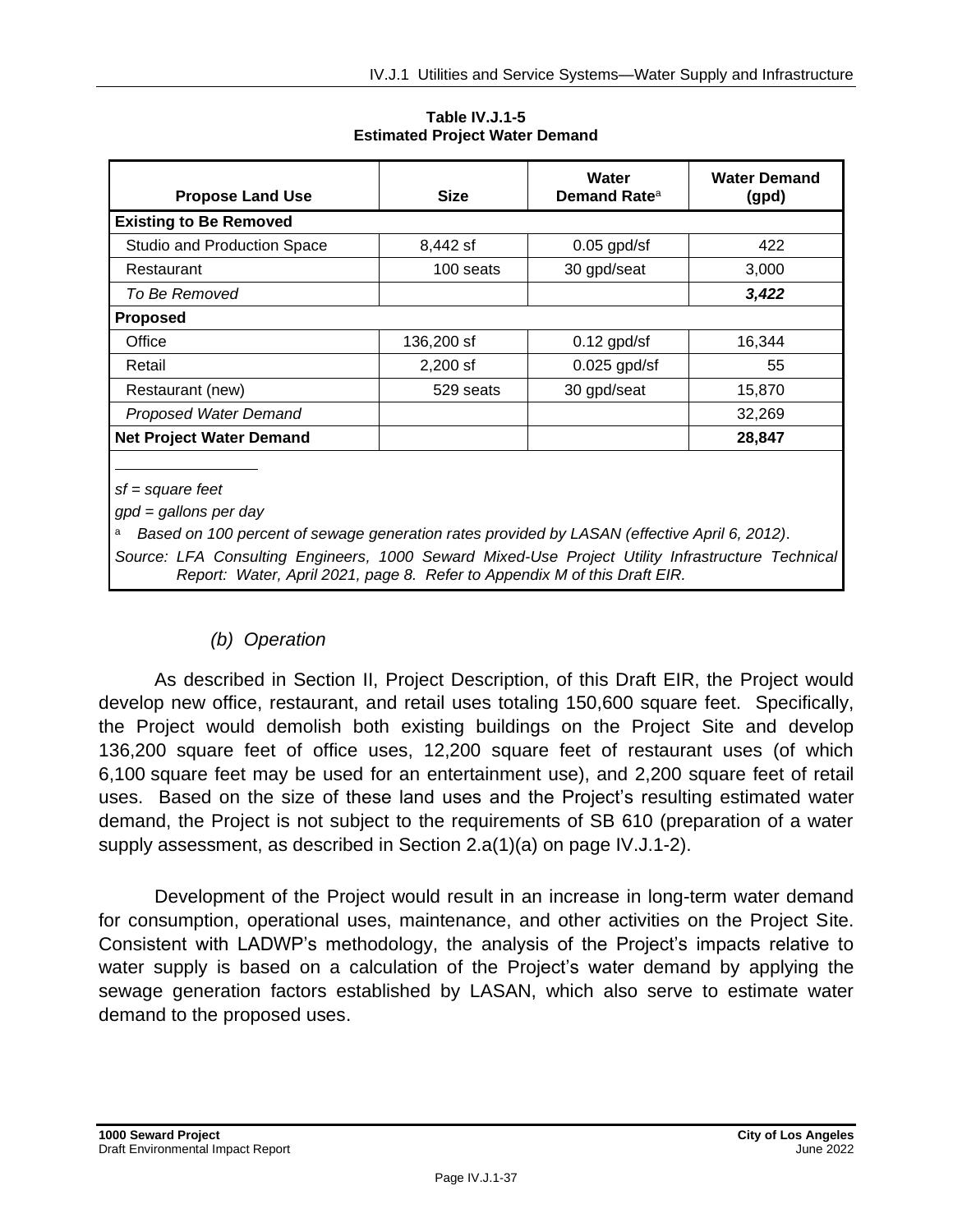As shown in Table IV.J.1-5 on page IV.J.1-37, assuming constant water use throughout the year, the Project would result in a net average daily water demand of 28,847 gallons per day, or approximately 32.31 acre-feet per year.

In addition, the 2020 UWMP utilized SCAG's 2020-2045 RTP/SCS data that provide for more reliable water demand forecasts, taking into account changes in population, housing units and employment. As the Project does not include residential uses, it would not represent any of the population growth in the SCAG region.

Lastly, as outlined in its 2020 UWMP, LADWP is committed to providing a reliable water supply for the City.<sup>93</sup> The 2020 LADWP UWMP takes into account the realities of climate change and the concerns of drought and dry weather and notes that the City of Los Angeles will meet all new demand for water due to projected population growth through a combination of water conservation and water recycling.<sup>94</sup> The 2020 LADWP UWMP also furthers the goals of the City's ED 5 and Sustainable City pLAn, addresses the current and future SWP supply shortages, and concludes that MWD's actions in response to the threats to the SWP will ensure continued reliability of its water deliveries.<sup>95</sup> By focusing on demand reduction and alternative sources of water supplies, LADWP will further ensure that long-term dependence on MWD supplies will not be exacerbated by potential future shortages.<sup>96</sup> Additionally, as reaffirmed by L.A.'s Green New Deal, the City is committed to conserving and recycling water to help meet future water demands in the City.<sup>97</sup>

**Based on the above, LADWP would have sufficient water supplies available to serve the Project and reasonably foreseeable future development during normal, dry, and multiple dry years. Therefore, the Project's operation-related water supply impacts would be less than significant.**

(2) Mitigation Measures

Project-level impacts with regard to water supply would be less than significant. Therefore, no mitigation measures are required.

*<sup>93</sup> LADWP, 2020 Urban Water Management Plan, May 2021.*

*<sup>94</sup> LADWP, 2020 Urban Water Management Plan, May 2021.*

*<sup>95</sup> LADWP, 2020 Urban Water Management Plan, May 2021.*

*<sup>96</sup> LADWP, 2020 Urban Water Management Plan, May 2021.*

*<sup>97</sup> City of Los Angeles, L.A.'s Green New Deal, Sustainable City pLAn, 2019.*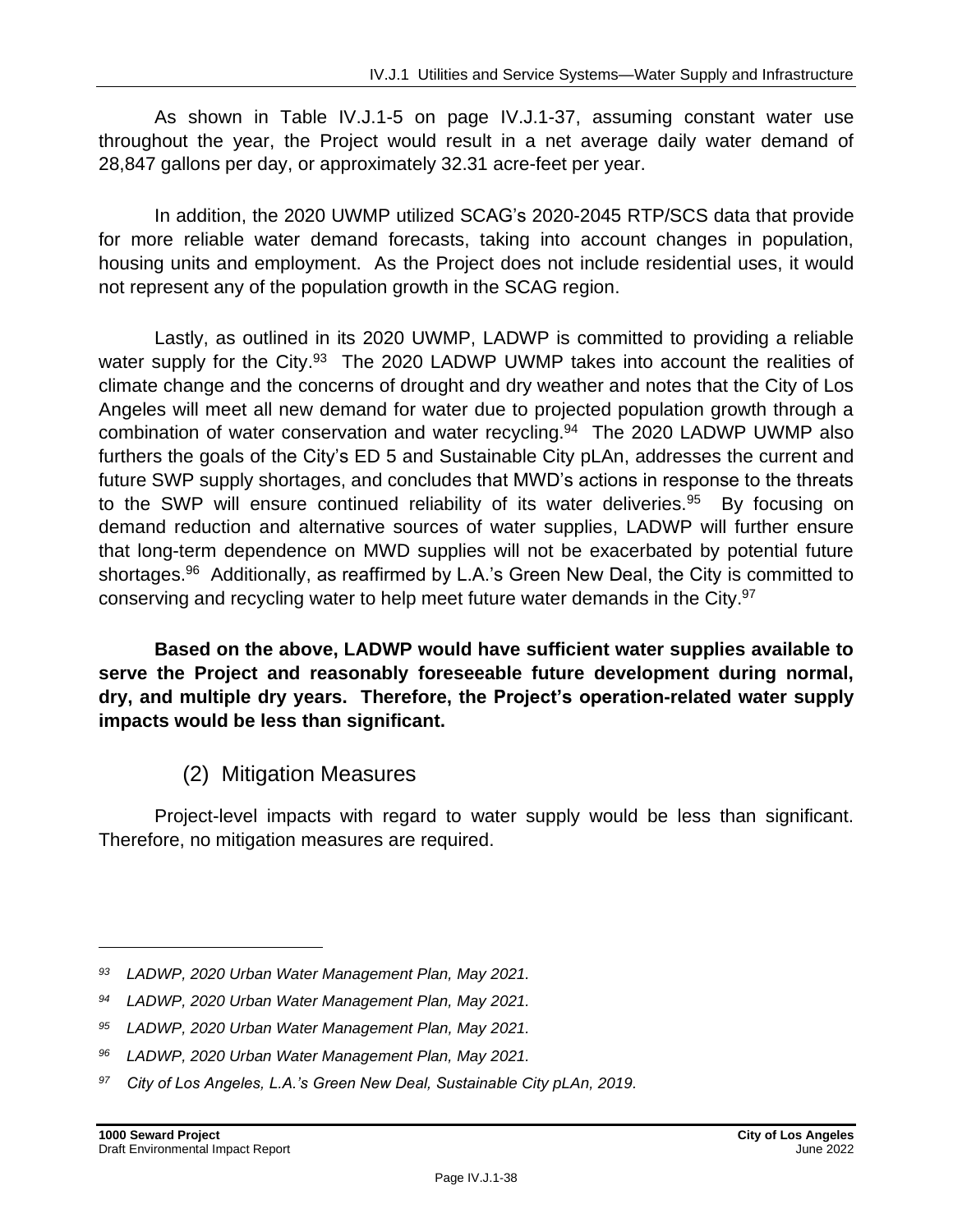## (3) Level of Significance After Mitigation

Project-level impacts related to water supply were determined to be less than significant without mitigation. Therefore, no mitigation measures were required, and impact level remains less than significant.

# **e. Cumulative Impacts**

(1) Impact Analysis

## *(a) Water Infrastructure*

The geographic context for the cumulative impact analysis on water infrastructure is the vicinity of the Project Site (i.e., the area served by the same water infrastructure as the Project). Development of the Project and the cumulative or related projects within this geographic area would cumulatively increase demands on the existing water infrastructure system. However, as with the Project, the related projects would be subject to LADWP review (e.g., preparation of a SAR and IFFAR) to ensure that the existing water infrastructure is adequate to meet the domestic and fire water demands of each project and would be required to provide water infrastructure improvements to serve the project if the existing infrastructure is inadequate. In addition, to ensure its infrastructure is sufficient to meet ongoing demand, LADWP will continue to implement and update its Water Infrastructure Plan (WIP), with the current (2018-2019) WIP containing a five-year water system capital improvement plan that includes \$6.3 billion for needed water system infrastructure improvements and maintenance.<sup>98</sup> Furthermore, in accordance with City requirements, prior to ground disturbance, the related projects would be required to coordinate with LADWP to identify the locations and depths of all lines, and LADWP would be notified in advance of proposed ground disturbance activities to avoid disruption of water service associated with the related projects. LADWP would also review and approve all appropriate connection requirements, pipe depths, and connection location(s) associated with the related projects.

Like the Project, off-site connection activities and infrastructure improvements associated with the related projects could temporarily affect access in adjacent rights-ofway. However, as with the Project, the related projects would be required to implement a Construction Traffic Management Plan to ensure that adequate and safe access remains available within and near the related project sites during construction activities. As part of the Construction Traffic Management Plan, appropriate construction traffic control measures (e.g., detour signage, delineators, etc.) would also be implemented, as

*<sup>98</sup> LADWP, 2018-2019 Water Infrastructure Plan.*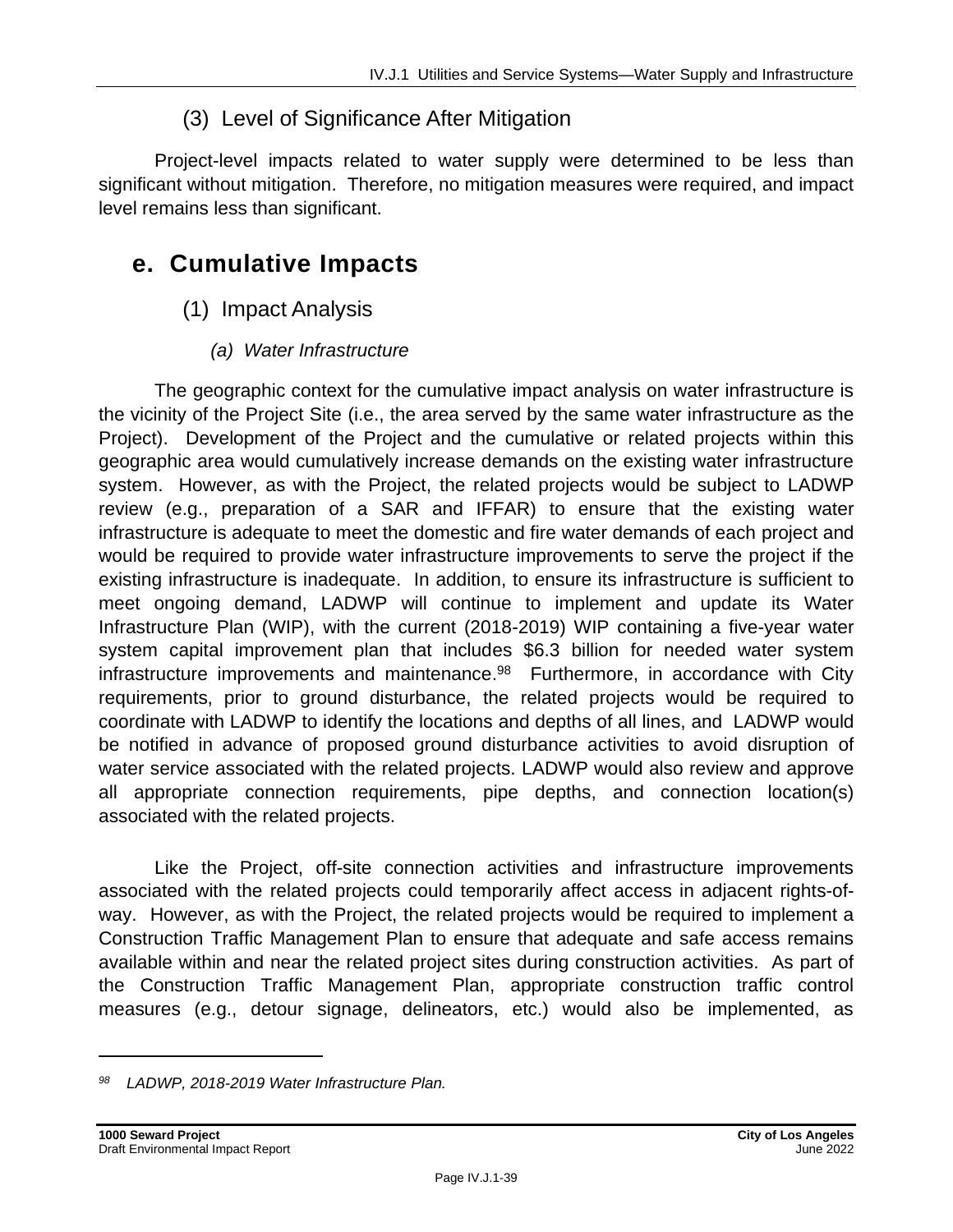necessary, to ensure emergency access to the related project sites and traffic flow is maintained on adjacent rights-of-way.

**Based on the above, the Project together with the related projects would not result in significant cumulative water infrastructure impacts related to the construction or expansion water facilities, nor would the Project contribute considerably to cumulative water infrastructure impacts. As such, cumulative water infrastructure impacts would be less than significant.**

## *(b) Water Supply*

The geographic context for the cumulative impact analysis on water supply is the LADWP service area (i.e., the City and portions of the cities of West Hollywood, Culver City, South Pasadena, and the Owens Valley). As discussed above, LADWP, as a public water service provider, is required to prepare and periodically update its Urban Water Management Plan to plan and provide for the water supplies required to serve existing and projected demands within its service area. LADWP's 2020 UWMP accounts for existing development within the City, as well as projected growth through the year 2045.<sup>99</sup>

As identified in Section III, Environmental Setting, of this Draft EIR, there are 16 related projects located in the vicinity of the Project Site, all of which are located within the LADWP service area. In addition, Related Project No. 17, the Hollywood Community Plan Update, is identified. The estimated water demand of these related projects is shown in Table IV.J.1-6 on page IV.J.1-41. As indicated therein, the related projects would generate a total average water demand of approximately 473,976 gpd (530.92 AFY). Together with the approximately 28,847 gpd (32.31 AFY) net new demand from the Project, total cumulative water demand would be approximately 502,823 gpd (563.23 AFY). These estimates are conservative because, while the water demand estimates for the Project take into account required and proposed water conservation measures, the estimates for the related projects do not.

The total water demand of the Project and related projects of approximately 563.23 AFY would represent approximately 0.12 percent<sup>100</sup> of LADWP's 2019 water supply of 480,539 AF, with the Project's share of 32.31 AFY representing approximately 0.007 percent<sup>101</sup> of LADWP's 2019 water supply.<sup>102</sup>

*<sup>102</sup> 2019 is the most current data available.*

*<sup>99</sup> LADWP, 2020 Urban Water Management Plan, May 2021.*

*<sup>100</sup> (563.23 AFY ÷ 480,539 AFY) x 100 = 0.12%*

*<sup>101</sup> (32.31 AFY ÷ 480,539 AFY) x 100 = 0.007%*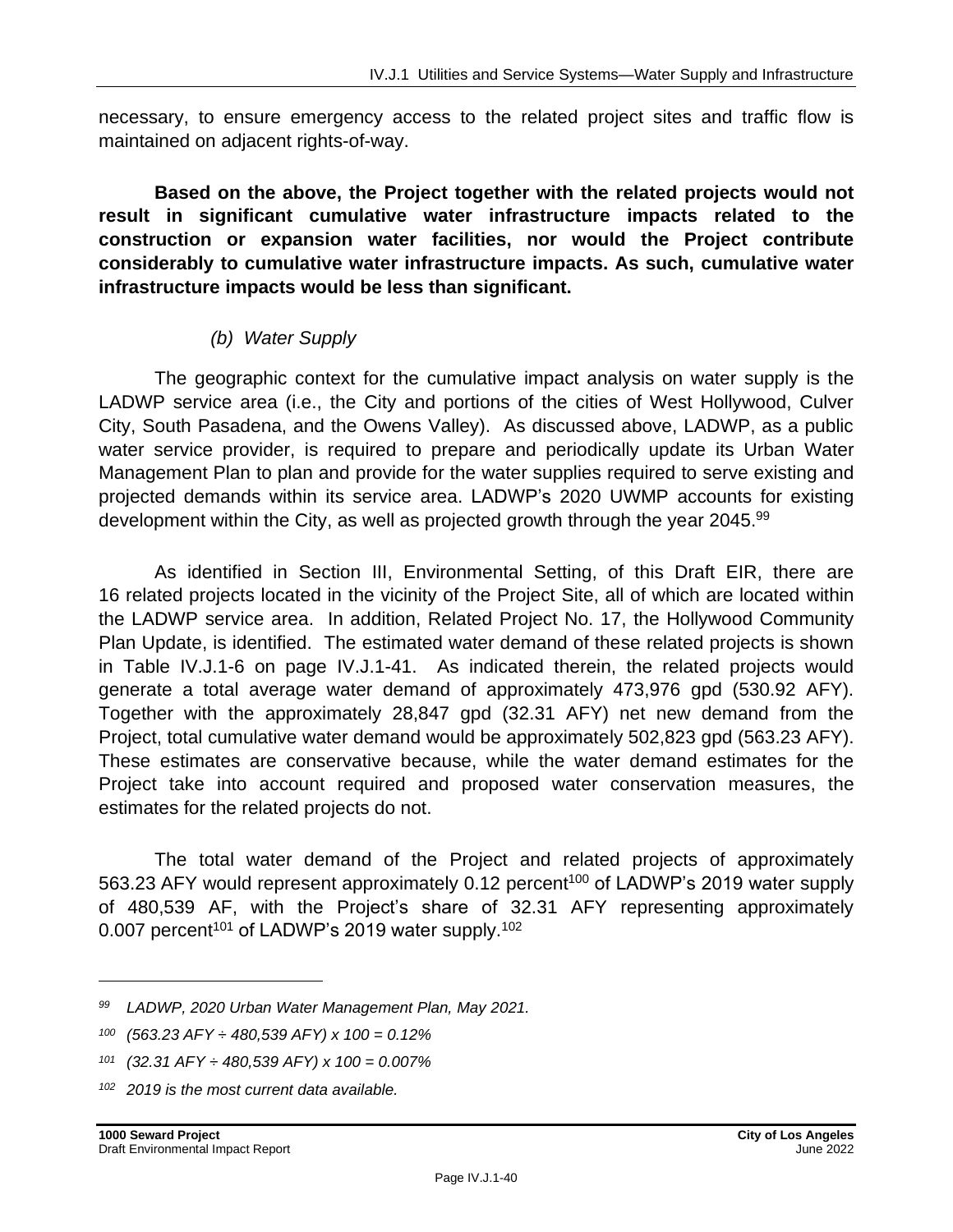**Table IV.J.1-6 Cumulative Water Demand**

| No.            | Project                                                | <b>Land Use</b>    | <b>Size</b>  | Generation Factora,b | <b>Total Water</b><br><b>Demand</b><br>(gpd) |
|----------------|--------------------------------------------------------|--------------------|--------------|----------------------|----------------------------------------------|
| 1              | Seward Street Office Project<br>956 N. Seward St.      | Office             | 126,980 sf   | $0.12$ gpd/sf        | 15,238                                       |
| $\overline{2}$ | <b>Hollywood Center Studios</b><br>6601 W. Romaine St. | Office             | 106,125 sf   | $0.12$ gpd/sf        | 12,735                                       |
| 3              | Hollywood 959<br>959 N. Seward St.                     | Office             | 241,568 sf   | $0.12$ gpd/sf        | 28,988                                       |
| 4              | The Lexington Mixed-Use                                | Apartments         | 695 du       | 190 gpd/du           | 132,050                                      |
|                | 667 W. Santa Monica Blvd.                              | Commercial         | 24,900 sf    | $0.05$ gpd/sf        | 1,245                                        |
| 5              | McCadden Campus (LGBT)                                 | <b>LGBT Center</b> | c            | $\mathbf{c}$         | 29,370                                       |
| 6              | Mixed-Use                                              | Apartments         | 70 du        | 190 gpd/du           | 13,300                                       |
|                | 901 N. Vine St.                                        | Commercial         | 3,000 sf     | $0.05$ gpd/sf        | 150                                          |
| 7              | Residential<br>712 N. Wilcox Ave.                      | Apartments         | 103 du       | 190 gpd/du           | 19,570                                       |
| 8              | Hotel                                                  | Hotel              | 112 rooms    | 120 gpd/room         | 13,440                                       |
|                | 1133 N. Vine St.                                       | Café               | 33 seats     | 30 gpd/seat          | 990                                          |
| 9              | 2014 Residential<br>707 N. Cole Ave.                   | Apartments         | 84 du        | 190 gpd/du           | 15,960                                       |
| 10             | Mixed-Use                                              | Apartments         | 369 du       | 190 gpd/du           | 70,110                                       |
|                | 1310 N. Cole Ave.                                      | Office             | 2,570 sf     | $0.12$ gpd/sf        | 308                                          |
| 11             | Archstone Hollywood Mixed-Use                          | Apartments         | 231 du       | 190 gpd/du           | 43,890                                       |
|                | 6901-6911 W. Santa Monica Blvd.                        | Restaurant         | 250 seats    | 30 gpd/seat          | 7,500                                        |
|                |                                                        | Retail             | 10,000 sf    | $0.05$ gpd/sf        | 500                                          |
| 12             | Mixed-Use                                              | Apartments         | <b>72 du</b> | 190 gpd/du           | 13,680                                       |
|                | 1233 N. Highland Ave.                                  | Commercial         | 12,160 sf    | $0.05$ gpd/sf        | 608                                          |
| 13             | Mixed-Use                                              | Apartments         | 33 du        | 190 gpd/du           | 6,270                                        |
|                | 6535 W. Melrose Ave.                                   | Restaurant         | 132 seats    | 30 gpd/seat          | 3,960                                        |
|                |                                                        | Retail             | 2,321 sf     | $0.05$ gpd/sf        | 116                                          |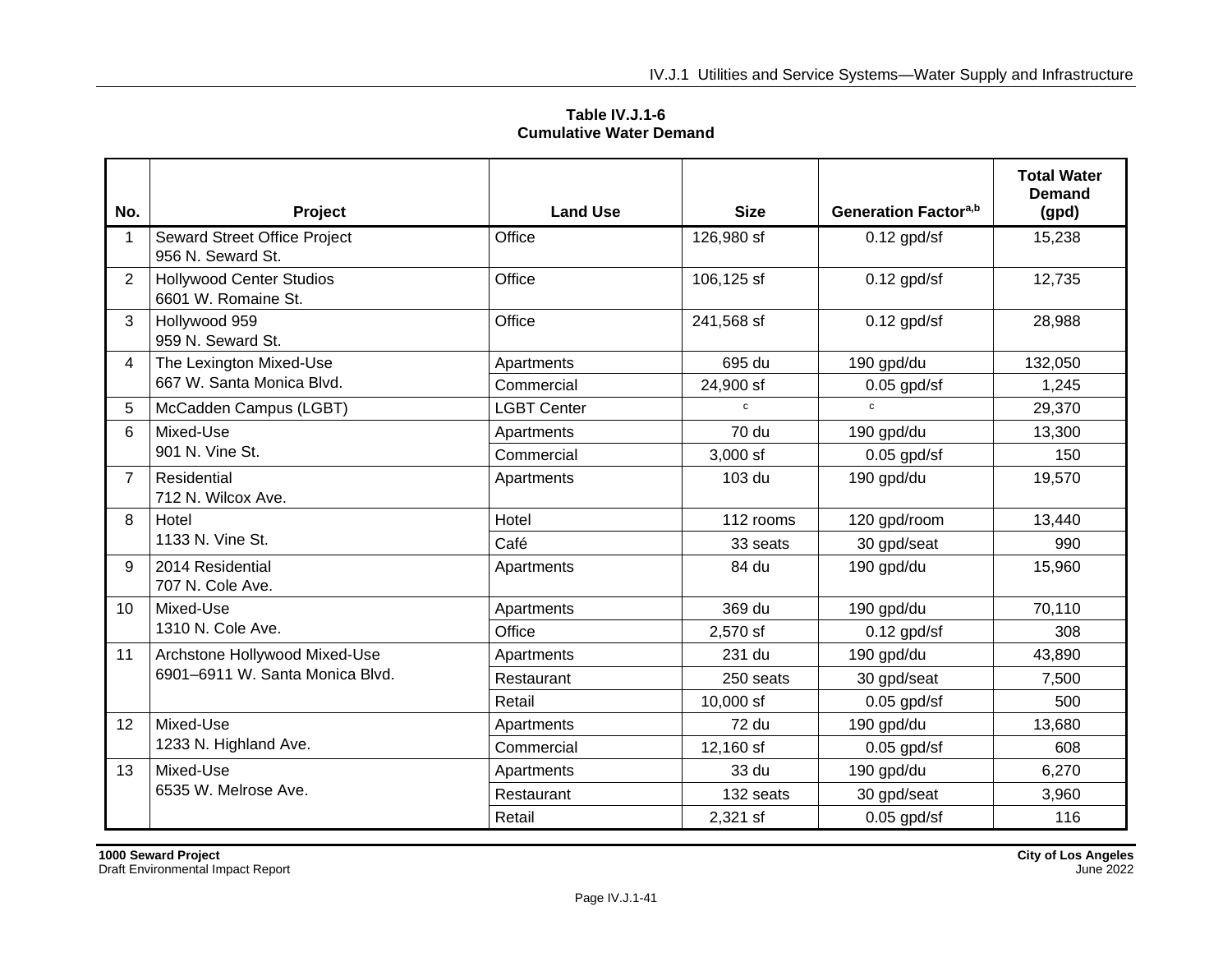| No.                                                           | Project                                                                                                                                                                                                                                                                                                                                                        | <b>Land Use</b>                                                                                                                                                                  | <b>Size</b> | Generation Factor <sup>a,b</sup> | <b>Total Water</b><br>Demand<br>(gpd) |
|---------------------------------------------------------------|----------------------------------------------------------------------------------------------------------------------------------------------------------------------------------------------------------------------------------------------------------------------------------------------------------------------------------------------------------------|----------------------------------------------------------------------------------------------------------------------------------------------------------------------------------|-------------|----------------------------------|---------------------------------------|
| 14                                                            | 926 North Sycamore Office<br>926 N. Sycamore Ave.                                                                                                                                                                                                                                                                                                              | <b>Media Production Office</b>                                                                                                                                                   | 70,742 sf   | $0.12$ gpd/sf                    | 8,489                                 |
| 15                                                            | 7007 West Romaine Mixed-Use                                                                                                                                                                                                                                                                                                                                    | Media Office                                                                                                                                                                     | 28,468 sf   | $0.12$ gpd/sf                    | 3,416                                 |
|                                                               | 7007 W. Romaine St.                                                                                                                                                                                                                                                                                                                                            | Restaurant                                                                                                                                                                       | 235 seats   | 30 gpd/seat                      | 7,050                                 |
| 16                                                            | 1235 Vine Street Project                                                                                                                                                                                                                                                                                                                                       | Office                                                                                                                                                                           | 109,190 sf  | $0.12$ gpd/sf                    | 13,103                                |
|                                                               | 1235 N. Vine St.                                                                                                                                                                                                                                                                                                                                               | Restaurant                                                                                                                                                                       | 398 seats   | 30 gpd/seat                      | 11,940                                |
| 17                                                            | Hollywood Community Plan Update<br>South of City of Burbank, City of Glendale, and<br>SR 134; west of Interstate 5; north of Melrose<br>Avenue; south of Mulholland Drive, City of<br>West Hollywood, Beverly Hills, including land<br>south of the City of West Hollywood and north<br>of Rosewood Avenue between La Cienega<br>Boulevard and La Brea Avenue. | Updates to the existing<br>land use policies and land<br>use diagram in the<br><b>Hollywood Community</b><br>Plan would result in future<br>growth through horizon<br>year 2040. |             |                                  |                                       |
| <b>Related Projects Water Demand</b>                          |                                                                                                                                                                                                                                                                                                                                                                |                                                                                                                                                                                  |             |                                  | 473,976                               |
| <b>Project Net Water Demand</b>                               |                                                                                                                                                                                                                                                                                                                                                                |                                                                                                                                                                                  |             |                                  | 28,847                                |
| <b>Total Water Demand for Related Projects and</b><br>Project |                                                                                                                                                                                                                                                                                                                                                                |                                                                                                                                                                                  |             |                                  | 502,823                               |

**Table IV.J.1-6 (Continued) Cumulative Water Demand**

*du = dwelling units*

*sf = square feet*

<sup>a</sup> The analysis for the City of Los Angeles is based on 100 percent of sewage generation rates provided by LASAN (effective April 6, 2012).

*<sup>b</sup> This analysis conservatively assumes that all dwelling units are 3-bedroom units.*

*<sup>c</sup> Source: City of Los Angeles, McCadden Project, Draft Environmental Impact Report, June 2016.*

*Source: Eyestone Environmental, 2022.*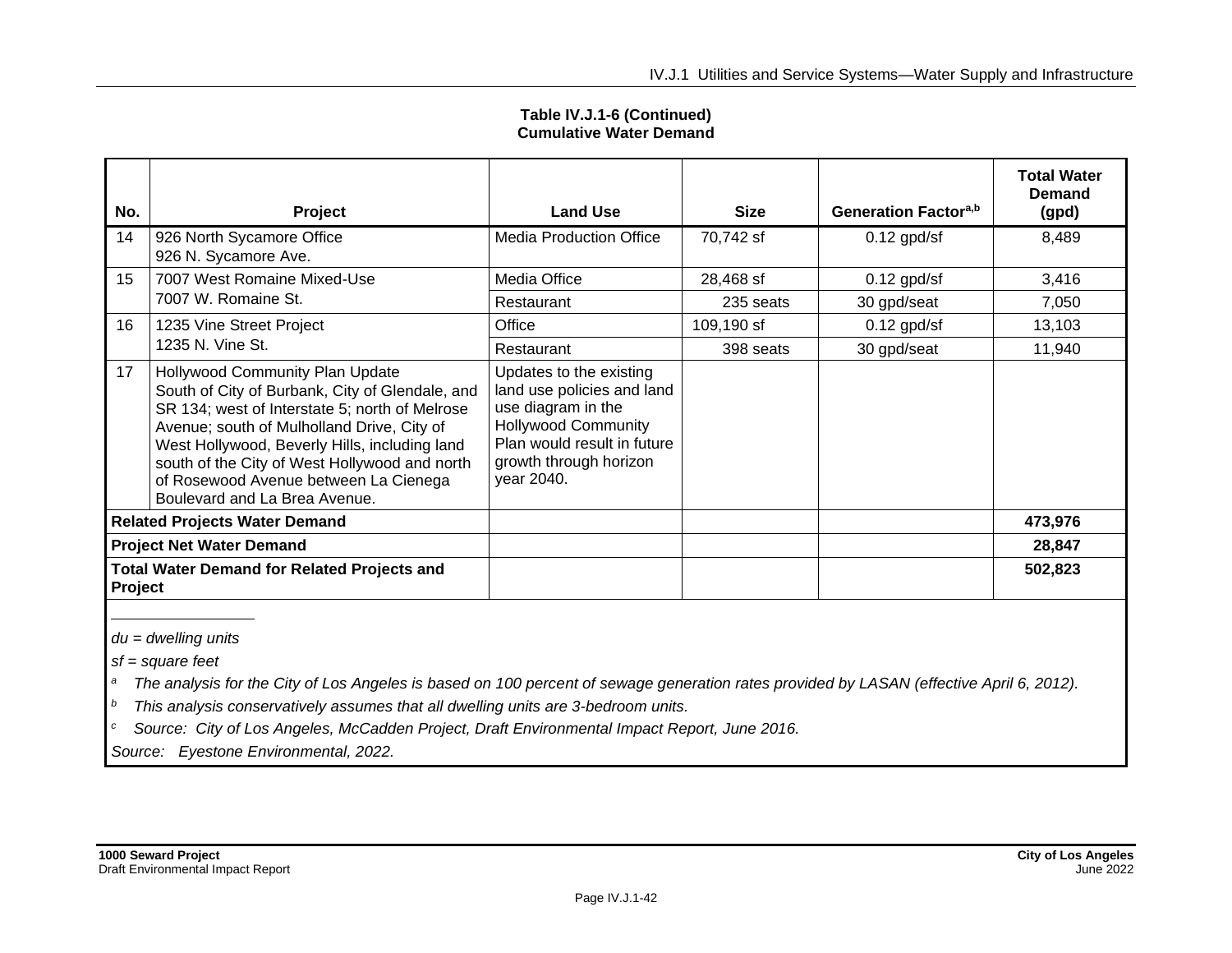As previously stated, based on water demand projections through 2045 in its 2020 UWMP, LADWP determined that it will be able to reliably provide water to its customers through the year 2045, as well as the intervening years (i.e., 2025, the project buildout year) based on demographic growth projections in SCAG's 2020-2045 RTP/SCS, which includes the Project and likely most of the related projects. In addition, compliance of the Project and other future development projects with the numerous regulatory requirements that promote water conservation described above would also reduce water demand on a cumulative basis. For example, certain related projects would be subject to the City's Green Building Code requirement to reduce indoor water use by at least 20 percent and all projects would be required to use fixtures that conserve water. In addition, certain large related projects meeting the thresholds under SB 610 would be required to prepare and receive LADWP approval of a WSA that demonstrates how the project's water demand would be met.

Overall, as discussed above, the 2020 LADWP UWMP demonstrates that the City will meet all new water demands from projected population growth, through a combination of water conservation and water recycling. LADWP's 2020 UWMP specifically outlined the creation of sustainable sources of water for the City to reduce dependence on imported supplies. LADWP's 2020 UWMP also incorporates the goals of ED 5 and the City's Sustainability pLAn. LADWP is planning to achieve these goals by expanding its water conservation efforts through public education, installing high-efficiency water fixtures, providing incentives, and expanding the City's outdoor water conservation program.<sup>103</sup> To increase recycled water use, LADWP is expanding the recycled water distribution system to provide water for irrigation, industrial use, and groundwater recharge. Furthermore, LADWP will continue to update its UWMP every five years to ensure that sufficient water supply continues to be available.

**Based on the above, it is anticipated that LADWP would be able to meet the water demands of the Project and future growth within its service area through at least 2040. Therefore, the Project together with the related projects would not result in significant cumulative impacts related to water supply, nor would the Project contribute considerably to cumulative water demand. As such, cumulative water supply impacts would be less than significant.**

## (2) Mitigation Measures

Cumulative impacts related to water supply and infrastructure would be less than significant. Therefore, no mitigation measures are required.

*<sup>103</sup> LADWP, 2020 Urban Water Management Plan, May 2021.*